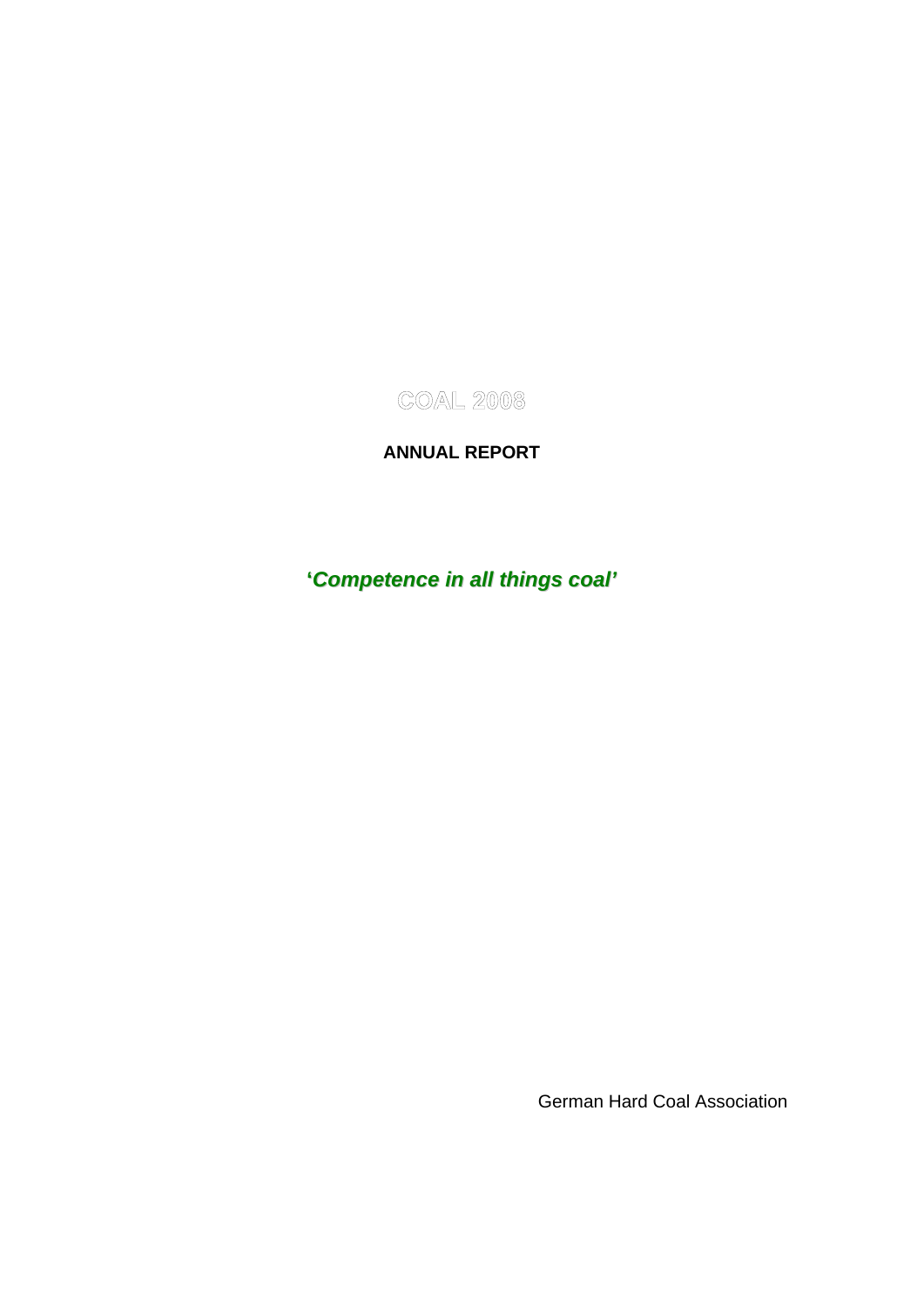#### **Foreword**

The theme of this year's annual coal convention, and of the German Hard Coal Associations' Annual Report for 2008, is 'Competence in all things coal'. We ourselves are confident in the knowledge that our domestic industry has real expertise when it comes to all things coal and that this competence is of special value and stands comparison with the best in the world. While the outside perception is often held that the German coal industry is on the way out, anyone who is seriously involved in this business will have a completely different picture of events. Our high-tech skills are held in high regard and are very much sought after around the world. This ranges from coal winning and production through to fuel processing and utilisation and includes the drafting of important international standards for health, safety and environmental protection. One of the coal industry's strong points, and an aptitude that has for years been highly prized by the national Government, is the skill that it has shown in implementing the corporate programme of far-reaching restructuring – and doing it in a socially acceptable way, in other words without compulsory redundancies.

What has to be accepted however is that a political decision was taken last year to phase out subsidised coal mining in Germany until the end of 2018, unless this objective is altered as part of the Government review process scheduled to take place in 2012. The legal basis for this action, and in particular the new Coal Industry Financing Act, came into force in late 2007 and will henceforth provide the policy framework for coal production in the years ahead. In June 2008 RAG Aktiengesellschaft responded by drawing up a new coal planning programme that will initially run until 2012. The proposed separation of the company into its 'white' operations and 'black' operations was completed on 1<sup>st</sup> January 2008. The 'white' part has been trading as Evonik Industries since September 2007. Both companies belong to the RAG Foundation. This means that RAG has gone 'black' again and has reverted to its core business of coal mining and coalrelated activities. In early 2008 one turning-point were the extraordinary tremors in the Saarland leaving the coalfield with just a remnant mining industry as a consequence and resulting in the closure of Saar colliery in 2012.

There have also been great changes in the global environment within which the German coal industry has to operate. In 2008 we saw new records being set for coal prices on the world market. Only time will tell whether the structural developments currently taking place in the raw-materials sector will result in the industry's specific skills as a domestic coal producer being seen in a different political and economic light.

Essen, October 2008 Bernd Tönjes

Chairman of the Management Board of the German Hard Coal Association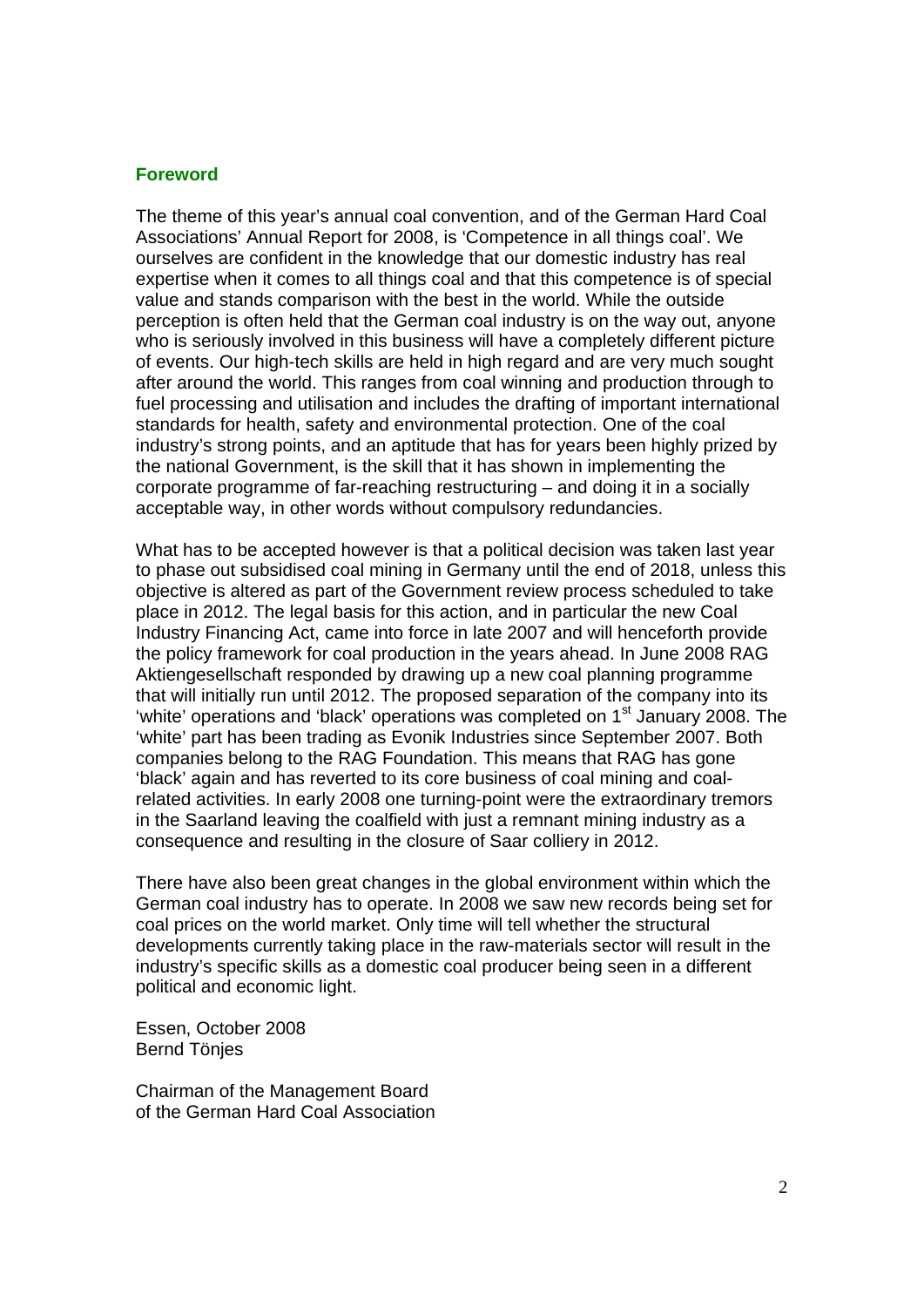#### **Contents**

#### *Competence in all things coal*

150 years of the Association for Mining Interests

#### **The German coal industry**

A new framework for the German mining industry The Saar tremor and a new mine planning framework Personnel and social restructuring instruments Limited placement opportunities for mineworkers Health and safety in the coal industry Pragmatic pay settlement for 2008 Key aspects of the 2008 wage agreement Competence management: securing knowledge, preserving know-how, shaping the future A new field of activity: mining technologist AIMS – successful collaboration with science and research The new GH 42 coal plough The German coal market Import reliance poses a threat to supplies

#### **Climate and energy**

New developments in international climate policy Debate on the European Commission 'Green Package' CCS – a future option caught between policy issues and R&D Implementing the Meseberg decisions: Germany leading the way in climate protection Renewable energies – climate protection versus economics

Life after the 2007 IPCC Report: the work of the climate scientist goes on The environmental debate as a factor in investment decisions – the fear of an energy gap

The NRW energy and climate programme: climate protection hand in hand with coal

#### **International market developments in energy and raw materials**

International energy prices in 2008 – setting all-time records The causes of the energy price explosion The energy price push hits the German economy Security of supply and competitiveness have become indispensable Fossil fuel resources, reserves and availability The world market for coal Coal prices Germany's options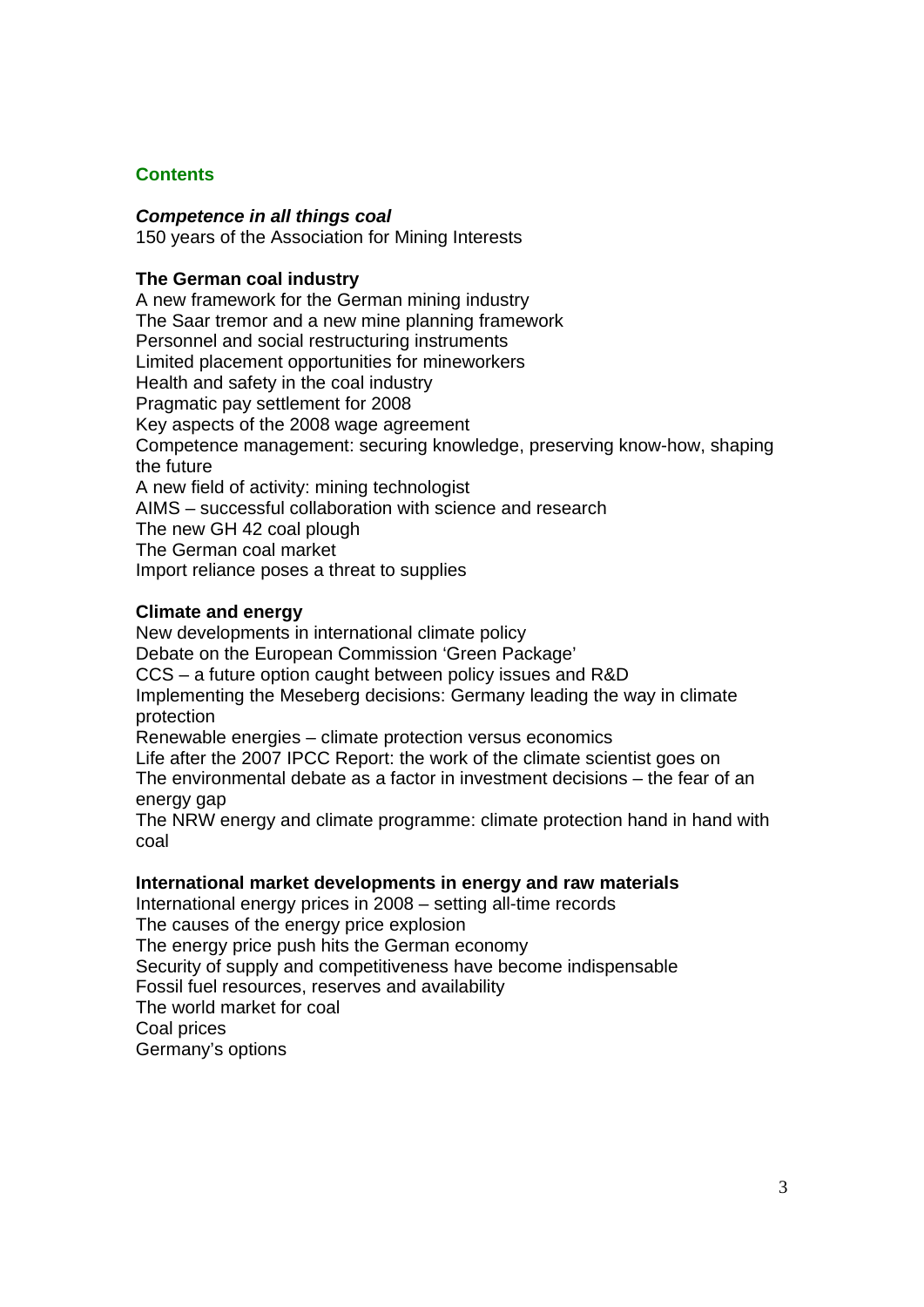## *Competence in all things coal*

2008 was a significant milestone for the German coal industry. This was the year when the new legal and contractual provisions of the 2007 coal agreements came into effect. A period when a new course was set for the further development of the national coal industry and concrete measures were put in place for the restructuring and adjustments that this will entail.

The year 2008 was marked by a crisis in the financial markets along with massive increases in the price of energy and raw materials. While the first of these events will cost the state hundreds of billions to offset the risk to the general public, energy policy – by comparison – protects the community from risk and provides a technological stimulus.

The Act to Finance the Termination of Subsidised Coal Mining by 2018, or the Coal Financing Act for short, came into force on 28 December 2007. This Act and the new coal-policy framework were to provide the basis for the new mine planning decisions of mid-2008 that identify the production sites, extraction capacities and manpower that will be required for the socially-responsible process of restructuring the mining companies up to the year 2012. This included the history-making event of 2007/2008 whereby the former RAG Group was split into two separate parts: the new 'black RAG' is now fully devoted to the German coal mining industry, while the new stand-alone company Evonik Industries AG has been totally freed from mining operations and now incorporates the former 'white' part of RAG with its chemicals, energy and real estate interests. Both RAG Aktiengesellschaft (100%) and for the time being a large part of Evonik Industries AG (now 75%) are owned by the RAG Foundation, which was set up last year. This body took up its full statutory duties and responsibilities in 2008 and has already been very successful in positioning an initial tranche of Evonik Industries AG on the capital market. Its role also includes steering the German coal industry through the socially responsible restructuring process that will run until 2018, along with the financing of ongoing liabilities.

In February 2008 the Saar coalfield experienced a series of underground tremors of unexpected magnitude even by today's standards. This ultimately led to the transfer of mining activities to non-critical production districts, along with the immediate closure of those parts of Saar colliery affected by the tremor. This has had a serious impact on coal production. An agreement was also reached with the Government of the Saarland that subsidised coal mining in the Saar coalfield would be completely phased out by 2012 – significantly earlier than had been previously planned.

The events in the Saar coalfield have had major repercussions on mine planning decisions elsewhere. The year also saw a decision to bring forward the closure of Lippe colliery in Gelsenkirchen to 1 January 2009 and that of Ost colliery in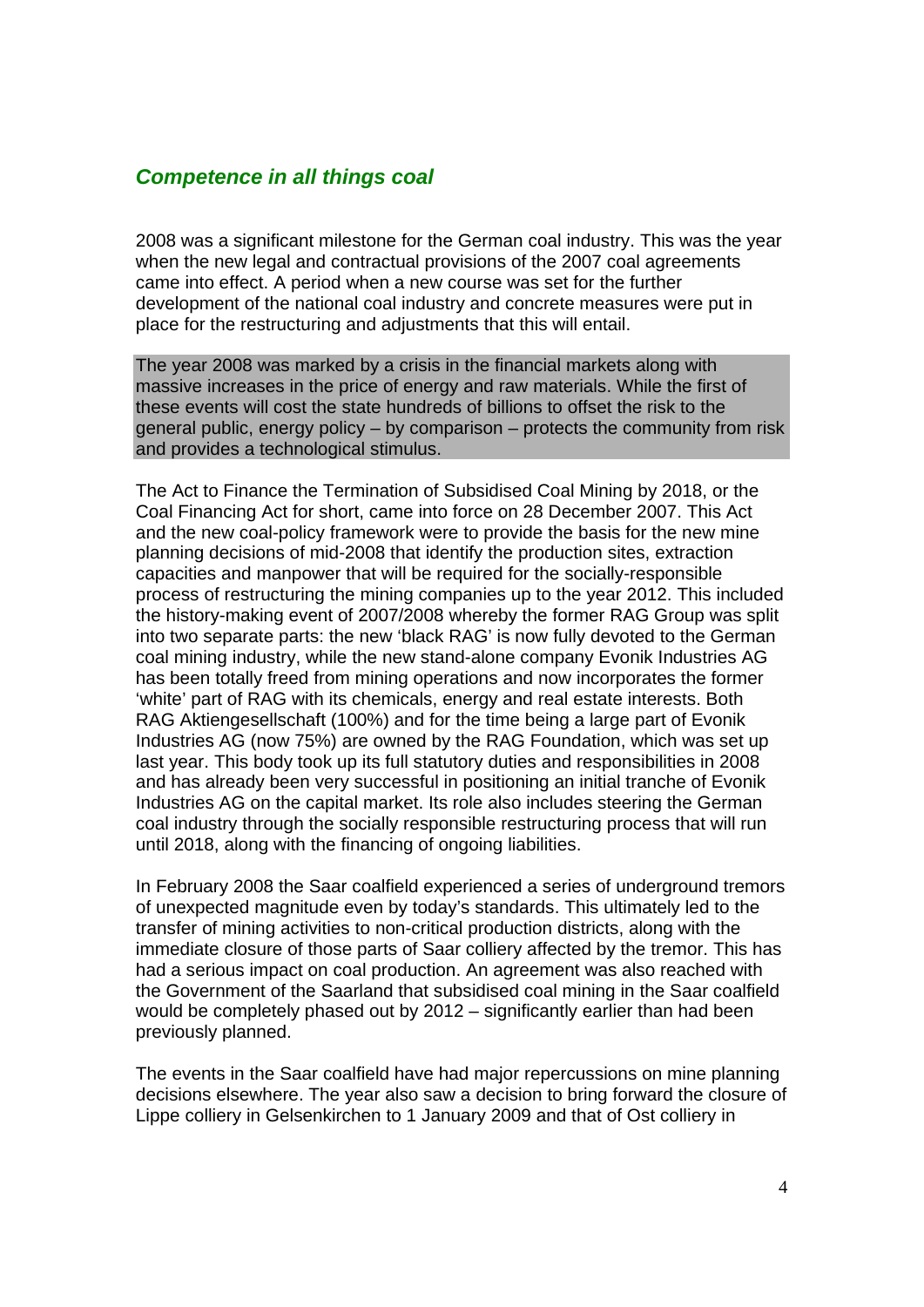Hamm to 30 September 2010, along with the intention to cease coal production at West colliery in Kamp-Lintfort by the turn of 2012/ 2013. No decisions have been taken as regards the period 2013 to 2018. These measures will have predetermined the outcome of the review procedure scheduled for 2012 as far as the decision to completely phase-out Germany's subsidised coal mining industry is concerned. Walsum colliery closed on 1 July 2008, in line with earlier decisions.

The new coal-policy direction and the resulting plans for the mining industry mean that production from the German coal industry will be cut to below 12 million tonnes by 2012, while the workforce will have to be reduced by about 50% to a figure of some 15,000. This will only be possible by continuing with existing measures and introducing new initiatives for manpower reduction. Wage policies must also play a role in the socially compatible process of downsizing. The new arrangements for the German coal industry that were agreed between the social partners in April 2008 take this premise into account. The present Annual Report describes all these developments along with the various social and personnelrelated instruments that have been put in place to achieve them.

In this context a mention should also be made of the coal industry's training programme. RAG continues to be one of Germany's largest providers of training places and has for a number of years now been producing qualified workers for other sectors: as part of the company's corporate, social and regional responsibility – and in spite of the pressure to downsize – RAG continues to operate apprenticeship schemes for various skilled trades and industry in general. The quality of the courses organised by the German coal industry has been held in high regard for many years, as witnessed by the many awards that RAG apprentices receive every year from Chambers of Industry and Commerce. This training curriculum has now been updated to include, for example, the new qualification of 'mining technologist', which is of relevance to a wide variety of careers in the mining industry at large.

There is of course a relationship between the quality of the training provided and the coal industry's continuing and well recognised technological expertise. One factor underlying the German coal industry's special know-how is the leading position enjoyed by home-grown technology on the world market for mining machinery. The difficult conditions prevailing in German collieries, with their deep workings and high-stress tectonics, have led to the development of quite exceptional mining skills. The equipment and machines built as a result of this competence have provided the industry with the capacity to overcome all manner of challenges. German know-how now sets the standard for deep coal mining technology and is also at the forefront in areas such as health and safety and environmental protection. The high priority given to work safety in the domestic coal industry can well be demonstrated not only by the very low number of accidents recorded per million hours worked but also by the fact that accident figures for coal mining are below the average for German industry as a whole.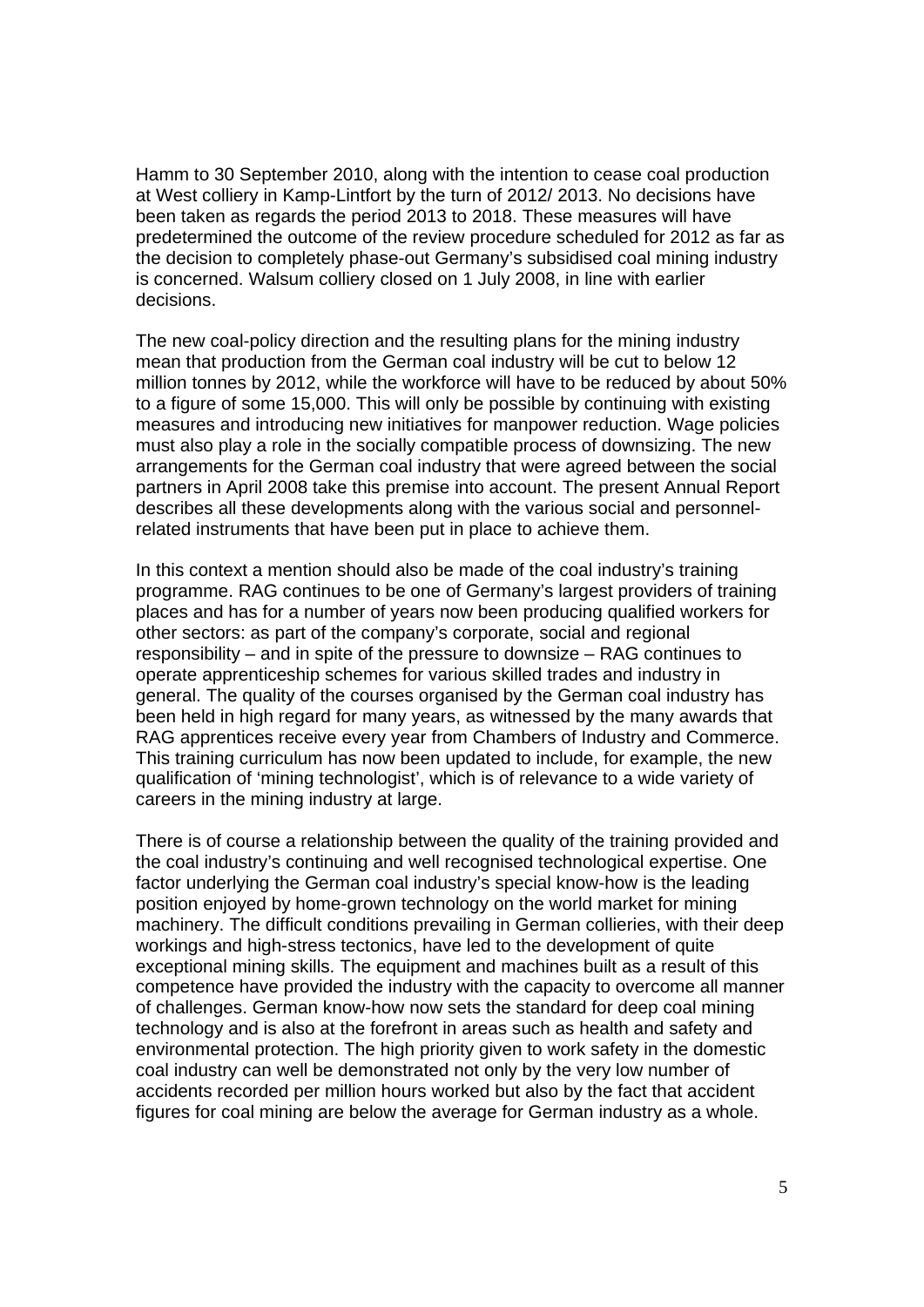This also bears out the fact that health and safety at the workplace has long been part of the company's protocol and ranks highly on the agenda alongside production and efficiency.

Given the continuous restructuring process and the resulting departure of many experienced workers from all departments at every level the industry is now faced with the particular challenge of finding a way to preserve and continue this encyclopaedic spread of knowledge. To this effect RAG has developed a competence management system that has already won many awards for innovation, including one from the Federal Government as part of its 'Partners for Innovation' initiative. This includes the ongoing research and development activities that traditionally and in tried and tested fashion have for decades been undertaken in close collaboration with mining suppliers, technical colleges and other research establishments. This work helps to maintain and promote Germany's position as an international standard setter for mining technology.

In spite of the restructuring measures that have been rendered inevitable by economic and political circumstances the coal industry continues to be a source of considerable technical progress. Technological expertise developed by the German coal industry is in great demand around the world. This means that in technical terms the mining industry is not standing still but is in fact moving ahead – and our Annual Report acknowledges this in a special section devoted to technical achievements.

The year 2008 also saw major developments in the economic environment, particularly with regard to the world market price of coal and other resources. This situation is also discussed in this year's Report.

The decline of the domestic mining industry has meant that coal imports continue to be on the increase and this trade reached a new all-time high in 2007. Since mid-2007 this situation has been accompanied by increases in the spot price of imported coal: by the middle of 2008 steam coal was more than 130  $\in$ /t and coking coal over 160  $\in \mathcal{C}$ t, while customers were paying as much as 800  $\in \mathcal{C}$ t for coke. These are all record price levels that until recently would have been considered an impossibility. Price trends in the coal sector are following a similar course to that seen in the gas and oil market. As oil and gas prices have in many cases increased even more steeply since 2007 we can state that coal as a fuel has lost none of its competitive edge. The energy price situation in 2008 has now become a major economic issue and our Annual Report examines this development from a number of different perspectives.

As well as increasing price risks we are also experiencing a greater uncertainty in energy procurement and supply as a result of our growing reliance on imports. This also applies to coal, as has been acknowledged in two studies on energy supply risks in Germany that were carried out in Essen in 2007and 2008 by the RWI (Rhine-Westphalia Institute for Economic Research) – a body that in other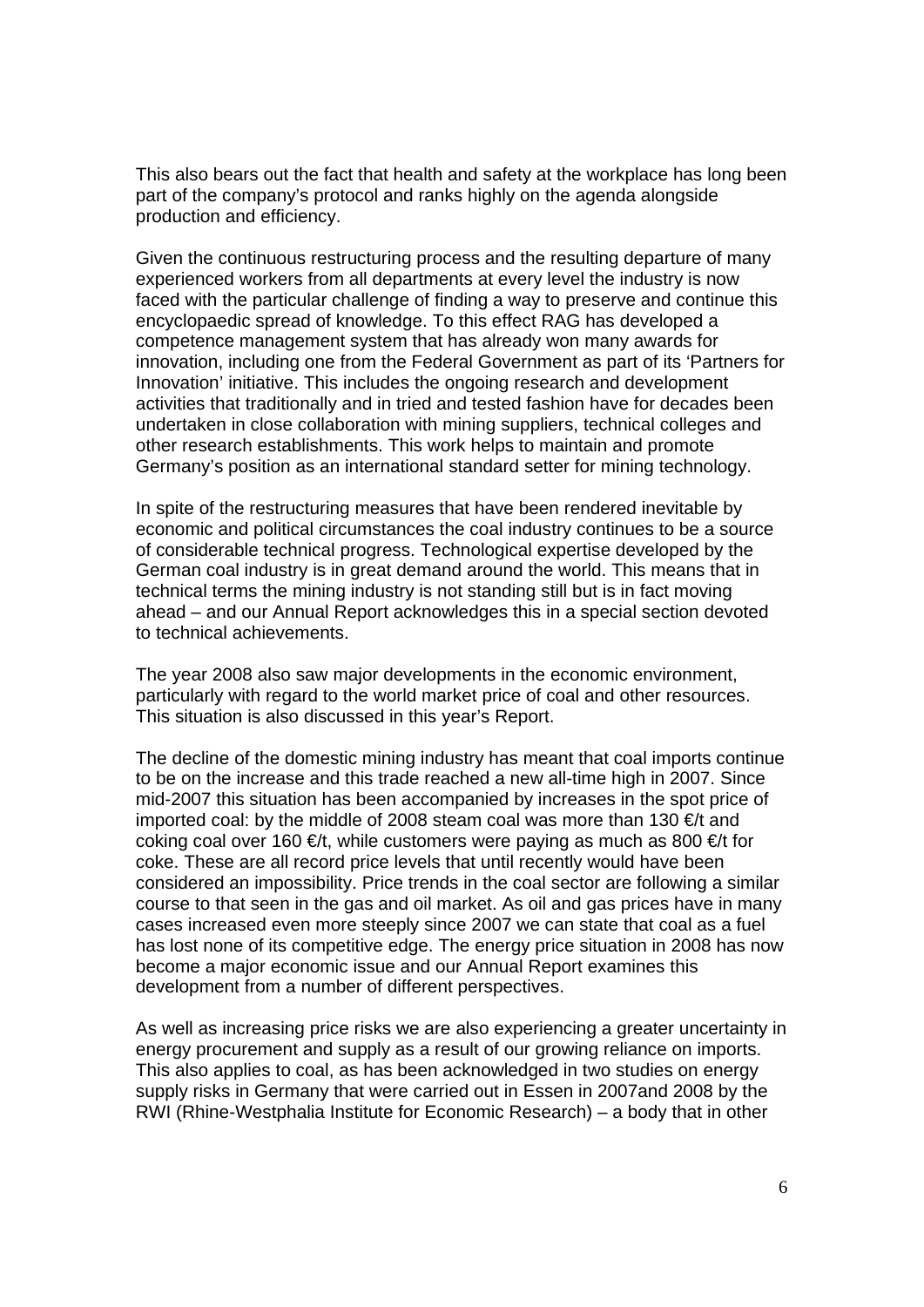respects has tended to be critical of the German coal industry. According to an assessment by the World Bank, moreover, the majority of the world's coal producing countries can be considered as lacking political stability.

The significance of reliable energy and raw-material supplies appears, however, to have been scarcely – or at the very least belatedly – recognized in Germany, a situation deplored by the *Frankfurter Allgemeine Zeitung* in an article entitled 'A land without a raw-materials strategy' that appeared in its 11 August 2008 edition. To quote directly: '*Those in political and business circles have neglected to safeguard access to primary energy sources and raw materials that the world's leading goods' exporter requires for its manufacturing base. Germany's coal and lignite deposits are to be abandoned for cost and environmental reasons. The political decision has been taken to phase out nuclear power even though the highly subsidised and fluctuation-prone renewable energies cannot replace the base-load nuclear stations. The natural-resources situation is hardly any better. German industry has to import, among other things, huge quantities of metallic raw materials, reliance on a few global mining concerns is growing daily and prices have multiplied in just a few years… globalisation has altered the international balance of power – and not in the West's favour. With China, India and Russia all playing economic catch-up we now find that a number of states are crowding-in at the top of the global economic league. They have their own concept of political domination and the West will by necessity have to enter into strategic partnerships with them. Germany is for the time being reliant on Russian energy supplies. Such countries are not fussy in the means they choose to enforce their interests, as witnessed yet again by events in the Caucasus. Given the present challenges Germany must waste no time in drawing up a strategy for long-term energy and raw-materials supply. Yet the (energy) debate is still being dominated by concerns about the climate.'* 

The troubling developments on the world energy market, as described in the FAZ, continue to be driven by the high level of demand for raw materials of all kinds from China, but the situation is now being aggravated by the growing needs of other newly industrialising countries such as India, Indonesia and Brazil. Unlike Germany, however, China for one is anxious to meet its growing demand for resources by fully exploiting its own raw-materials deposits and by purchasing its additional needs all over the world. And the multinational corporation Arcelor-Mittal shows us exactly how a company can build up its strength on the basis of a long-term feedstock supply strategy.

Developments on the world energy market show beyond question that coal has been the fastest growing consumption sector in recent years. Coal remains the world's 'number one' fuel for power generation. As well as the aforementioned threshold countries economically developed nations like the US are placing increasing reliance on solid fuel. Many other countries are intensively engaged in research into alternative uses for coal, for example hydrogenation (the coal-to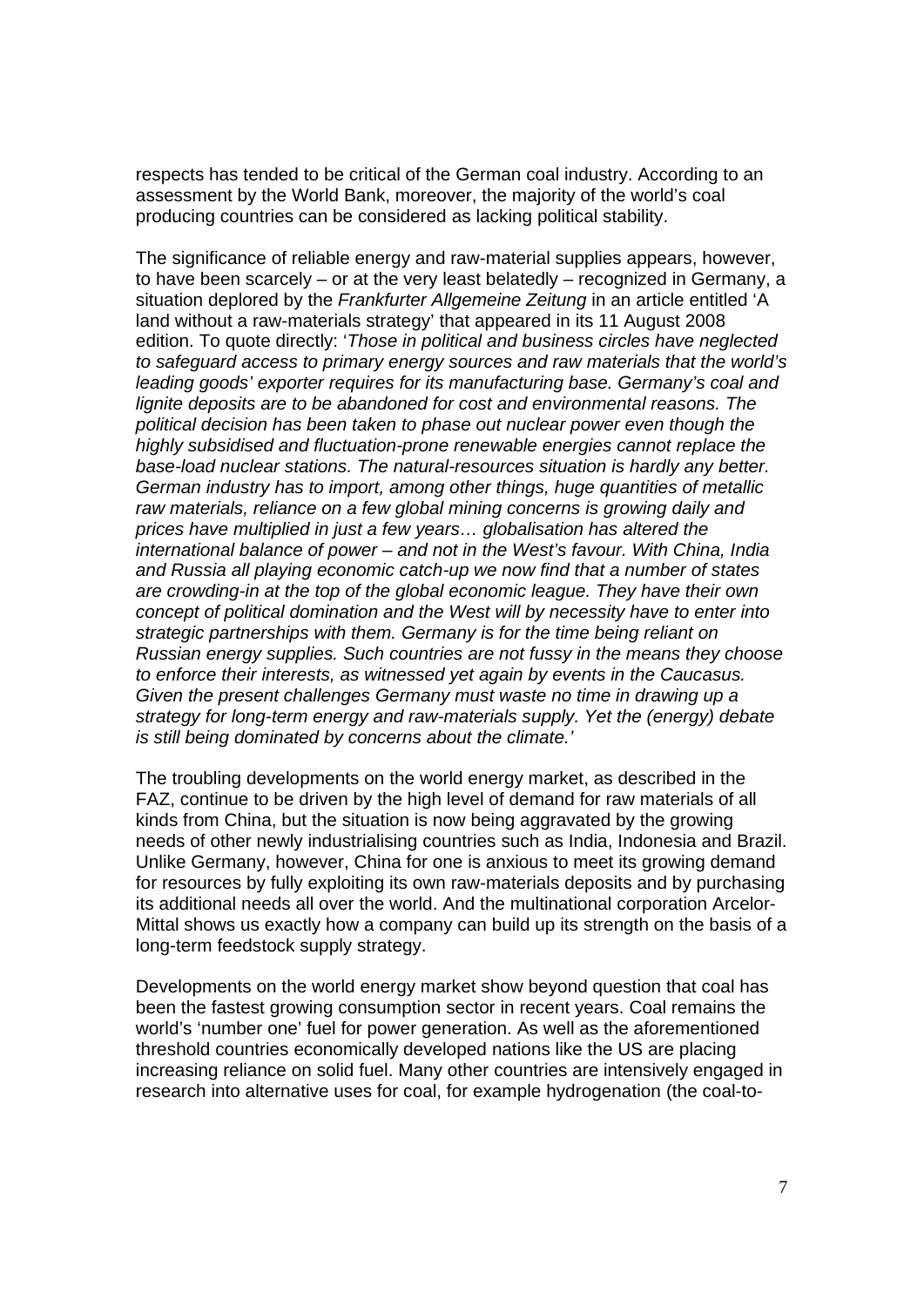liquids process), in order to forearm themselves against an increasing dependence on oil and gas imports.

The fact is, however, that most of the coal traded around the world is sourced from just a handful of countries. What is more, a mere 15% of total coal production is made available to the global market – the rest is used directly by the producer countries. Add to this the fact that the world coal trade is controlled by just a few multinational companies.

As well as this concentration on just a few supplier countries and companies, along with the increase in demand-driven competition, the world coal trade in 2008 was further complicated by a number of additional factors. Early in the year Australia's most important coal loading port, Newcastle, was the scene of dozens of coal freighters lying offshore for weeks on end. Stormy weather had interrupted deliveries from the mines. South Africa, which is a major coal exporter, was itself affected by a shortage of electricity. This caused the Government there to consider whether more of the high-quality steam coal normally sent for export should not be retained for domestic consumption. China, by far the world's largest producer of coal, has now become a net importer of solid fuel. Yet that country still suffers from power shortages: in the winter because of the heavy frost and in summer because of all the air-conditioning systems that are being used to control the heat. The Chinese were especially concerned about the possibility of power cuts during the Peking Olympic Games in the summer of 2008. And finally, the maritime trade in raw materials continues to be affected by an extreme shortage of freight capacity, aggravated by cases of regional disparity – and at the same time the world's shipyards have full order books and will continue to have for years to come.

Within EU-27 the increasing reliance on imports is therefore being regarded with scepticism and the Member States are being advised to make greater use of their indigenous raw materials once more. In some places this is already being done, as demonstrated by the development and/or re-opening of coal mines in France and in the UK. In Germany too projects are being examined for reopening long-abandoned ore mines and other production sites, and the prospect of success is extremely good. The country is even experiencing a boom in exploration for oil and gas deposits.

The fact that the indigenous coal industry is still in difficulties can be attributed to Germany's politically-driven lead role in environmental protection and to the fact that the national climate debate has focused far too heavily on the use of fossil fuels for power generation. As in previous years, climate policy in 2008 continues to be driven by the national and international energy and climate debate. Here it has become clear that when the Kyoto agreements expire in 2012 the Federal Government and the vast majority of the European Council essentially want to see a tightening of the protocol arrangements. The EU-27 countries themselves want to reduce greenhouse-gas emissions by at least 20% between now and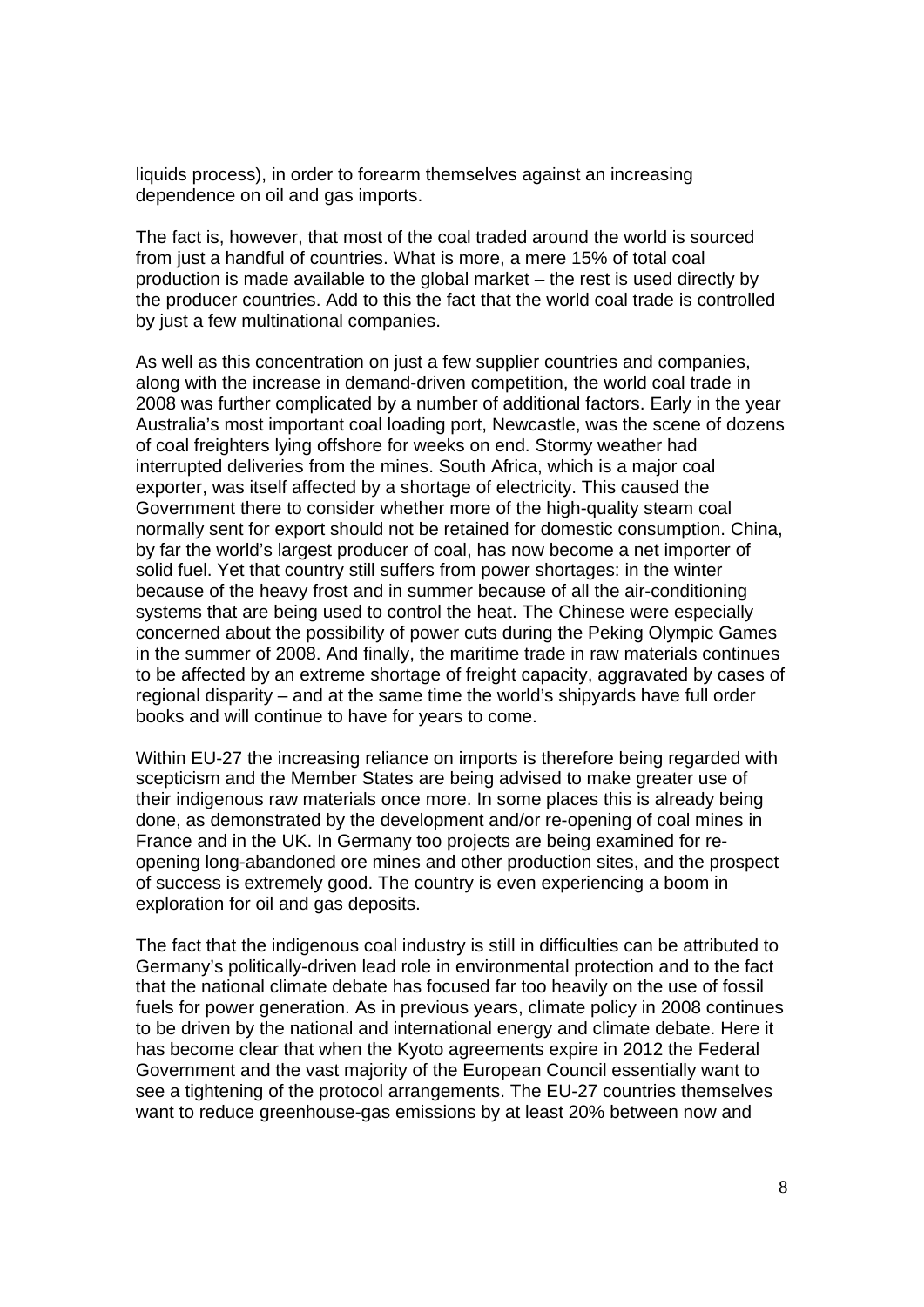2020. The Western industrialised nations have agreed on a long-term target of a substantial cut in  $CO<sub>2</sub>$  emissions. Even the G8 Summit has been talking of a 50% reduction by 2050 compared with current emission levels.

The European Commission has bound its climate-policy objectives up into a complex legislative package – the so-called 'Green Package' of 23 January 2008. This is primarily intended to follow-on from the European emissions trading system by shaping the future climate policy of the European Union up to the year 2020 as well as by laying down a series of even more demanding emission reduction targets for the period up to 2050. The Green Package will affect, either directly or indirectly, practically every sector of the economy and society that emits  $CO<sub>2</sub>$  and other greenhouse gases, and particularly the power generators and energy-intensive industries. This whole legislative package is currently being discussed by the European Council and European Parliament.

In this context the Commission has also presented a proposal for a directive laying down the framework for a Carbon Capture and Storage system (CCS). The intention is to demonstrate the feasibility of CCS technology and to develop it to commercial status by 2020.

CCS is seen as an eco-friendly way to burn fossil fuels as part of the powerstation process – which primarily means coal – followed by the safe transport and storage of the captured  $CO<sub>2</sub>$  in deep geological formations. However it is often forgotten that the  $CO<sub>2</sub>$  separation process is currently only at the pilot-plant stage and the technology is still a long way from being available on an industrial scale. Neither do we yet know which process or processes will win out. Yet apart from a number of detail improvements here and there the EU Directive on CCS can be considered as appropriate: provided it avoids overhasty and compulsory restrictions on existing and planned power stations and effectively contributes to the planning certainty that is needed when it comes to open questions such as disposal. The sustainable introduction of this technology will ultimately depend not only on the economic aspects of such an operation but also on the extent to which the population is generally prepared to accept  $CO<sub>2</sub>$  transport and storage.

However, CCS cannot be the only climate protection strategy for coal.  $CO<sub>2</sub>$ reduction can be achieved more readily and at calculable investment of capital by increasing the efficiency of modern coal-fired power stations. With efficiency rates of 43% for lignite-fired plant and 46% for coal burning installations German power stations are now among the cleanest and most efficient in the world. Like their counterparts in the mining supplier sector German power plant builders therefore have a technological lead in this field, at least for the moment.

The Federal Government continues to pursue its pioneering role in climate protection and has now implemented a series of measures based on the Cabinet's 2007 Meseberg decisions. This essentially involves amendments to the Renewable Energy Sources Act (EEG) and Renewable Energies Heat Act, which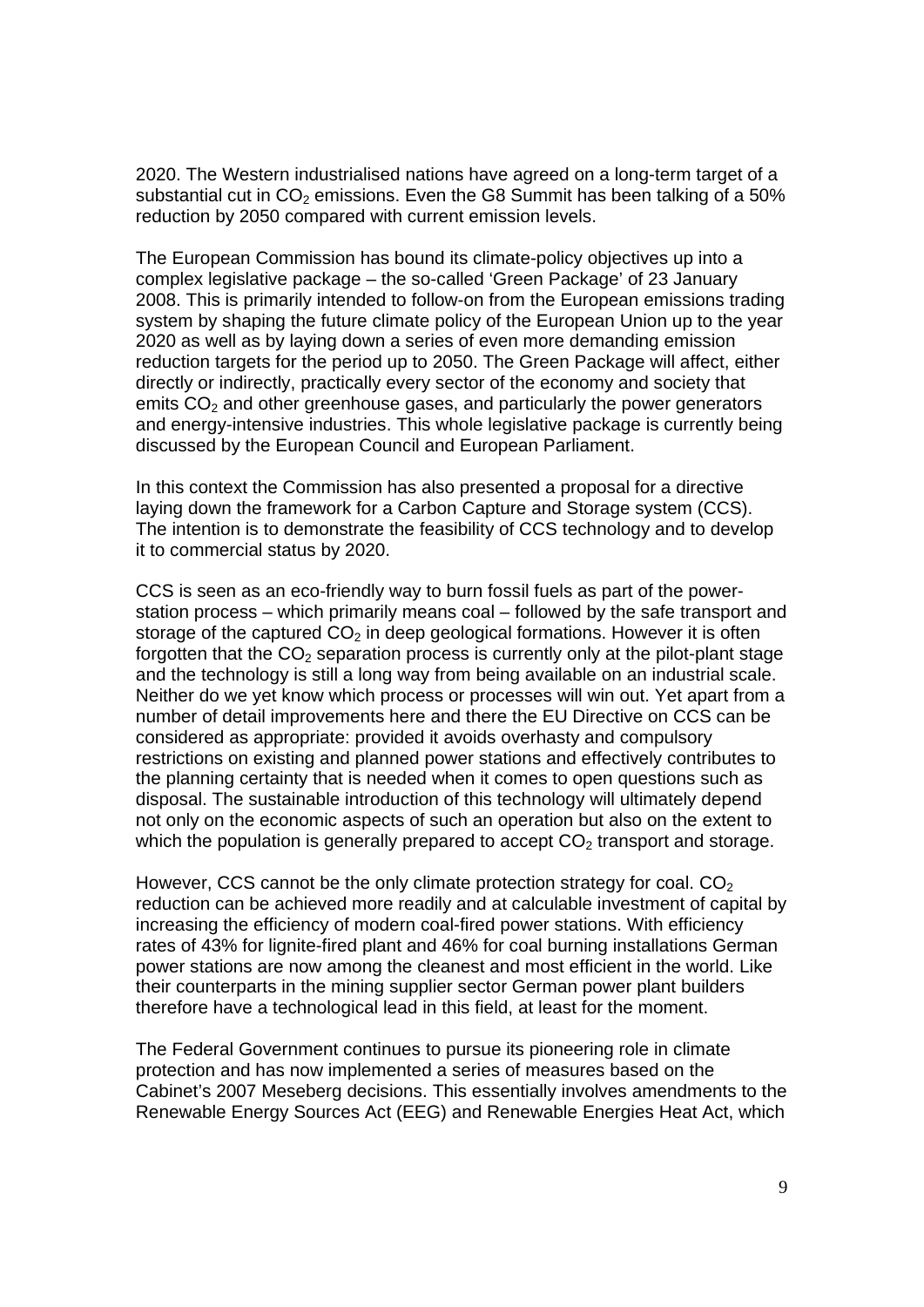are to come into force either in early 2009 or at the latest by the summer of that year.

The Federal Government's climate strategy also includes building new coal-fired power stations, whereby the older and less-efficient coal burning installations are to be replaced by new, high-efficiency plant. This is expected to produce a 30% reduction in  $CO<sub>2</sub>$  emissions. However this does not seem to have gone down very well with much of the public at large and ballots and public protests have already delayed and even blocked the construction of new coal-fired stations at various locations.

Most energy experts agree that an industrial country like Germany would be well advised to retain the well-proven mix of various power generation options – including a large proportion of indigenous and quasi-indigenous resources – in order to safeguard its energy supplies. This means that renewables have a role to play alongside home-produced fossil fuels – while the option of nuclear power should also be retained in the opinion of quite a few people.

The increase in the world market price of coal has now seen the domestic coal industry return to borderline competitiveness to a degree that has not existed for decades – a scenario that many would have considered to be well nigh impossible. And yet this situation has become a reality just six months after the implementation of the new coal policy agreements. We shall have to wait and see whether the high price of coal on the world market is a long-term phenomenon, although very few experts expect a return to the low prices of earlier years. The critical factor will be whether the German coal industry is capable of producing at world market prices after it has fulfilled its restructuring commitments. If so, the Bundestag will have to change its current political strategy, which is based on a 2012 revision of the 'phase-out decision' as provided for by the review clause contained in the Coal Industry Financing Act. Access to the country's largest indigenous energy resources, namely German coal, would thus be safeguarded. It is up to the politicians to decide.

But whatever happens we can say for certain that this country has extensive specialist know-how when it comes to coal, the world's most abundantly available energy resource – beginning with extraction and production through to product processing and upgrading. This expertise has been acquired over many years with the constructive help and support of the various mining associations and organisations.

The mining associations are among the oldest of all the industrial federations and 2008 has seen two such bodies celebrate important anniversaries: GVSt (German Hard Coal Association) has now been in existence for forty years, while VbI (Association of Mining Interests) can now trace its history back 150 years. Founded in November 1858 VbI is one of Germany's oldest trade federations. As part of its efforts to further the economic development of the mining industry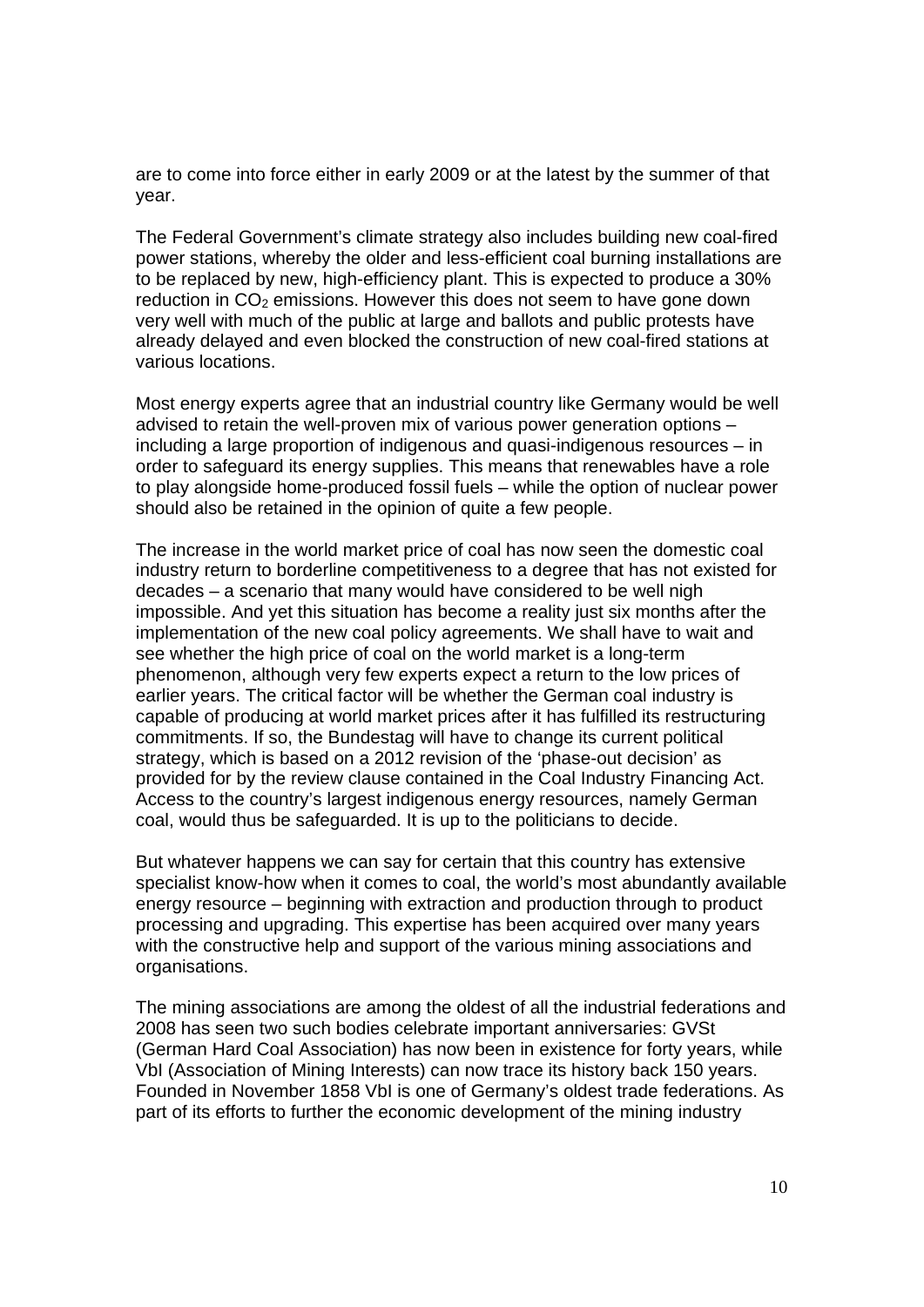through technical progress, for example, VbI set up the Boiler Inspection Association in 1896, which was the forerunner of today's TÜV, the German Technical Monitoring Association. This was followed in the early 1900s by the Central Mines Rescue Station. After the Second World War, and along with other bodies too numerous to mention here, came the West German Coal Producers' Association as the central institute for joint mining research activities, and the forerunner of DMT (Deutsche Montan Technologie). These initiatives played a key role in laying the foundations for the high standards of German mining technology today and for the wide-ranging expertise displayed by the coal industry and its workers.

As well describing how this body of know-how is being preserved and expanded the GVSt Annual Report also contains a guest contribution from the historian Prof. Dr Klaus Tenfelde, who acknowledges the contribution made over a period of 150 years by VbI and by the Mining Industry Library (now the Library of the Ruhr Foundation).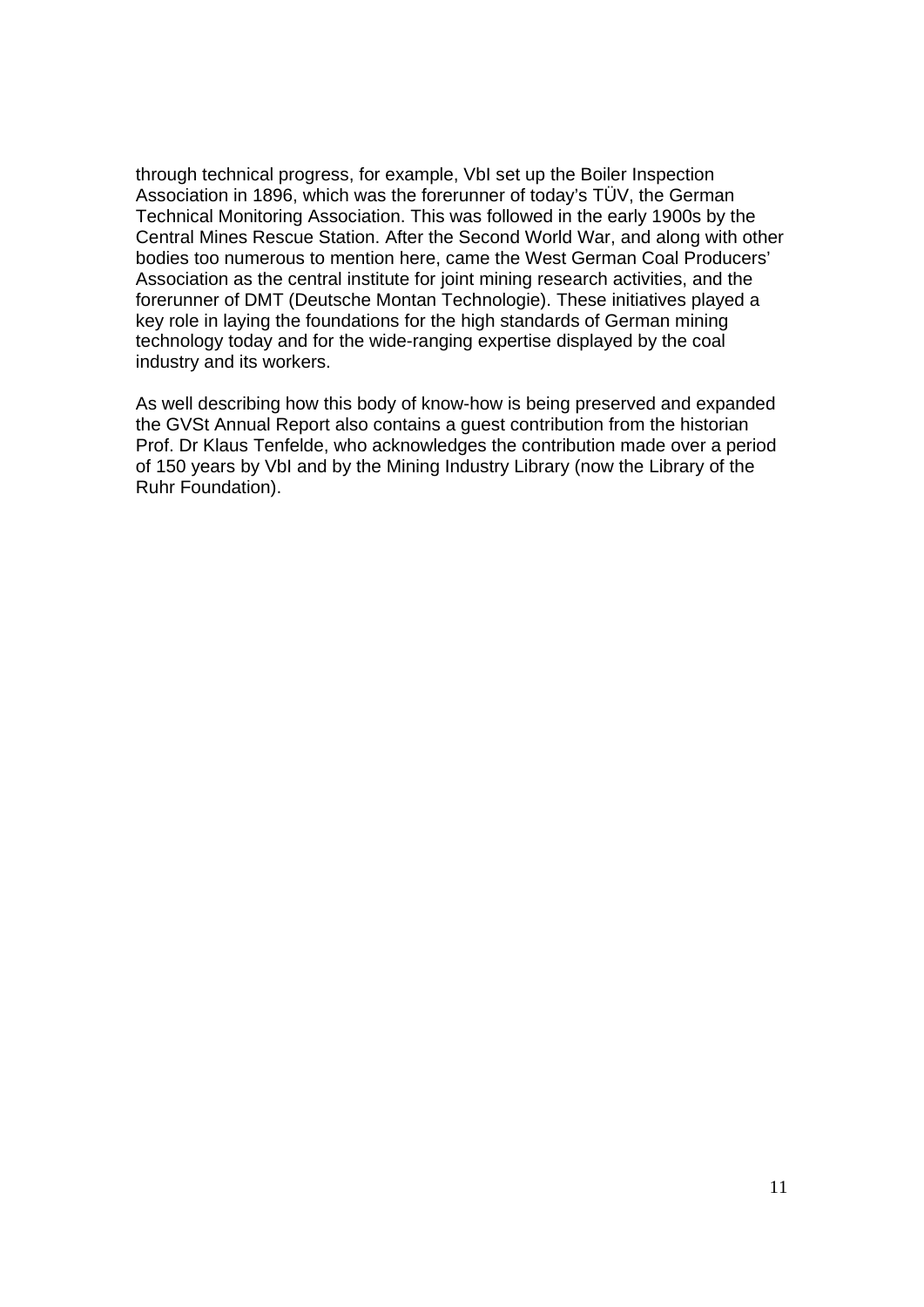Guest contribution

## **150 years of VbI (Association for Mining Interests)**

by Prof. Dr Klaus Tenfelde<sup>\*</sup>

There is an anniversary to be celebrated and it is one that we are possibly hesitant about acknowledging: on 17 December 1858, exactly 150 years ago, the 'Association for Mining Interests in the Mines Inspectorate District of Dortmund' was founded in an Essen hotel – an organisation that was to be known for decades thereafter as the 'Bergbauverein' (Mining Association). While at first only 51 mining unions and companies were represented in the Association, many more were soon to join and by the beginning of the twentieth century the Bergbauverein was *the* representative of the coal mining industry in what was then generally referred-to as the 'Rhine-Westphalia industrial area'. In fact this was not the first time that the pioneers among the mining industrialists had attempted to form an association of some kind. Various efforts had been made in this direction since the 1830s, including the establishment of the Markisch Mining Association, which was then dissolved a few years after the emergence of the Essen-based organisation so as not to weaken the power of the Ruhr coalfield interest group.

The Bergbauverein was to become one of the most powerful associations in the whole of German industry during the days of the German Empire and indeed remained so at least until 1933, and in some respects well beyond this. The fiftieth anniversary was cause for great celebration and the Association marked the event by publishing a 12-volume compilation of the history and economic development of coal mining in the Lower Rhine-Westphalia region – which even today remains an important reference work for historians of Germany's industrial past. The hundredth anniversary in 1958 was marked by a very appropriate centenary edition produced by Friedrich Schunder and entitled 'Tradition and progress'. Twenty-five years later, in 1983, the Association brought out a much smaller informative brochure that was penned by Hans-Joachim Rummert. As might be expected, the various anniversaries therefore reflect the 'historical importance' of the Association over the years.

The Bergbauverein board – whose first long-serving president was the lawyer and parliamentary member Friedrich Hammacher, a man destined to be a key figure in the future development of the Ruhr – was quick to build up its own reference library and this was to form the beginnings of the soon-famous Mining Industry Library, which still exists today in the Ruhr Historical Centre under the

<sup>∗</sup> Director of the Institute for Social Movements at the Ruhr University Bochum and Chairman of the Board of the Library of the Ruhr Foundation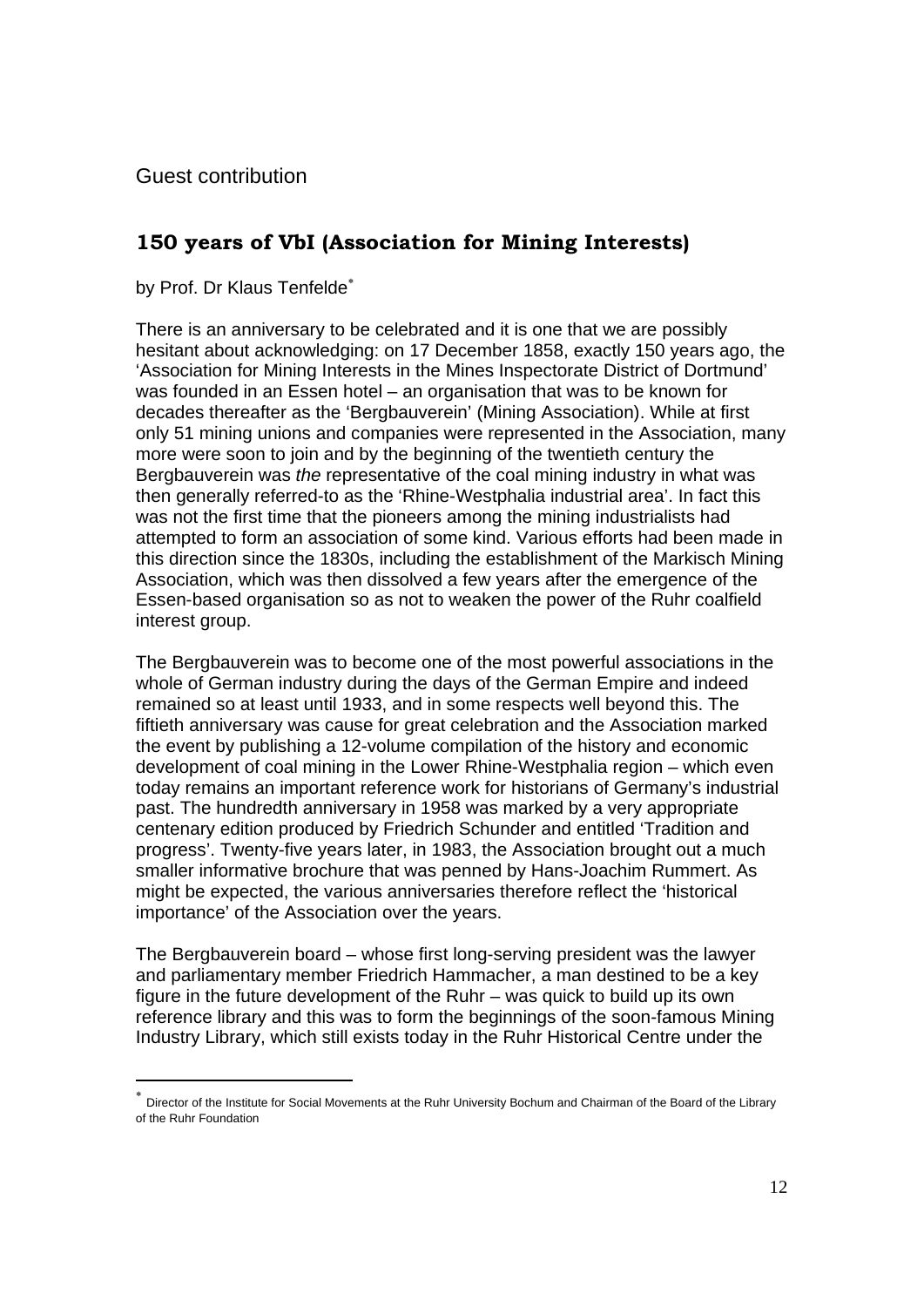aegis of the Library of the Ruhr Foundation in Bochum. Even the earliest budget reports of the Association included the headings 'library' and 'newspapers' and over successive years this was to develop into a formidable stock of books that by the beginning of the twentieth century totalled more than 20,000 volumes. There was no shortage of funds and as a result the library was to acquire older and in some cases expensive antiquarian works, including a copy of the Agricola masterwork *De re metallica libri XII (1556*), many old Mining Orders and mining publications, some of the oldest works of mining and metallurgical literature and even individual hand-written documents relating to the technical and legal history of mining in Germany. And so the Mining Industry Library, now the Library of the Ruhr, is also celebrating its 150th anniversary at the end of 2008. With more than 250,000 individual works on mining and metallurgy alone the library now has a total stock of some 450,000 volumes, making it the largest technical library of its kind in Germany.

The generally very conservative and highly disciplined Bergbauverein was to display astonishing organisational continuity right up to the National-Socialist period. Yet its beginnings were not at all conservative, in fact quite the opposite, for when the Association was founded the old Mining Law – which deprived the management of essential rights of disposition over the deployment of invested capital – still had to be opposed and it was this factor, along with the economic crisis of 1857, that provided the main stimulus for setting-up the Bergbauverein. The Association then began to send a stream of petitions and memos to the Trade Ministry in Berlin and by 1861 the Prussian Trade Minister von der Heydt agreed to grant its representatives a hearing on mining affairs. The entrepreneurs that were to take control of mining in the Ruhr coalfield, along with much of the emergent iron and steel industry, were liberally disposed and increasingly national-liberal in their outlook; the mining and steel barons were only to emerge later with the growing economic and political power of the industrialists during the latter period of the German Reich. For the time being there were quite different obstacles to tackle. These included the continuing barriers to exports in the form of customs tariffs, and particularly the railway fees that any industry engaged in transporting a much sought-after bulk product would naturally want to see reduced as far as possible. The Bergbauverein defended its interests in the Association's journal *Glückauf*, an organ that developed from the *Essener Zeitung*. The *Glückauf* publication remains to this day one of the most important sources of information on the Association and on the history of the mining industry. The Ruhr Bergbauverein played a pioneering role in many respects and in the years thereafter various other Mining Associations were to be established in other mining regions of Germany.

In its early years the Association therefore focused on political agitation that was primarily directed at seeing Prussia complete its programme of liberal-economic reforms. This was in fact achieved in 1865 with the enactment of the General Mining Law that henceforth was to lay down the legal framework for the Prussian coalfields, and soon thereafter for all mining regions of Germany, in a form that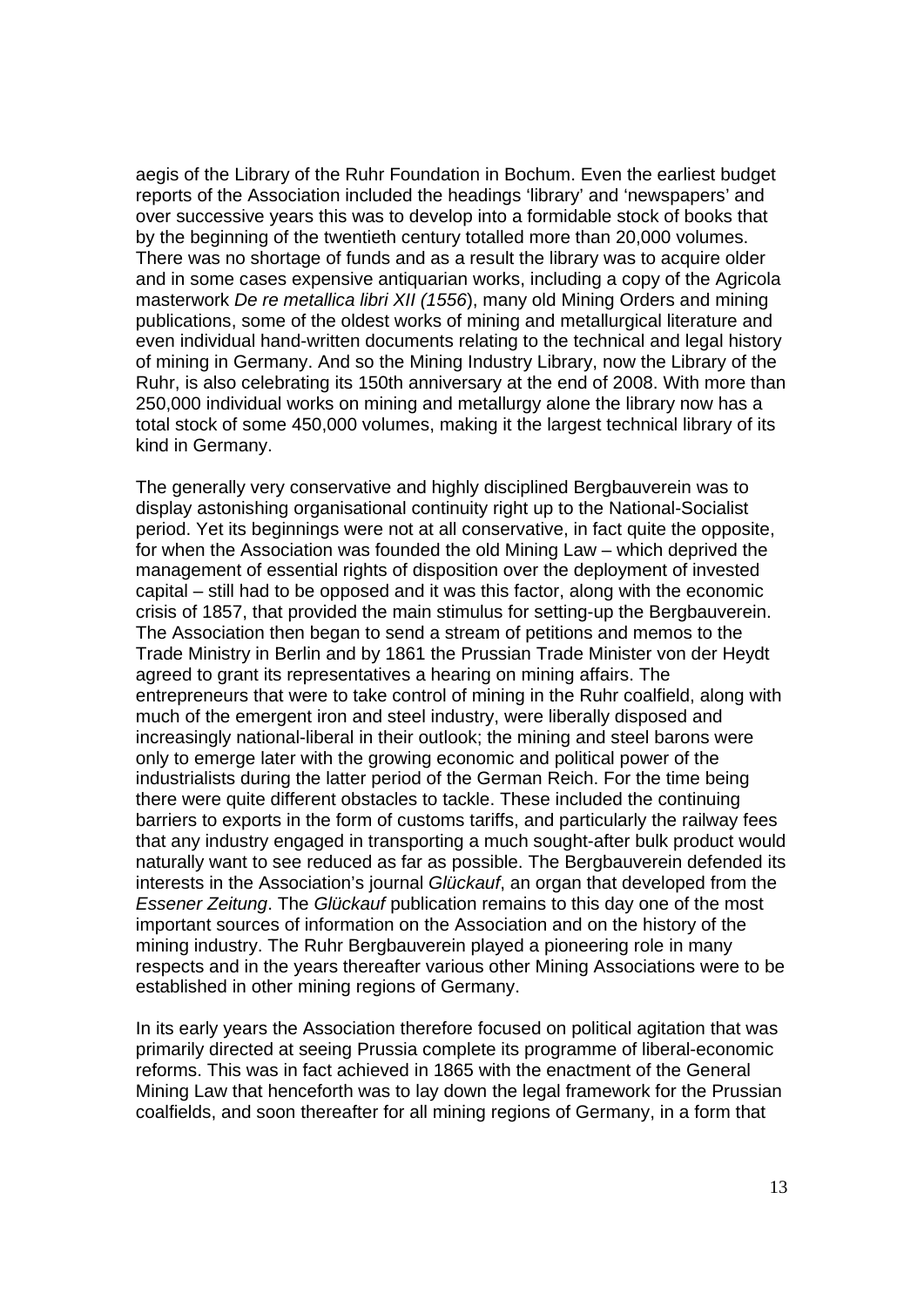was to last until the second half of the twentieth century. While in its early years the Association still frequently took a stand on social-policy issues, after the foundation of the German Reich, and especially following the Ruhr's first major miners' strike in 1872, its activities became more focused on the technical development of the German mining industry. *Glückauf* magazine also became the leading source of information on the latest advances in mining technology. Social matters were also regulated by the mineworkers' reforms introduced by the state and even if the Association was not completely satisfied with these arrangements it did try to make the best of them, especially following Bismarck's social policy of the 1880s which was to result in a reform of the miners' guilds and in the codification of employers' rights. A significant development at this time was the setting-up of the Technical Commission in 1885, a body that became responsible for general matters affecting the region as a whole, such as mine drainage and dewatering. The extension of the inland waterway system, taxation and freight tariffs in general were still to figure largely on the Association's agenda, but much organisational work was also completed, including support for establishing the important Boiler Inspection Association at the turn of the century – which was to provide the nucleus for the modern-day TÜV. Another significant newcomer was the Central Mines Rescue Station, which was founded in 1910. The Association had already acquired the status of a legal entity, which meant it could acquire assets, and it also had the right to demand a hearing – normally reserved for Chambers of Industry and Commerce – a privilege that it was to use consistently. Neither should we underestimate the efforts the Association made in the area of cartel and syndication policy, which ultimately led to the establishment of the celebrated Rhine-Westphalia Coal Syndicate in 1893. As a result – and until the National-Socialists seized power in 1933 – the Bergbauverein was to remain a focal point for all the pressure-group activities of the Ruhr mining industry and the more it gained a dominant position in comparison with other mining regions of Germany the stronger it became in political circles. This was also acknowledged and recognised – at first hesitantly and then later consentingly – by the mining authorities, which included the District Inspectorates and the Chief Mining Inspectorate in Dortmund. A coal and steel elite was formed with, at its heart, the Bergbauverein and the many different organisations that were linked to it by ties that were sometimes visible and sometimes tenuous. It became a great honour to belong to the Association or to one of its affiliated organisations, which included the important WBK (Westfaelische Berggewerkschaftskasse) in Bochum. Responsibility for the Association's policy in general, and for the management of the various affiliated organisations, was increasingly taken over by mining academics and former mining inspectors. Social policy activities were to reach a peak in 1908 with the setting-up of the 'Zechenverband', or Mines Association, which had developed from the much older 'Strike Protection Society': the aim of this body was nothing less than the complete control of the labour market in the Ruhr area, which would at the same time protect its member companies from the threat of industrial action by the workers. Up until 1918 the Bergbauverein remained vehemently opposed to any collective labour agreements with the mining unions and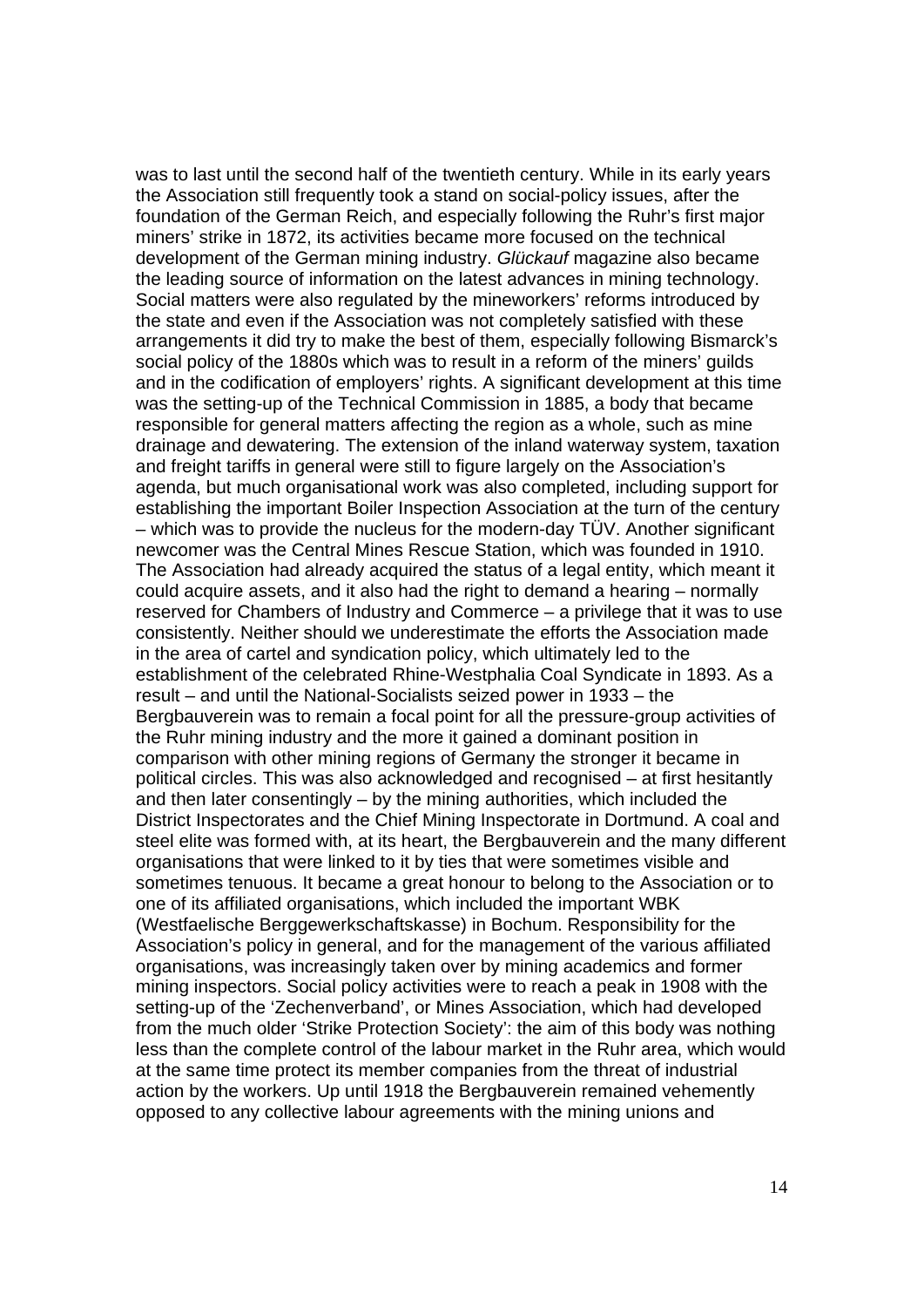continued to defend this now obsolete position quite openly under the protection of the monarchical constitution of the German Empire at that time.

All this of course changed in 1918, although the conditions that prevailed under the Weimar Republic were not really conducive to establishing a secure and permanent framework for the labour conditions needed to establish a cooperative system of production. The Association was far too concerned with the ongoing crisis to develop a farsighted, consent-based business plan. This policy persisted throughout the years of inflation and up until the occupation of the Ruhr in 1923. It applied even more during the subsequent rationalisation crisis and it went on throughout the period of mass redundancies that followed the Great Depression of 1929: by 1932 only about one third of the miners that had been in work during the Ruhr coalfield's peak employment year of 1922 still had jobs to go to.

As we all know, the National-Socialists brutally suppressed the unions within a few months of seizing power, but were less hasty in abolishing the employers' associations as they were keen not to lose their support for the rebuilding of the economy and, more particularly, for the arms manufacturing effort that would be needed in preparation for the Second World War. The legislation therefore strengthened the employers by introducing, in 1934, the Law on the National Organisation of Work, which also introduced the 'Führer principle' to the management of the mining companies. As the armaments industry expanded the influence of trade associations was increasingly suppressed and was further weakened when the wartime economy came into force.

After Germany's surrender the British Military Government took over the administration of the Ruhr coal mines. The Bergbauverein was suspended and remained so until 1958; it was replaced by the Ruhr Mining Federation, which was established in 1952. In 1958 the then Bergbauverein (the VbI of today) took over the trusteeship of the assets that had been built up by the various coalindustry organisations and associations over the years. This in some ways heralded the upheavals that were to affect the Ruhr mining associations when the industry began the long process of contraction that began in 1957/1958. After 1968 the general interests of the mining industry were mainly represented by the German Coal Producers' Association, which was renamed the 'German Hard Coal Association' (GVSt) in 2007.

The Mining Industry Library has, until the present day, also survived these structural changes undamaged. It was for the Ruhr an invaluable piece of luck that this incomparable stock of books came through the bombing unscathed. In fact the library was significantly expanded in the 1950s and 1960s and, incidentally, served as a collection point for all press releases relating to the mining industry. These documents are still very well preserved and are available for scientific reference. Custodianship then passed to Deutsche Montan Technologie (Resources, Energy and Environment), which was founded in 1990, and then on to DMT (Science and Training). The current custodian of this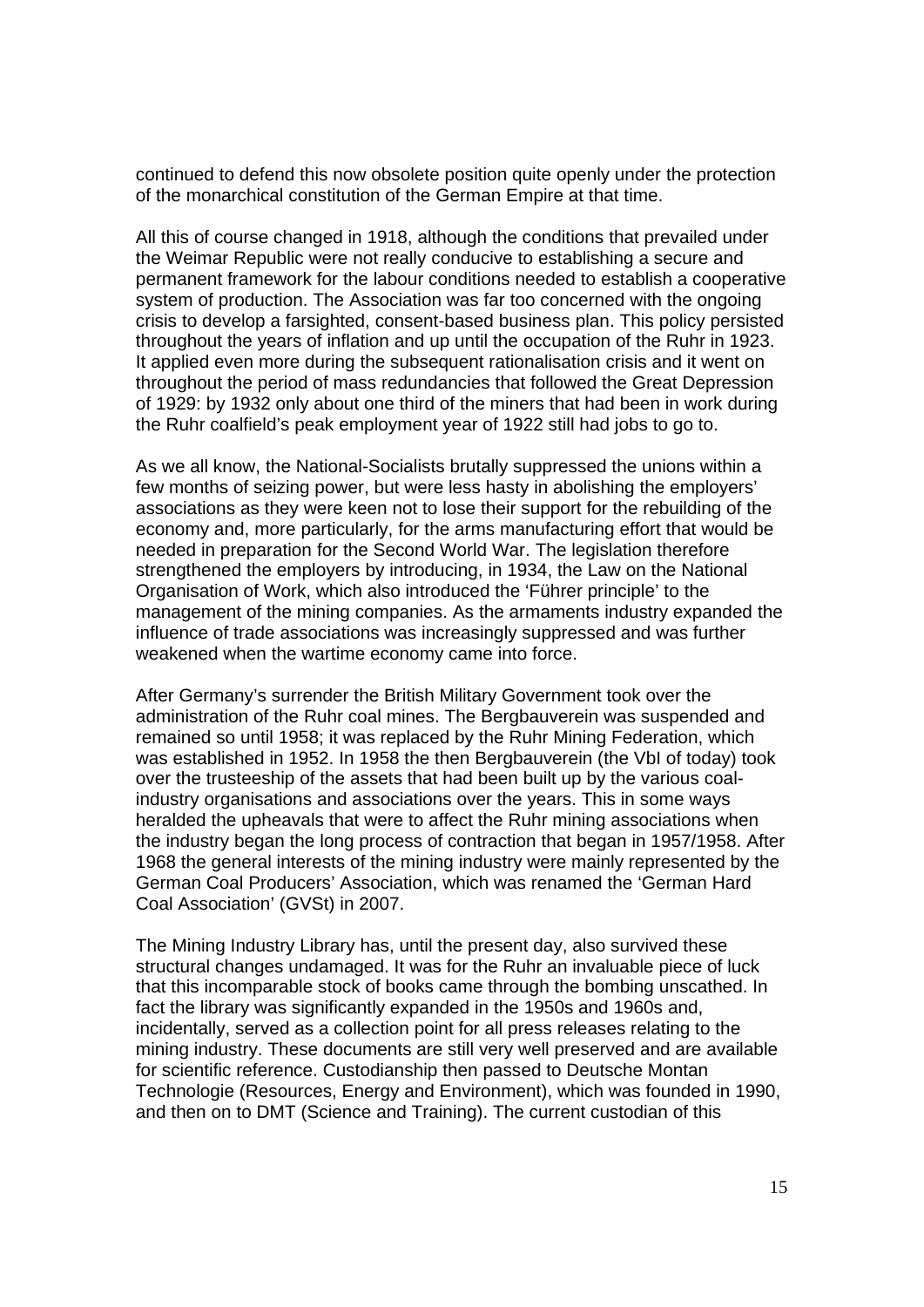valuable collection is the Library of the Ruhr Foundation, which was set up in 1998. The Mining Industry Library today has to be considered as an important centre for scientific research, especially since the Ruhr area did not really have another academic library until the 1960s. There are very few libraries in Germany – let alone in the Ruhr – where readers can for example consult the proceedings of the Upper Chamber of the Prussian Parliament.

A subject still to be fully researched is that which deals with the many transformations that the mining associations had to live through in the post-War era, especially as the structural crisis deepened. The story of the mining industry in these years, in other words its recent history, has still to be told in all its detail. One of the most pressing themes concerns the events that affected the association system and indeed the mining unions too. The Library of the Ruhr Foundation has already been working on such a project and between 2000 and 2007 carried out research into the development of forced labour in German mines and in those European countries that were occupied during the Second World War. With the support of GVSt the Foundation has recently been involved in the publication of an extensive, four-volume guide entitled 'The history of the German mining industry'. The various conventions and traditions of the mining industry, including the history of the different lobby groups and trade associations, are documented here in all their detail.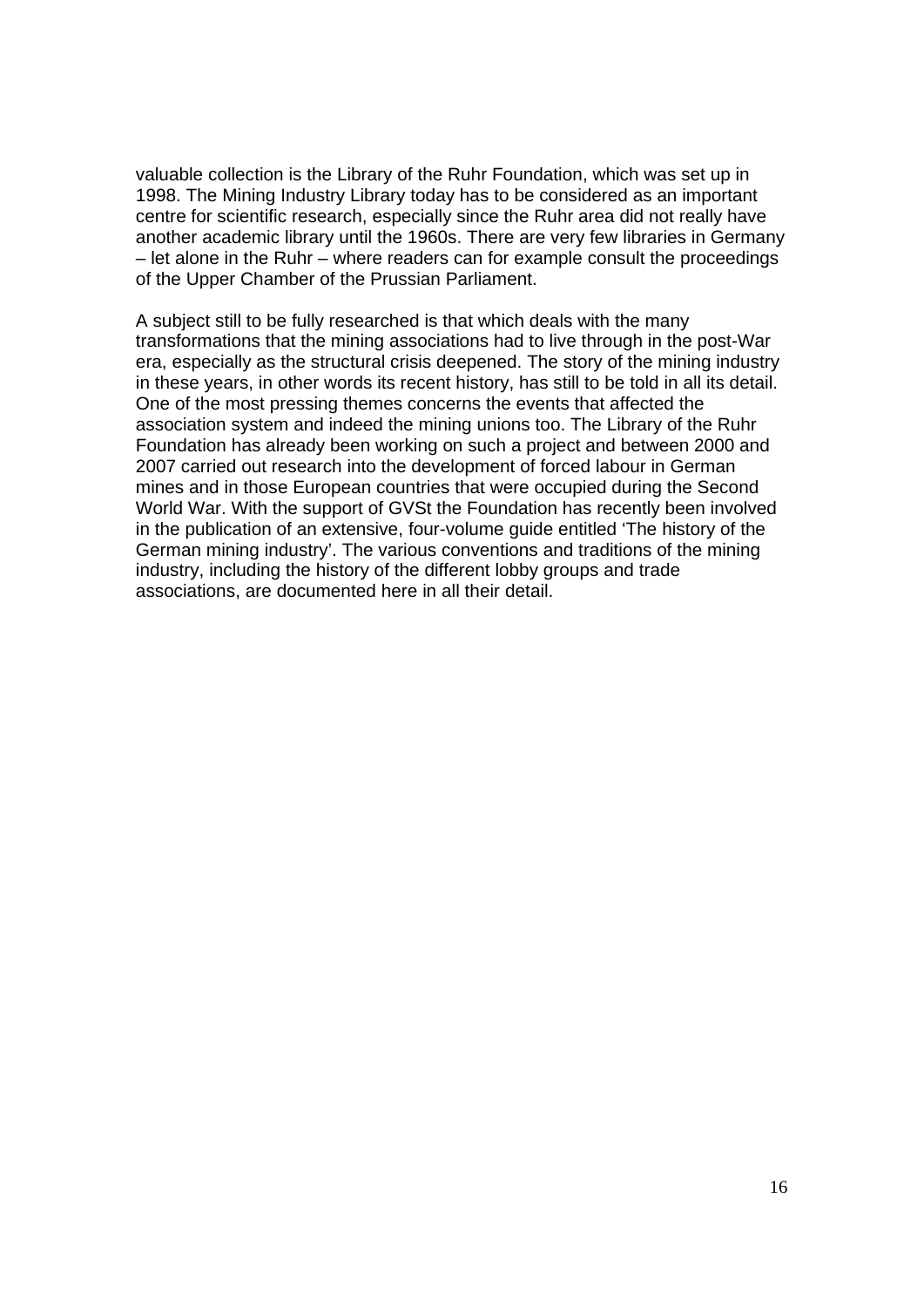#### The German coal industry

## A new framework for the German mining industry

The turn of the year 2007/2008 saw a fundamental change to the legal and institutional framework within which the German coal industry has to operate. The new Coal Industry Financing Act, which was drawn up in 2007 and subsequently adopted by the Bundestag, came into force on 28 December of that year.

A new chapter in the history of RAG Aktiengesellschaft (RAG), the company that now encompasses the entire German coal mining industry, therefore opened on 1 January 2008. The Coal Industry Financing Act, along with its various agreements, provides for the 'black' part of the industry – which remains with RAG – to be separated, as planned, from the now stand-alone 'white' part and for the severance of any bonds of liability between the two. The 'white' part, which comprises RAG's former subsidiary interests in chemicals, energy and real estate, has been trading independently since September 2007 as the integrated company Evonik Industries AG. For the new 'black RAG' the core business is now the production of German coal, just as it was when the former Ruhrkohle AG was founded 40 years ago. RAG Deutsche Steinkohle AG (formerly Deutsche Steinkohle AG – DSK) and RAG Anthrazit Ibbenbüren GmbH are now united under the parent company RAG, which also comprises RAG Bildung GmbH (training) and RAG Montan Immobilien GmbH (real estate), formerly Montan-Grundstücksgesellschaft (MGG).

The RAG Foundation, which was established in 2007, is the sole proprietor of both Evonik Industries AG (of which it currently owns 74.99%) and RAG. Its remit is to take Evonik Industries AG into the capital market step by step and to manage and build up the assets accruing from this revenue so that the coal industry's inherited liabilities can be funded after mining has ceased. The RAG Foundation will, until the end of 2018, also be responsible for '*adapting, controlling and supporting the coal mining activities of RAG Aktiengesellschaft in compliance with the legal framework and other underlying conditions'.* The dayto-day management of coal mining operations and the implementation of the new policy guidelines will be left to RAG. The RAG Foundation and RAG are party to a control and profit-transfer agreement. The stated objective of the new Coal Industry Financing Act (Section 1) is '*to terminate subsidised coal mining in Germany by the end of 2018'.* Until that date sales of German coal to power stations and steel-industry blast furnaces are to be supported by public funding, whose limit is to be scaled back year on year. As far as the workforce is concerned the Act also guarantees that manpower downsizing will continue in a socially responsible way. Although third-country coal prices will still be used as a reference for calculating the amount of aid to disposals received by each sales segment, the coal industry will no longer be subject to a policy-derived supply contract.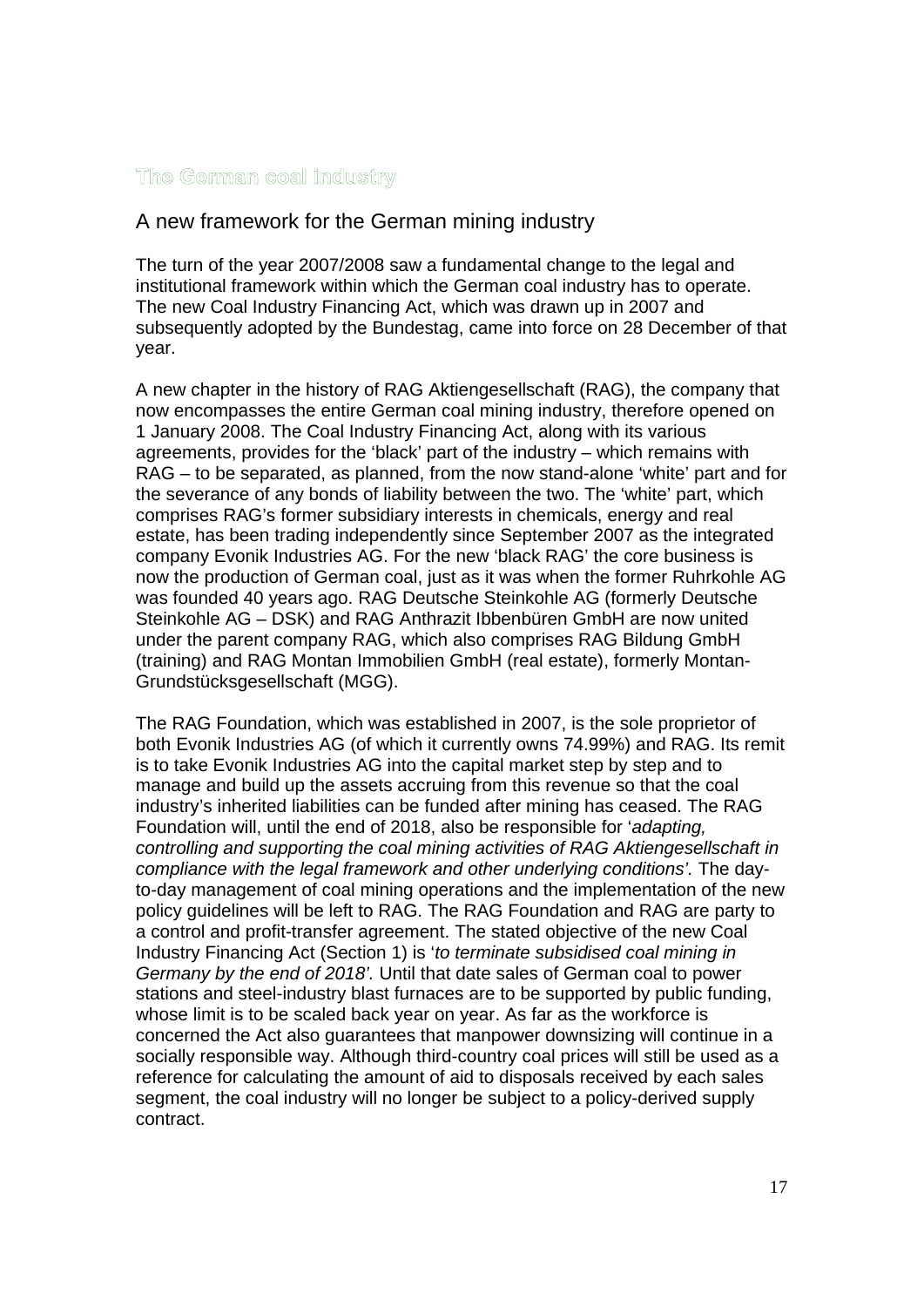The financial aid will also be used to help the mining companies meet the cost of ongoing colliery closures, along with other obligations that will continue after the end of the subsidised mining industry. The Coal Industry Financing Act will in addition provide a legal basis for the continued provision of adaptation benefits to older employees taking early retirement. What this means is that after 2008 a total sum of about € 24 billion is to be provided to support the gradual phasingout of the subsidised coal mining industry.

Section 2 of the Coal Industry Financing Act, the so-called 'review clause', states that the German Bundestag, acting on the basis of a Government report to be presented by 30 June 2012 at the latest, will then examine '*whether coal production is to continue'* and shall do this '*in consideration of economic conditions, security of energy supply and other energy policy objectives'*. This means that at national level the final decision as to whether, from an energy policy viewpoint, the subsidised German coal industry is to be phased out entirely or retained as a core production base will not be taken until 2012. Coal subsidies will be scaled back significantly until that date. Since the mid-1990s the mining industry has experienced unprecedented cutbacks in subsidy levels. Only in 2006 and 2007 was there a slight, short-term increase in public subsidy, which was due to the payout of the financial aid originally intended for 2006, which had been deferred until 2007, and various other payments held over from previous years. As a result the industry received a higher level of subsidy in 2007 – and in that year only – than in the previous period. The degressive trend then resumed in 2008.

The entry into force of the Coal Industry Financing Act constitutes the full implementation of the Coal Agreement that was signed on 7 February 2007 by the Federal Government, the Land Governments of North Rhine-Westphalia and Saarland, RAG and IG BCE (the mining, chemical and energy industrial union). This also means that the Framework Agreement negotiated the previous year by the same parties to the Coal Agreement, which is entitled 'Socially acceptable termination of subsidised coal mining in Germany', has now also come into effect. This lays down the future financial contributions to be made by the Land North Rhine-Westphalia, along with RAG's own contribution, for the funding of the coal industry. The Coal Industry Financing Act and the Framework Agreement therefore constitute the basis for the statutory activities of the RAG Foundation. 2007 and 2008 have been momentous years for coal policy making. In referring to the Coal Industry Financing Act the German Economy Minister, Michael Glos, said that it represented '*one of the most significant economic policy decisions of recent years'*.

However, the new policy arrangements are also clearly something of a trade-off. The 2012 review, which was specified as one of the cornerstones of the February 2007 Coal Agreement and subsequently enshrined in the Coal Industry Financing Act, is regarded by some of the parties as no more than a theoretical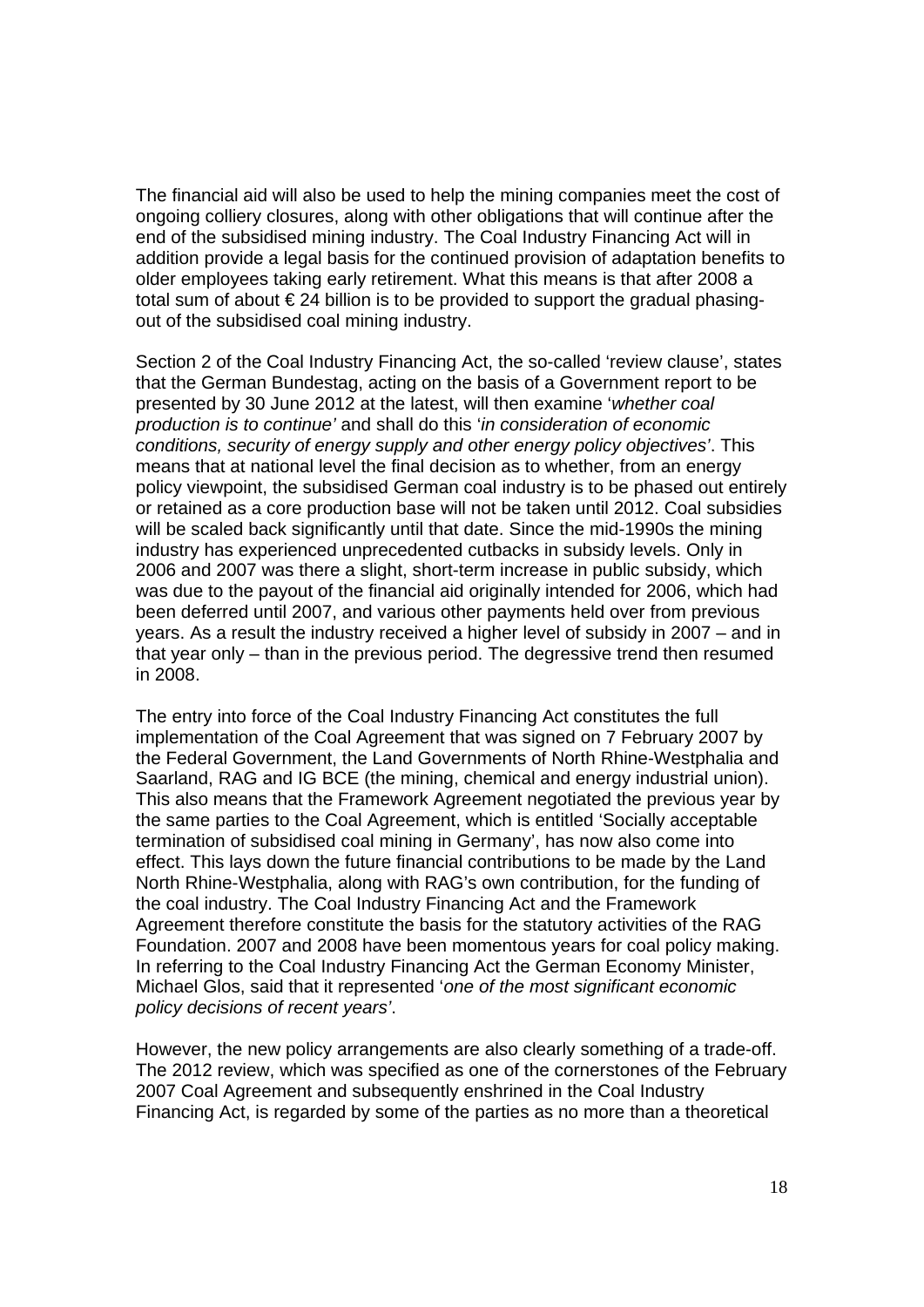possibility. Yet a number of influential political figures are calling for the review clause to be taken seriously and for the option of a domestic core production base to be retained. In an interview published in the July edition of the RAG monthly magazine '*Steinkohle'* IG BCE chairman Hubertus Schmoldt stated that '*abandoning the coal industry is and will remain a big mistake.'* Members of the FDP and ALLIANCE 90/THE GREENS, however, want to see the run-down process accelerated. For the time being, therefore, the German coal industry remains caught in a political crossfire.

Nevertheless, the new targets have given both the coal industry and RAG a degree of legal security and planning certainty that has not existed for years. On the day the Coal Industry Financing Act came into force the Federal Office of Economics and Export Control (BAFA), acting under the terms of the Framework Agreement and the Coal Financing Act, issued RAG with notices of approval for coal industry aid for 2009 to 2012 and – as a financial safeguard – for the period to 2019 after the end of subsidised mining. The Federal Economics Ministry has at the same time issued new coal guidelines that provide for extra funding up to 2012, retroactive to 2007, to compensate for the structural underfinancing resulting from commitments to tie-up aid to disposals over previous years. The notice of approval for the years 2006 to 2008, as granted in late 2004 by the then Federal Government, still applies in 2008.

However, the aid granted at national level still requires the approval of the European Commission. The Federal Government has already notified the Commission, on schedule, of its entire coal-industry financing package, along with a specific restructuring plan for the period to 2018. The approval process is still under way. The period of validity of the current European Regulation on State Aid to the Coal Industry ends in 2010. For this reason the German Government has already submitted an application for the entire 'package' to be approved as part of the general contract conditions for the period post-2008. The authorities in Brussels are still discussing the details of how this plan is to be implemented.

#### The Saar tremor and a new mine planning framework

The resilience of the new coal policy framework was severely tested a few weeks later. On 23 February mining induced tremors of a magnitude that could not have been predicted struck the Primsmulde workings in the Saarlouis district. This was caused by an unfortunate combination of factors that included the relative depth of the worked-out seams (1,400 metres), which are overlain by a high quota of strong rock beds running up towards the surface, and a quite specific set of tectonic conditions. Independent experts are in agreement that such a combination of circumstances is not to be found in the North Rhine-Westphalia region.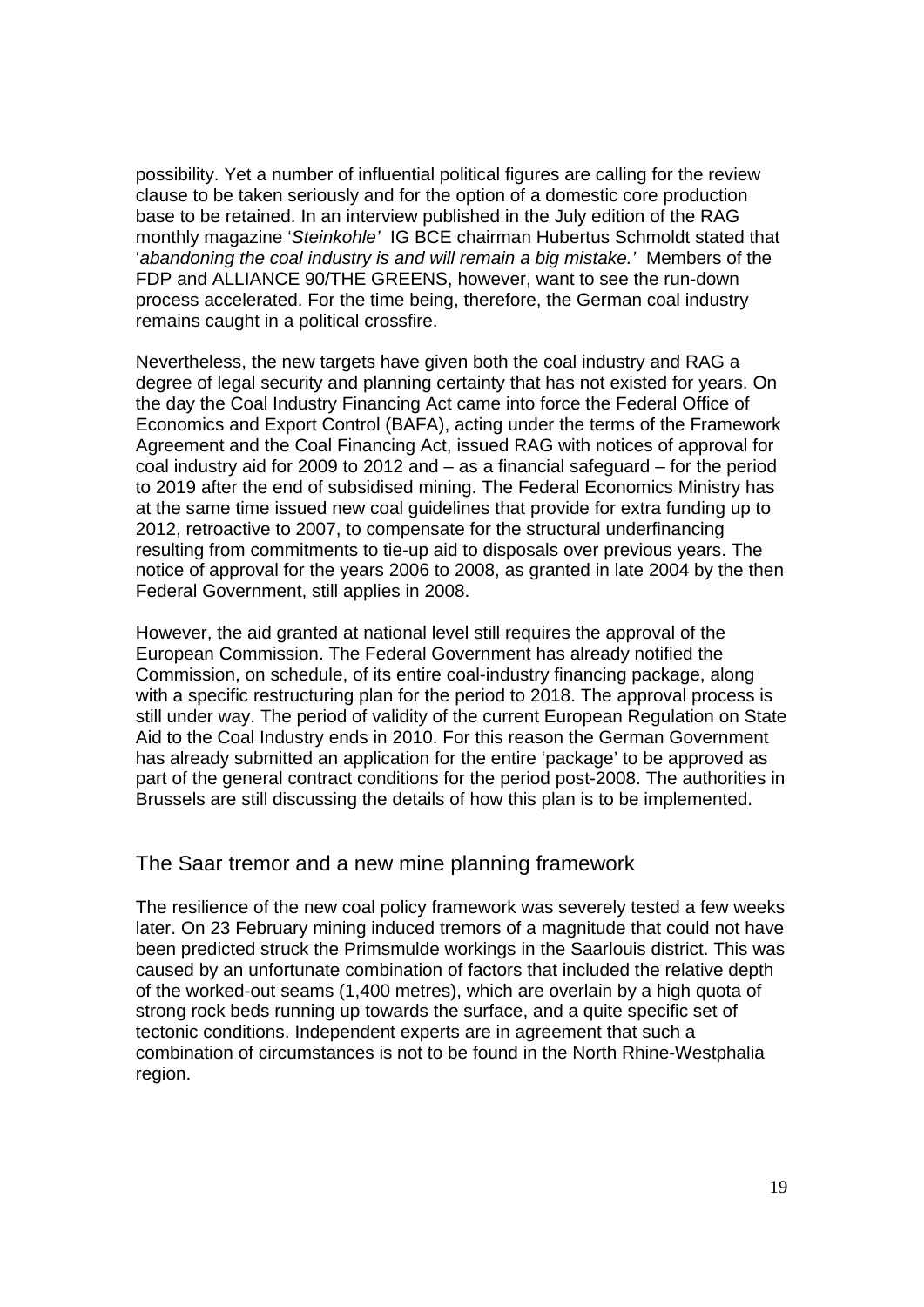The future of mining in the Saar was already the subject of a heated debate among some parts of the population and Saar Government after a series of much weaker tremors that had affected the area before the February occurrence. Tempers now threatened to boil over and RAG Deutsche Steinkohle reacted spontaneously to the extraordinary circumstances by immediately ceasing all coal mining activities in the Saar even before the mining authorities acted. This decision was designed to eliminate any threat to residents or mineworkers, even though the tremor itself had only caused damage to property. The critical hazard areas were immediately made safe, a damages centre was set up and local claims processing began almost immediately so that any losses incurred could be settled quickly and with the minimum of bureaucracy.

As similar tremors in the affected workings could not be ruled out, and since trials with new prevention techniques did not prove sufficiently reliable, coal production at Saar colliery was suspended for several weeks. As a result much of the Saar workforce was put on shorter hours, a move that also had repercussions for the entire regional economy. Supplies to the local power generators were also threatened, especially since the Saar power stations are almost totally reliant on locally-mined coal. As a result as many as 10,000 jobs were threatened in the Saar area as a whole. Intensive talks were held with the Saarland Government and mining authorities with a view to finding a way out of the crisis. An agreement was subsequently reached in mid-March for a new and much reduced mining concept and as a result Saar colliery resumed production on 2 April 2008.

The new plan allows for residual extraction in the Saar coalfield until 2012 and imposes tight restrictions on the way in which mining is to be transferred to other production districts. Coal mining has now ceased completely in the Primsmulde workings and in other adjoining sections affected by the specific geological conditions. Production has now been transferred to the Grangeleisen seams and will in future move into the Wahlschied measures. Surveys have shown that mining in these seams poses no risk as defined by the Federal Mining Act. However, Saar colliery's production capacity will have to be reduced to about one third of its former output, in other words to between 1 and 1.5 million tonnes a year. The small Merchweiler mine ceased production in mid-2008 for reasons unconnected with the February tremor. This means that Saar-mined coal can only provide base-load cover for the Saarland's coal fired power stations.

As a result the Saar mining industry will only be able to retain about two-thirds of the normal workforce, and even this will only be possible initially because of the large amount of development work required to access the new production districts. The physical relocation of the coal faces will demand much greater operating flexibility. Socially acceptable options will therefore have to be provided elsewhere for the remaining third of the workforce, including the possibility of transferring to collieries in North Rhine-Westphalia. The coal reserves in the remaining production districts are so limited in scope that there is little or no chance of production continuing beyond 2012. An agreement has therefore been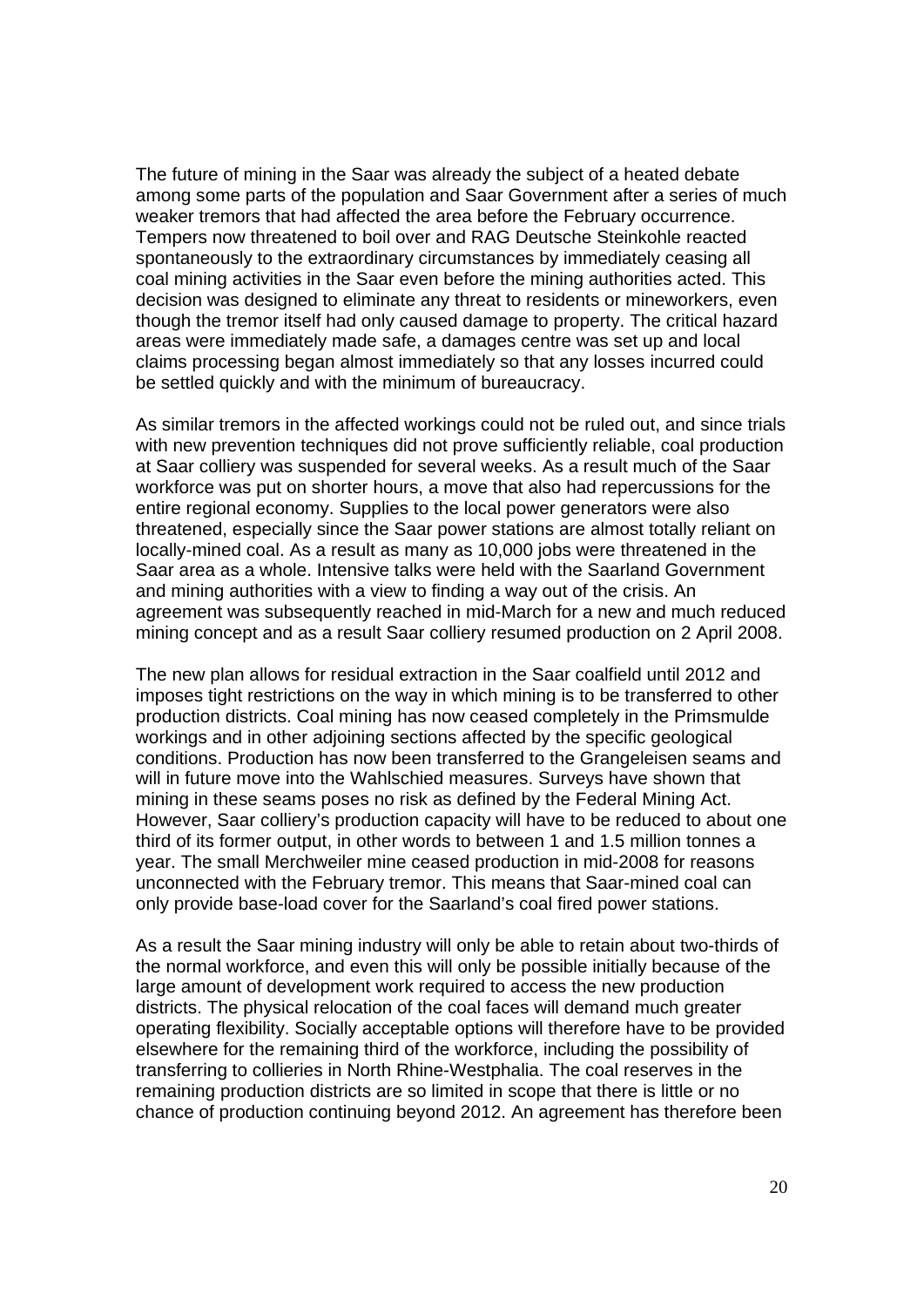reached with the Land Government to bring subsidised mining in the Saar coalfield to a close by 2012 and to collaborate in the Saar Solidarity Pact that has been initiated by the Saarland Government. For its part the Land Government has agreed to provide support for additional social measures aimed at avoiding compulsory redundancies in the Saar coalfield. A job placement service has for example already been set up to help Saar mineworkers find employment in other sectors.

A separate wages agreement has been concluded in order to provide socially compatible assistance for all those affected by the pressure of having to adjust to the changes. After intense talks between the co-determination committee and the works council the pay-agreement parties, the German Hard Coal Association and the IG BCE decided on 31 July 2008 to accept the 'collective agreement for the shaping of socially compatible measures as a response to the phasing out of the Saar mining industry on 1 July 2012'.

The parties to the agreement are convinced that reasonable solutions have thereby been found for those working in the Saar mining industry. The agreement contains arrangements that provide financial security and promote employment opportunities and in return for this demands a high measure of flexibility from all those involved in it.

The new concept being put forward by RAG Deutsche Steinkohle for the Saar coalfield has produced a very positive response at both local and national level, as it has been recognised that the mining industry – faced as it is by a very tough challenge made more difficult by various conflicting demands – has sought and found a solution that takes everyone's interests into account. From a mining viewpoint it has to be accepted with great regret that the Saar coal industry, which is steeped in tradition, is to come to a premature end in just a few years time. This means that after 2012 all coal mining in Germany will be concentrated exclusively on North Rhine-Westphalia. In Saarland the effects of the mining crisis will continue to be hotly debated in political circles. All political parties have been involved in this discussion and it is possible that this topic will feature largely in the region's elections in 2009.

For the German coal industry the new concept for the Saar coalfield will also have an impact on future planning at national level. Before the February tremor Saar colliery was one of the most cost effective of RAG Deutsche Steinkohle's eight remaining pits. The loss of production, combined with the new extraction concept for the Saar coalfield, has completely altered this situation and the plans laid down for the NRW collieries have had to be quickly reassessed to a certain extent. This is because – as the Federal Government has reaffirmed – the coal industry's new financial framework must remain unchanged.

The closure of Walsum colliery in Duisburg (the 'Walsum understanding'), which had been decided-on back in 2005, went ahead as planned on 1 July 2008. In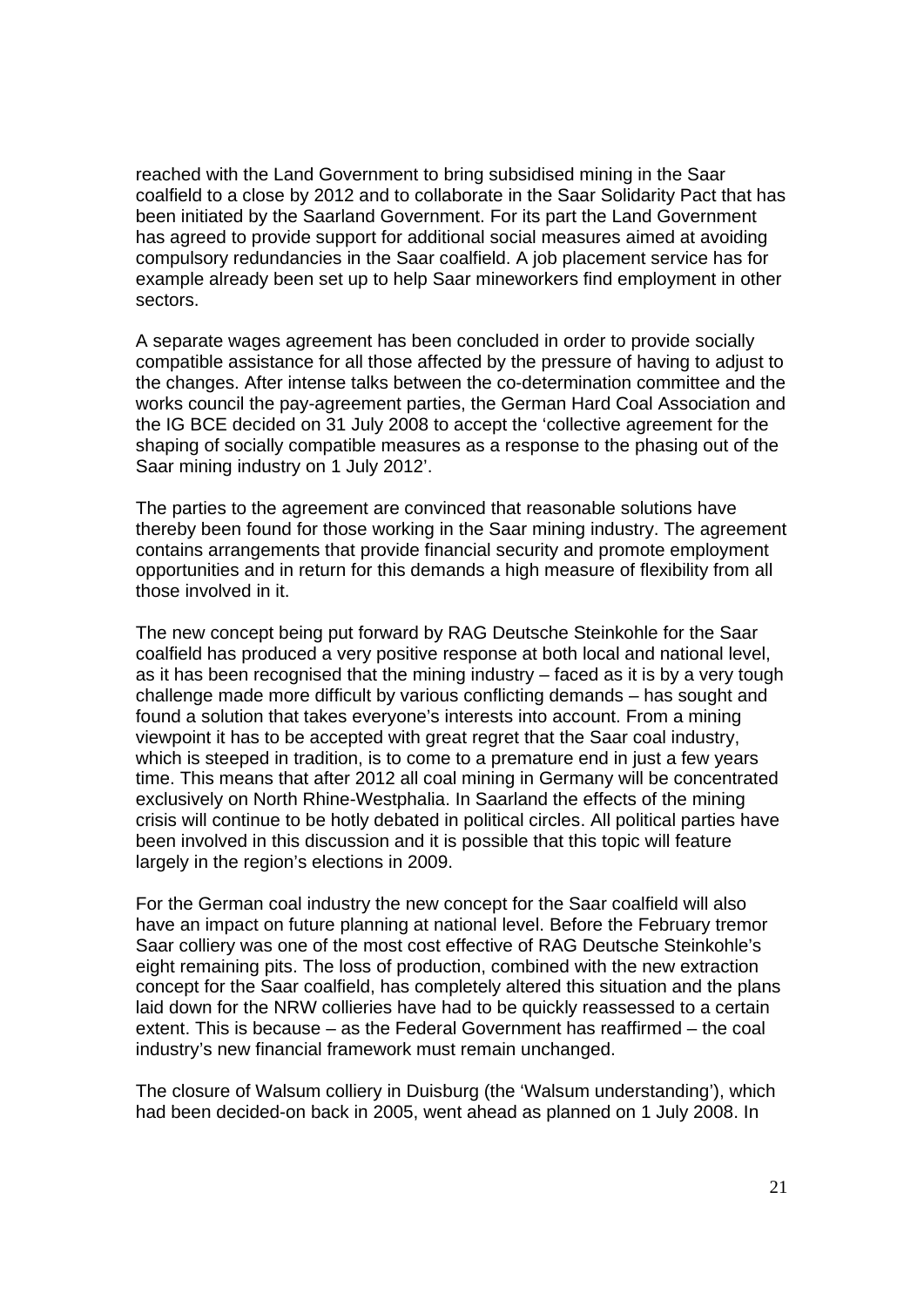April 2008 the RAG Board of Directors then took the decision to bring forward the closure of Lippe colliery, which had originally been set for early 2010, to 1 January 2009. In June 2008 the RAG Board decided to implement a number of further closures that outline the restructuring roadmap for the years ahead: this retroactively confirms the partial closure of Saar colliery on 1 May 2008. 1 July 2012 has now been set as the deadline for the final closure of the colliery along with all Saar central offices and service sectors, insofar as these are not required for follow-up operations. At the same time the RAG Board decided that Ost colliery in Hamm will close on 30 September 2010 and announced the company's intention to close West colliery in Kamp-Lintfort at the turn of the year 2012/2013. Mining under the Rheinberg-Annaberg district will in fact cease in late 2010/early 2011. No further closure dates have been announced as yet for the period 2013 to 2018. According to this plan RAG Deutsche Steinkohle will still comprise three operating collieries after 2013, namely Auguste Victoria in Marl, Prosper-Haniel in Bottrop and RAG Anthrazit Ibbenbüren in Ibbenbüren.

The new coal-policy roadmap and the mine planning actions that result from it mean that Germany's annual coal production is to be reduced from its 2007 level of 21.3 million tonnes to a figure of less than 12 million tonnes. At the same time the workforce will be cut by about 50% to some 15,000.

A factor that is still largely disregarded is that the decision to phase out the German coal industry will not only have a negative impact on the mining equipment sector but will also have serious implications for the regional economy of North Rhine-Westphalia. Downsizing will place an additional burden on the job market in the mining regions for many years to come. Each coal-industry job is on average linked to 1.3 jobs in the wider economy, including quite specifically one additional workplace in the Ruhr area. Unless we can accelerate the pace of structural change in the mining areas significantly and exceptionally by creating new and sustainable job opportunities we will be faced with fiscal follow-up costs as a result of net job losses, additional expenditure on unemployment benefits and a revenue shortfall from taxation and welfare contributions. The additional burden that this will place on the public purse could for years exceed the money saved on aid to the coal industry. This was the categorical conclusion of the Pronos study 'Regional and economic impact of coal mining in North Rhine-Westphalia', which was published in February 2008. The 2007 GVSt Annual Report has already presented the main findings of this particular study (see ibidem pp. 33 et seq.). An unpublished report drawn up by Prognos in early 2008 reaches similar conclusions as far as the regional-economic importance of the Saar mining industry is concerned.

#### Personnel and social restructuring instruments

The industry now faces the huge challenge of applying Government agreed measures for the socially acceptable adaptation of the workforce in the years up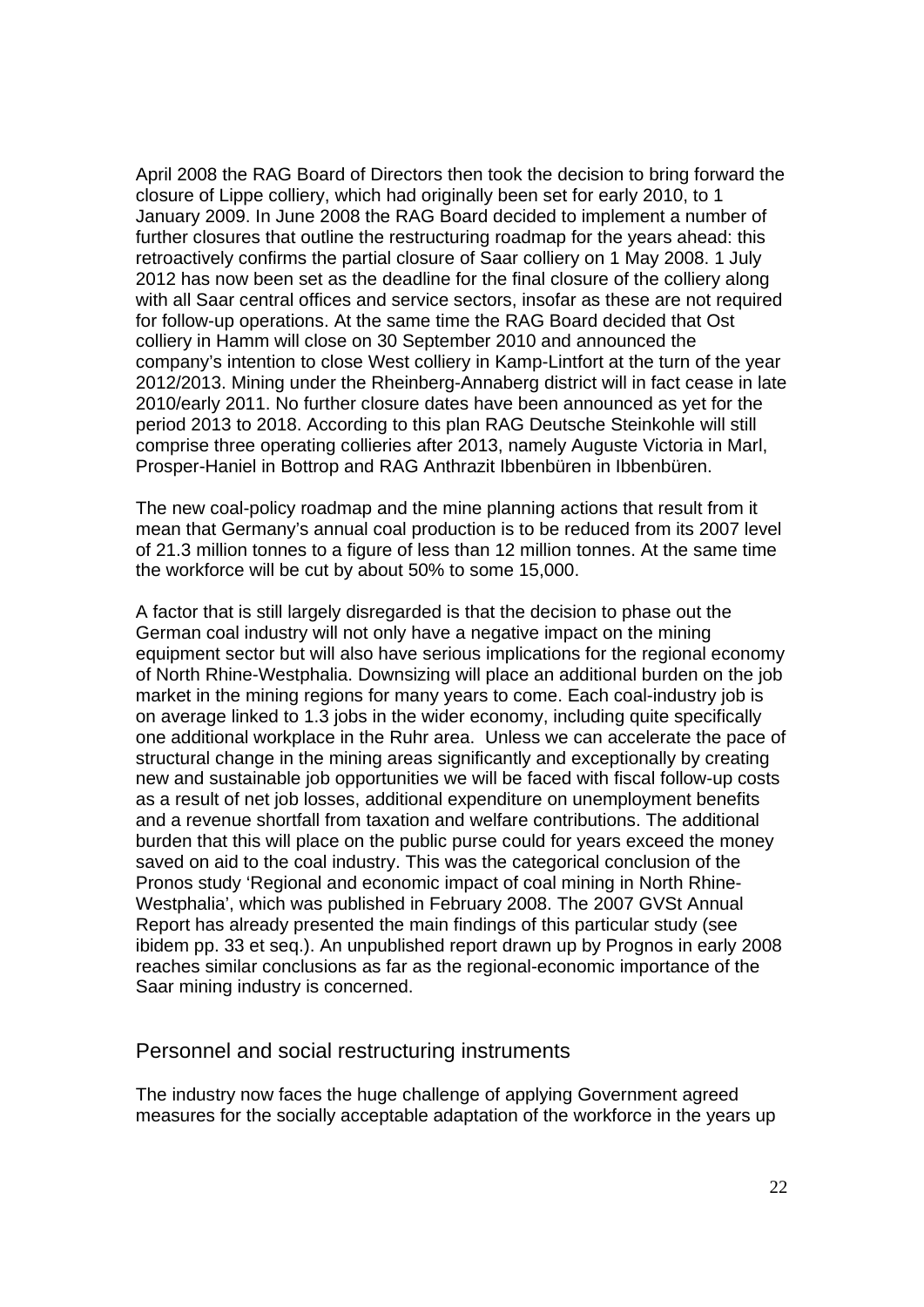to 2018. If the restructuring programme is to continue as planned, while at the same time avoiding compulsory redundancies, the industry will have to deploy all available instruments for personnel adaptation and social adjustment by way of the new coal policy framework outlined above. In this context the adaptation benefits that are available for coal-industry workers, an instrument that has been in existence since 1972, will have a key role to play.

However, unlike in previous years, the manpower reductions required can no longer be achieved solely by making full use of the 'early retirement potential'. Various in-house programmes have therefore been devised and adapted so that, for example, younger workers can be offered alternative career prospects both inside and outside the RAG Group and incentives are provided to promote and encourage greater flexibility. This includes various professional qualification courses and other programmes aimed at encouraging staff to take up alternative posts within the Group and elsewhere, for example the 'personnel development pool' or 'employability pool', the RAG transitional aid scheme, flexibilisation support for employees, business start-up assistance, job departures with a reemployment agreement and compensation for a change of status or employment with external companies. More than 50,000 people left RAG Deutsche Steinkohle between 1997 and the end of 2007. As well as age-related retirements (about 21,000), outsourcing (1,300) and other self-motivated departures (turnover of about 7,000) many employees have opted to take advantage of the company's own personnel schemes. These in-house programmes have now given some 23,000 members of staff the motivation to take up employment outside the coal industry.

Over the years instruments of this kind have helped reduce the number of active employees from the 280,000 that existed at the time Ruhrkohle AG was first set up to a figure of some 30,000 at the end of 2007 and this has been achieved without the need for compulsory redundancies. Nevertheless, because of the coal agreements of February 2007 the company continues to face a huge challenge as far as personnel policy is concerned. Even if all the provisions of the Coal Industry Financing Act are put into effect it will not be possible for many members of staff to take early retirement by way of the coal industry's own adaptation and severance schemes. These employees will have to leave the company by 2012 with a view to taking up posts with other employers. Those involved have been kept fully informed of events through roadshows and personal letters. For them new career options will have to be found as a matter of some urgency. A similar number of temporary employees and coal-industry trainees will also have to be found places in the job market.

The company and the union-oriented organisations will be providing these members with the help and support they require en route to finding new employment – and this will be done using the schemes outlined above and other dedicated instruments. Unwavering Government support will continue to be a key factor in implementing these measures in a socially responsible way.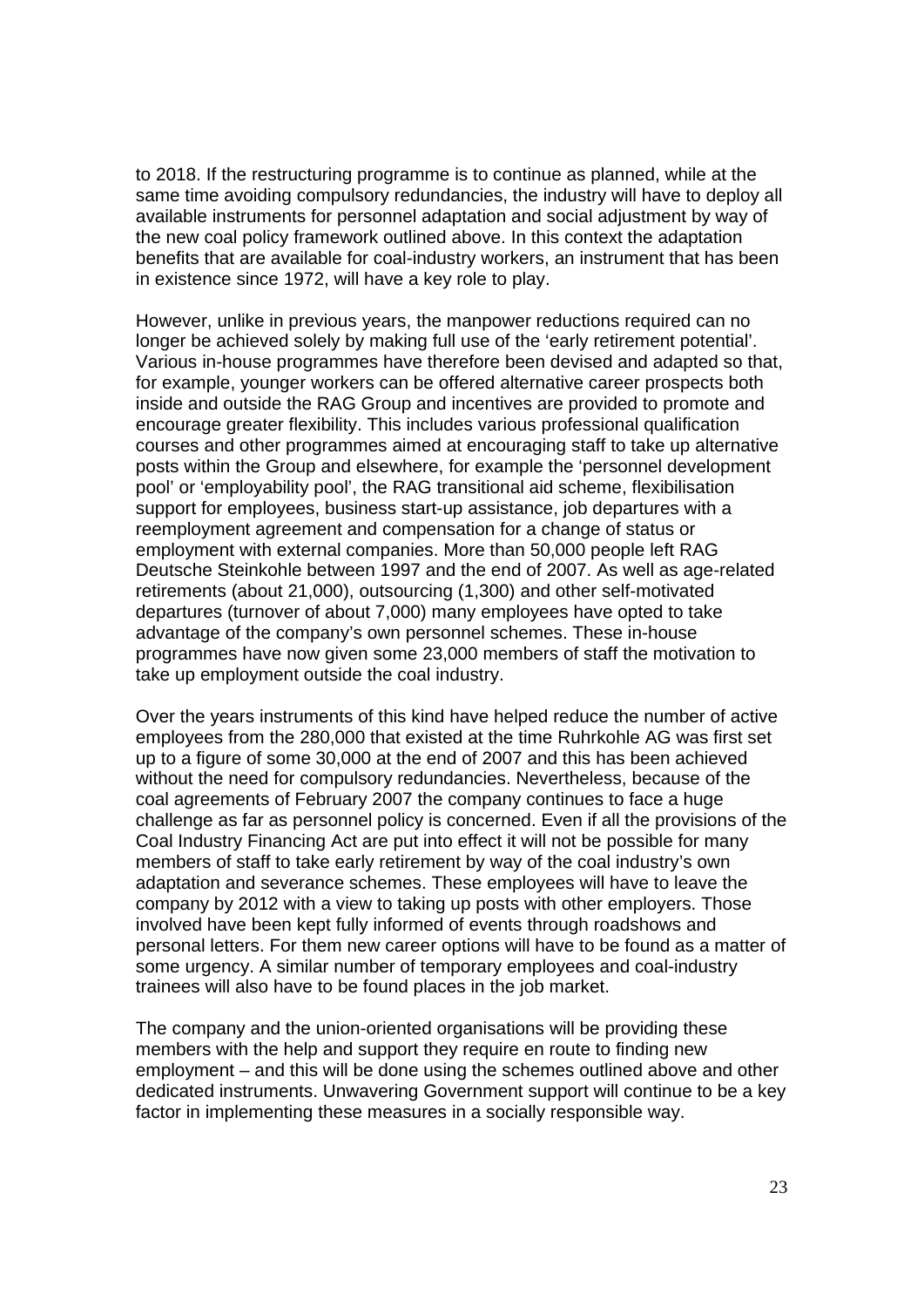#### Limited placement opportunities for mineworkers

We must not overlook the fact that the opportunities that exist for the socially responsible adjustment of coal-industry workforce by transferring staff into other employment sectors are and will remain limited. There have been various assertions from political circles that the downsizing of the German coal industry could be pursued at an even faster pace and that mining operations could be phased out completely, and in a socially acceptable manner, even before 2018. It has been claimed that the labour market is generally fairly healthy and that for example there is a serious shortage of skilled workers in the industrial trades. A 'job placement offensive' could therefore be launched so that large numbers of trained mineworkers could be transferred to other industries, especially the craft professions. It has been suggested that this would give an added impetus to the process of structural change in the 'withdrawal areas'. However such claims have little or no basis in reality.

In actual fact the 'job placement offensive' proposal is something that has been in operation for years. The 'craftsman's initiative' has long been one of the methods used to achieve socially acceptable manpower reductions in the coal industry and this process has already been exploited to maximum effect. Since 1997 collaboration with job agencies, trade corporations, chambers of industry and commerce and the undertakings concerned has resulted in more than 6,000 mineworkers being placed in the various craft professions. This was the maximum that could have been achieved and the potential for future transferrals of this kind will remain limited. At the North Rhine-Westphalia Trades and Crafts Day in early 2008, for example, it was stressed that while this sector had achieved some really excellent results over the years in taking on workers from the steel and mining industries – and that this link was still there – '*we must not exaggerate the employment potential that exists in the trades and crafts sector for former mineworkers'.* In fact the sector's capacity has declined again in 2008 '*because of the rather gloomy economic forecasts'.* Neither should the employment potential of the crafts sector be seen '*on a one-to-one scale as an assembly area for miners threatened by unemployment as a result of imminent pit closures'.* This is because the trades and crafts profession includes a very wide spread of occupations and there is only a slight overlap between this array of activities and the skills and qualifications obtained in the mining industry. What is more, the age structure of the mineworkers of today does not really meet the needs of the crafts sector and, in any case, vacancies tend to be filled by those who have been specifically trained for the job. Unless the applicant's professional qualification is the key factor former mineworkers would at the same time have to compete with all the other jobseekers. Miners that overcome the competition and find new employment will of course be able to carve out new careers for themselves, but this naturally crowds out other job hunters. This process does not therefore change the total number of posts available. Furthermore, a new job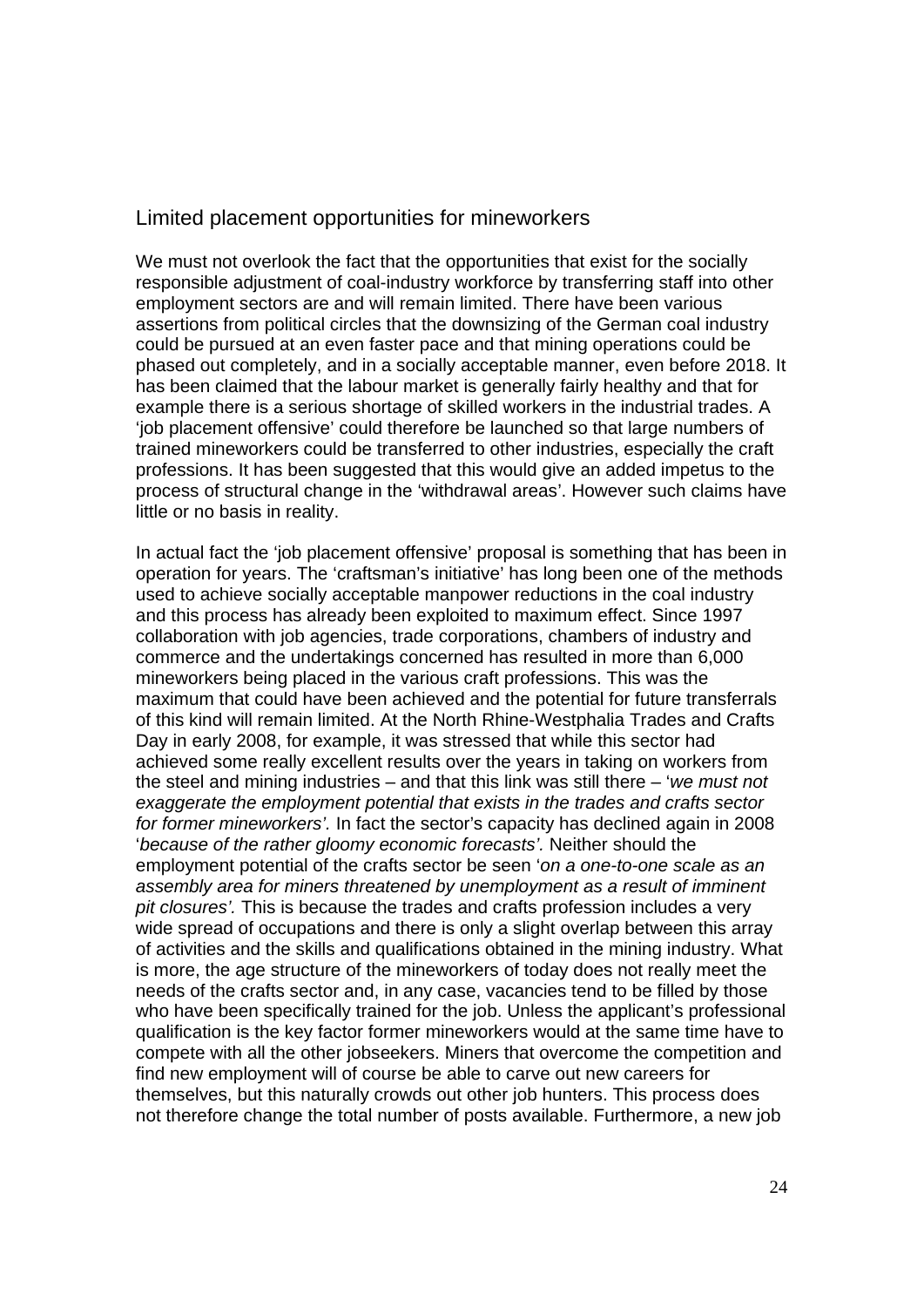for a former coal-industry employee in the crafts sector or in any other branch merely balances out the loss of a job in mining.

The other side of the coin is that many of the mineworkers are still needed by the coal industry itself and cannot simply be transferred at will. The socially responsible run-down of the mining industry by the end of 2018, with the proviso of a review by the Bundestag in 2012, calls for an orderly and controllable process of downsizing. Uncontrolled restructuring could well threaten the continued existence of the company in the run-up to 2018 and as a result the industry would no longer be able to guarantee its commitment to manage its affairs in a socially responsible way.

An uncontrolled and accelerated departure of qualified workers would result in a shortfall in those areas where skills are essential. After all, a colliery cannot function without its electricians. If all the coal industry's electricians were to transfer to the electrical trade overnight it would of course constitute a socially acceptable solution for several hundred former mineworkers. However, it would also make it impossible to continue employing the remaining 30,000 or so (as at the end of 2007) coal industry employees. This would in turn threaten coal production to which the mining industry is committed under the coal policy arrangements and on which customers, e.g. in the power generation sector, rely.

The model calculations that were accepted by all the parties in the run-up to the new Coal Industry Financing Act, including the Federal Government, the Land Governments of North Rhine-Westphalia and Saarland, the RAG and the IG BCE, have shown that if compulsory redundancies are to be avoided it will not be possible to shut down the coal industry before the end of 2018. By the same token this means that only by retaining the 2018 deadline will we be able to find socially responsible solutions for all our employees.

## Health and safety in the coal industry

For the coal industry having a good mix of skills and age groups is important not only to maintain production levels but also from a health and safety point of view. Working below ground does of course present particular hazards and the mining industry has always made great efforts to minimise these risks as much as possible. With technical standards at a very high level much of the safety focus is now on organisational measures and individual accident prevention. The German coal industry leads the way as far as health and safety is concerned and major accidents of the kind that used to occur in the German coalfields – and which are still happening in other mining countries – are now effectively a thing of the past. The investment needed to maintain these high standards does of course constitute a cost factor that does not have to be borne by those coal producing nations whose health and safety standards are much lower.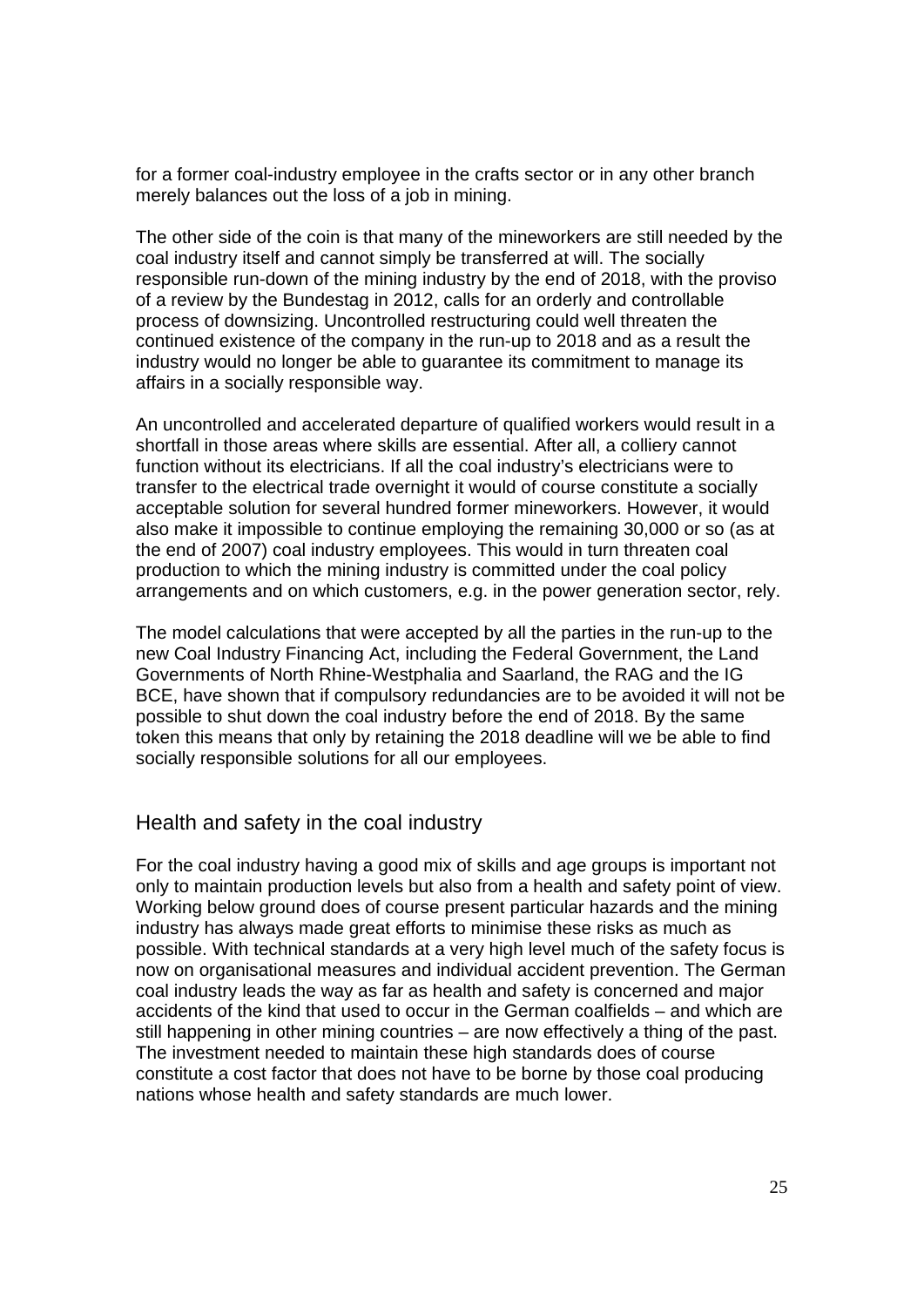World-beating safety technology combined with RAG Deutsche Steinkohle's broad-based health and safety strategy has meant that as productivity improves the number of accidents at the workplace has fallen considerably in all areas and departments. This applies not only in absolute terms but also in relation to the declining production figures, as well as in comparison with other branches of industry. In 1997 the accident figures for the German coal industry were still above the average for the wider industrial sector. Since then the number of accidents recorded per million hours worked has fallen by about 62% such that by 2007 the figure was 13.2% below the average for German industry (17.4 accidents per million hours worked). This success can be attributed not only to individual accident prevention efforts but also to systematic investment in improved working conditions, greater specific know-how and operational priority setting in health and safety matters. Since 1991 the company's mission statement has specified that workers' health and safety must be rated alongside production and efficiency.

Continuous improvements in working conditions, and especially more effective dust control methods, have also meant that new silicosis cases– which were once the scourge of the mining industry – have now practically disappeared.

Today's complex mine ventilation systems, the stringent technical provisions in place to prevent water ingress and rockbursts and the huge range of safety instruments backed up by the latest information and communication technology all require a massive level of investment. These systems represent a financial cost that is several times greater than the expenditure on individual accident prevention measures. The challenge for the German coal industry is now to continue this success story against a background of further restructuring and to preserve the safety expertise that has been acquired so that it can be made available to other coal producing countries.

## Pragmatic pay settlement for 2008

Wage policy also has a key role to play when it comes to the socially responsible downsizing of the coal industry and this has been recognised by both payagreement partners. The new wages settlement for the period 1 January 2008 to 31 December 2010, which was agreed in April 2008 between GVSt and the IG BCE, has specifically incorporated the fact that the adaptation process has to be continued in a socially acceptable way while at the same time respecting the financial and cost framework laid down under the terms of the new coal policy agreements. The scope available to the parties for agreeing an increase in wages was therefore fairly limited from the outset. The planning arrangements that underlie the Coal Industry Financing Act have been observed under the terms of the new wage settlement.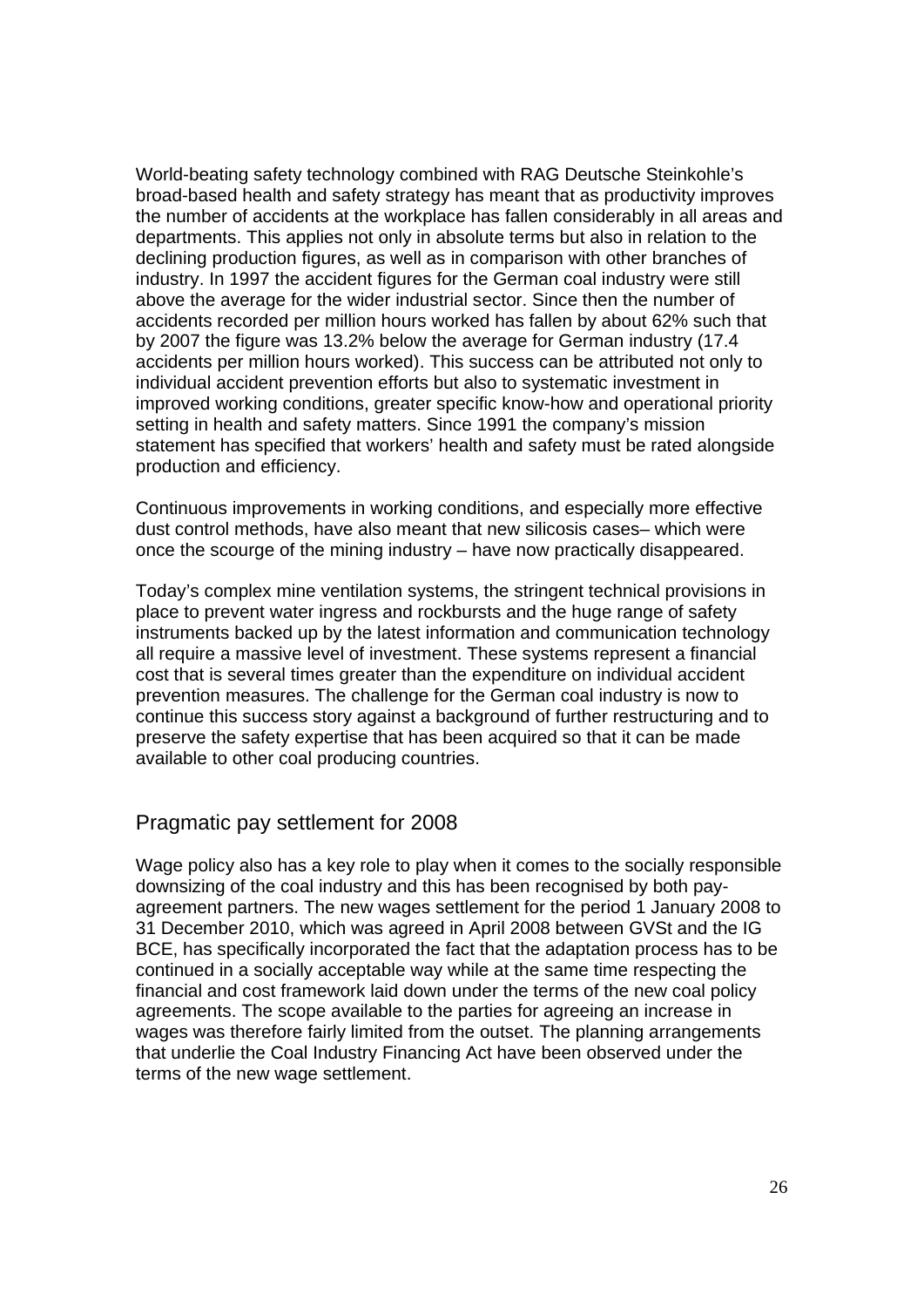The respective bargaining parties for the coal industry also signed up to a basic wage-policy agreement in 2008 whereby both sides affirmed that the framework laid down by the Coal Industry Financing Act and corresponding mine planning actions calls for the personnel adaptation and cost objectives to be firmly retained so that the downsizing process can continue in a socially responsible manner. This will only be achievable by making effective use of existing measures combined with the application of new manpower policy instruments. It is therefore essential that the existing labour contract and operating conditions should in future be shaped in such a way that all sectors concerned have flexible access to the manpower they require, both at the right time and of the correct quality and quantity, without overstepping the available financial framework. All appropriate operational measures should be effectively targeted so as to offset manpower surpluses and shortfalls. The coal industry's two bargaining parties have therefore promised to create the conditions under which such operational measures can be applied. Where necessary these will be supported by collective pay arrangements. Provision has also been made so that the measures in question can be implemented without delay as soon as operating conditions dictate.

#### **Key aspects of the 2008 pay settlement**

For the agreed period of 36 months, and after being held constant for four months, standard wages and salaries will be increased by 3.4% from 1 May 2008. This will be followed by an increase of 2.0% on 1 May 2009. (Plus a oneoff payment in May 2008 of € 300 for industrial and administrative/managerial staff and €120 for trainees.) Christmas bonuses, which were reduced by agreement in previous years, will continue to be paid in the period 2008 to 2012. After years of pay restraint some measure of inflationary adjustment could, after all, be granted to the coal industry employees.

Competence management: securing knowledge, preserving knowhow, shaping the future

There is a saying that 'Mining is not a one-man operation' – and this is particularly appropriate when applied to technical developments in the coal industry during 2008. As a branch of industry that relies on continuous technical developments coal mining has had to focus on one key factor: how to preserve the intrinsic expertise of a rapidly dwindling workforce. Johan Mathesius said in 1562 '*He who would build himself a mine must have either money or industrious hands* ...' and to this we could certainly add '…*and most of all a wise head*.'

The task before us is clearly defined: during the period between the coal agreements of 1997 and 2005 the former DSK lost about 48,000 employees – almost 60% of its entire workforce. Under the terms of the 2007 agreements only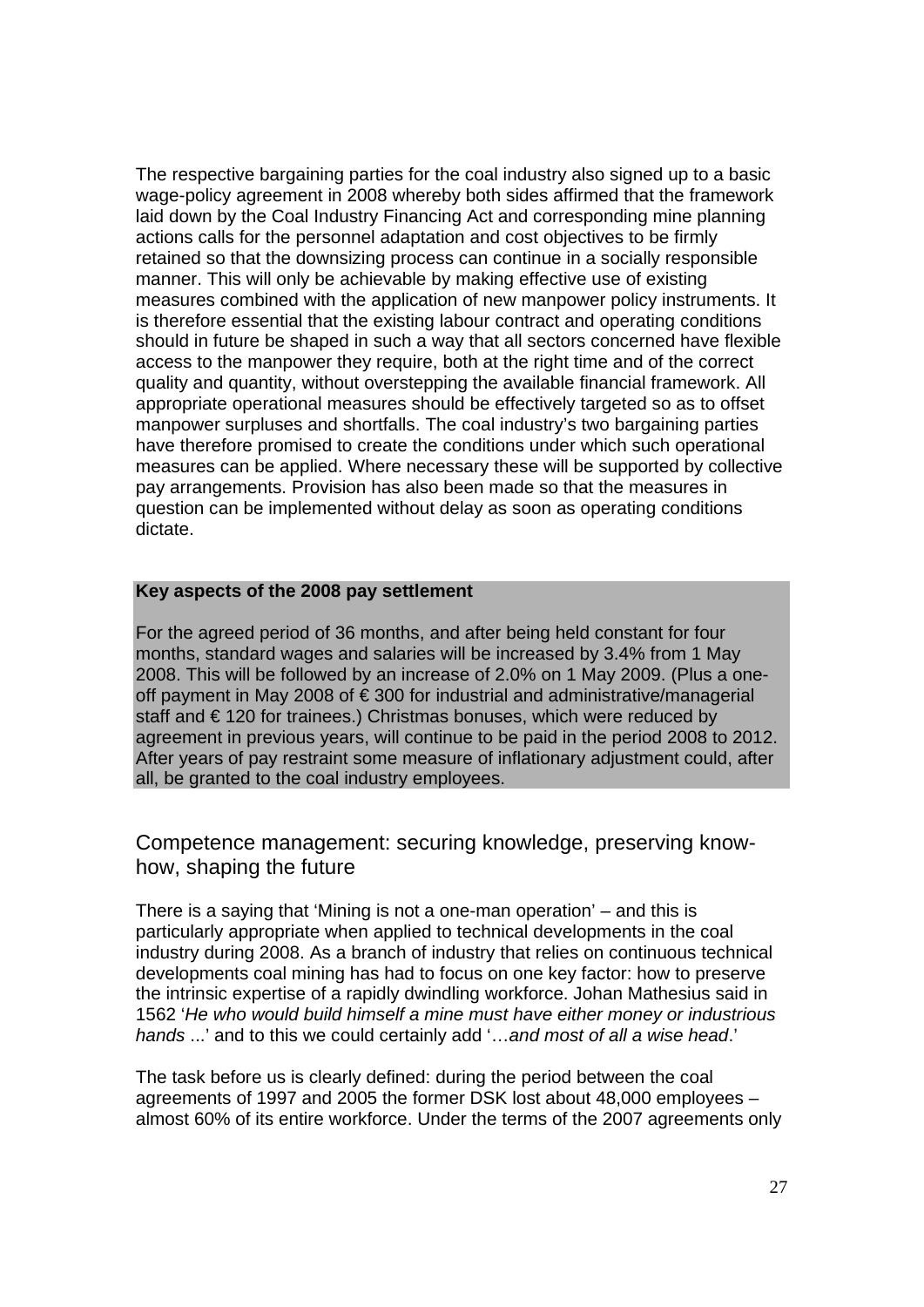about half of the industry's current labour force of 30,000 will still be working in Germany's coal mines by 2012. However, as the industry sheds its workers so it will also lose the knowledge, experience, skills and problem solving abilities that have been built up over many decades – unless measures are taken to halt this process.

This is exactly what the coal industry is now doing. Since 2001 the current RAG has been engaged in the targeted and systematic organisation of a 'know-how backup scheme' (KHS) – a skills management system that seeks to offset the loss of knowledge caused by the massive reduction in personnel by directing and regulating the manner in which existing skills are deployed and developed. The KHS is based around a comprehensive 'knowledge management' structure that has been built around the core question: who can do what?

In order to acquire this information systematically a catalogue of mining-relevant skills and competencies was built up along with an EDP system that would allow this know-how list to be reproduced and managed in a user friendly way. At the end of the two-year trial phase the result was a matrix of some 5,000 individual qualifications for industrial and technical activities and 1,200 professional competences and method skills for specialised and managerial personnel. Seven years after it was launched the KHS now constitutes the skills and knowledge base of 95% of the workforce.

This wide-ranging qualifications catalogue was then used to build up a detailed skills profile for each employee and the files have been continuously maintained and updated ever since. The pool of know-how that can be accessed via the workforce can therefore be realistically surveyed at any time. The essential aim of the exercise is to deploy each worker in a role that best befits their skills and capabilities.

And there is more to it: as well as reviewing who can do what, it is also important to know which skills and professional abilities have been lost, and exactly when this happened, each time someone leaves the industry. The consequences of coal industry restructuring – namely the loss of knowledge – can therefore be recorded. This matrix, which records and maps the array of qualifications, also includes a computation component whereby personnel planning teams are able to simulate future developments, such as manpower downsizing, the restructuring of the production faces and other factors, and predict how these will impact on the workforce structure. Predictions can therefore be made of the future knowledge and skills requirements, managerial errors can be avoided and know-how losses can be minimised or fully compensated for.

Knowing and managing what each individual can contribute to the company is one thing. Knowing what he or she could contribute is another. Where is the hidden potential and how can the company stimulate and encourage its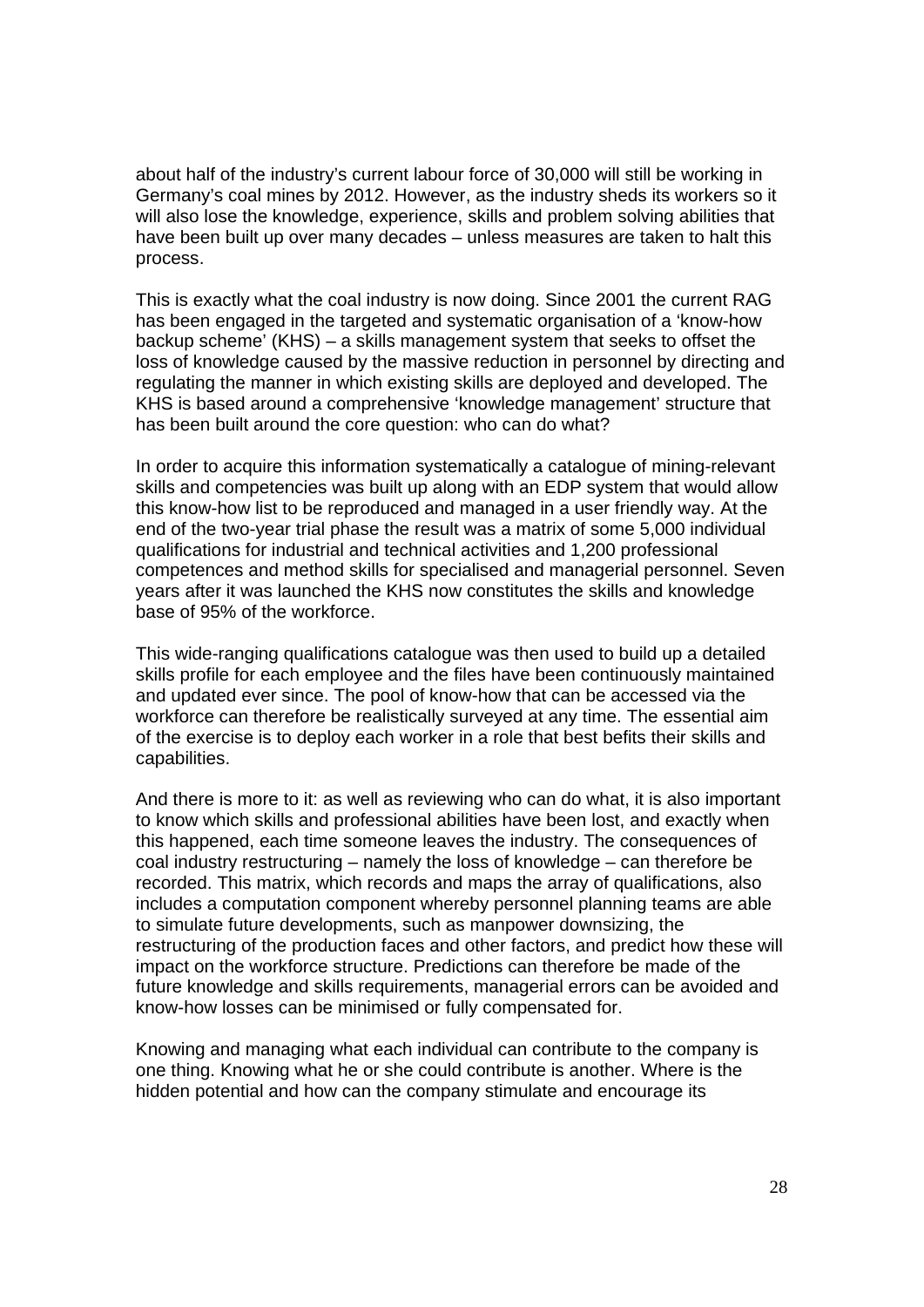employees to maximise their capabilities so that manpower requirements can continue to be met in the best and most effective way?

#### **A new field of activity: mining technologist**

The coal industry's new operating parameters and the structural changes that have taken place in the mining and related professions in Germany also have to taken into account when drawing up training policy. As a result, the training qualification of 'mining mechanic' is currently being reassigned to the new grade of 'mining technologist'. The previous training category, which dates back to 1989, no longer meets current requirements. The new designation of 'mining technologist' is designed to signify that the profession involves the mastery of complex technical processes. The rudimentary principles of metalworking, for example, no longer feature as part of the training. The old designation of 'mining mechanic' was no longer tenable as an equivalent training qualification to that of 'industrial mechanic'. At the same time new economic and technological developments have created new fields of activity that have to be exploited for professional training purposes (particularly geothermal heat recovery). It has yet to be decided whether the job description of 'mining technologist' should be geared towards a single profession or whether training should be provided in two fields. The debate is currently focused on two specialities: 'deep drilling' and 'underground engineering'. Deep drilling would include the core themes of geology and borehole construction and control. As well as indigenous coal mining, underground engineering would also include potash mining, underground waste disposal, mine rehabilitation and – something of a revival – ore mining. This speciality would therefore have to focus its training content on aspects such as the stability of the mine workings and underground ventilation and air conditioning – which are of little or no relevance for students of deep drilling. It is hoped that the new training category will be in place by the second half of 2009.

The manpower planners and developers – both on-site and in the central department for human resources – therefore make frequent use of KHS not only to search out employees whose professional knowledge is urgently required but also to predict where the specialists will be needed in the medium term. The demand for qualifications and skills enhancement measures can therefore be assessed and planned-for on an individual basis.

In addition to the specific employee profiles there are also target profiles for individual positions and even complete departments. It has therefore become possible to encourage individual employees more effectively and purposefully to develop the knowledge and potential that may have gone unused for years and to enable them to acquire the skills and qualifications needed for other, more demanding activities and fields of operation. This in turn helps employees to be more flexible and in this way to be better equipped to face the continuous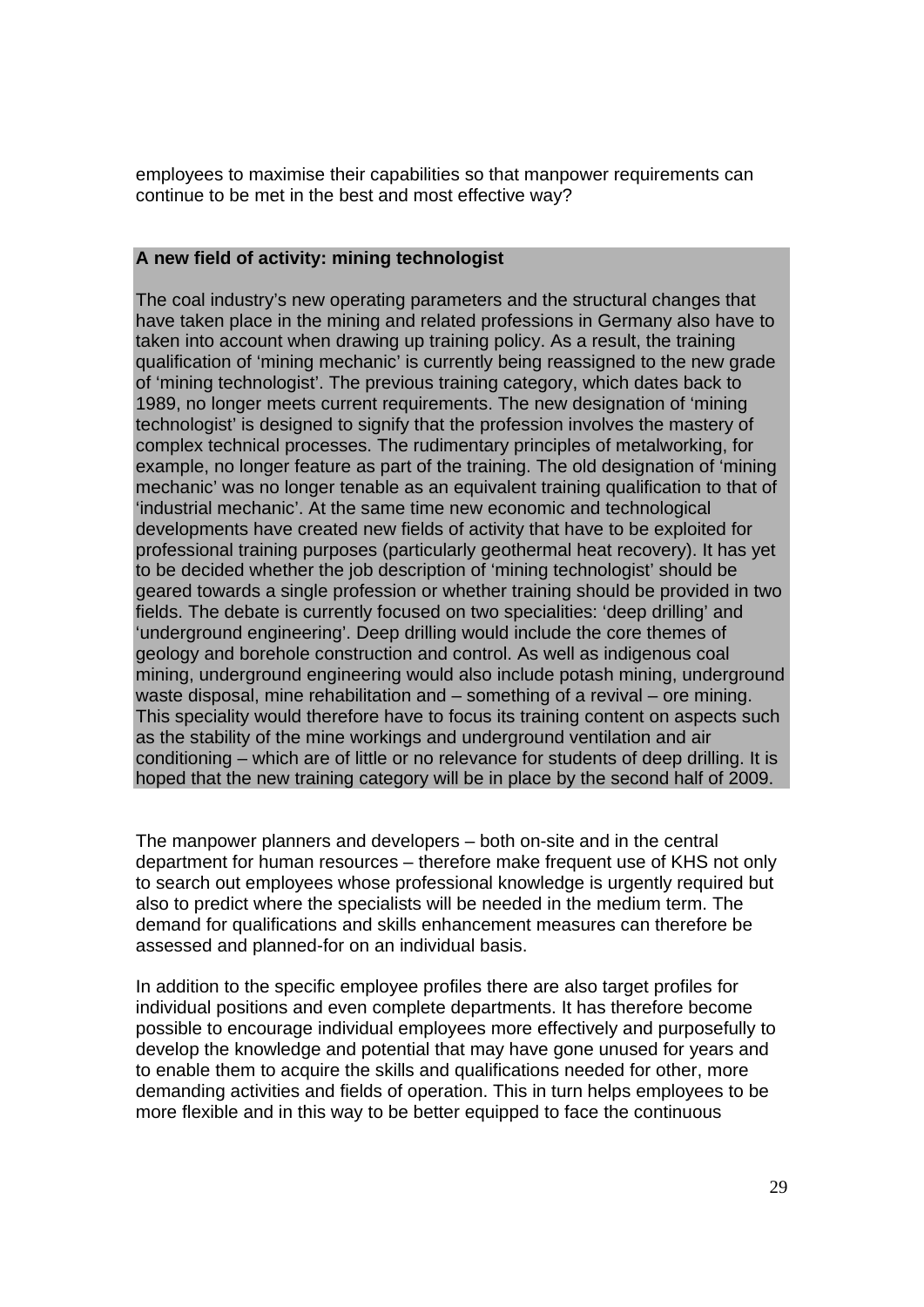demands of industry realignment. Managers and manpower specialists have a reliable overview of the type of knowledge losses to be expected as a result of the downsizing process, and when and where they will occur, and are able to react as necessary by offsetting these losses through restructuring and strategic manpower planning. The KHS system therefore enables the German coal industry to operate in an orderly way and to make the most efficient use of the available know-how and expertise even as the workforce continues to shrink as a result of the ongoing adaptation process.

This successful competence management system also provided RAG with an entry to the Government-launched initiative 'Partners for innovation' and the company was subsequently nominated as an example of best practice in the 'knowledge carrier' category.

Skills and knowledge management is also being used in another vitally important area of the German coal industry: mines rescue. As part of an initiative with DMT the experience and know-how built up over many years has now been input to a database that currently contains more than 3,000 sources in hard copy and some 7,000 files and pictures. It is indeed no coincidence that the German coal industry can now claim to be far and away the safest in the world.

At the centre of this database is a specific pool of knowledge relating to the risks and hazards associated with working underground and ways whereby these can be controlled safely and reliably. Colliery managers and ventilation engineers on site are able to access this information so that in an emergency situation they can act quickly and decisively by using the knowledge acquired over many years. This special know-how backup scheme has now received the Deutsche Steinkohle research award. RAG is also employing this kind of knowledge management system in other specialist areas, including rock mechanics. This initiative has now been documented in two books published by VGE-Verlag.

Competence in all things coal – this naturally also implies continuous research and development. R&D in the German coal industry has traditionally taken the form of a tried and tested process of close collaboration with mining suppliers, technical universities and other research establishments. This ensures that the resulting machines and equipment are developed to world-beating standards. A good example of this collaborative effort is the GH42 'gleithobel' plough and the history of its technical development.

The gleithobel has been the standard technology in RAG mines for some 15 years. However until now its scope has been limited in that it cannot be used on coal faces affected by poor geology. Unlike cutting winning installations the performance of stripping winning machines is very much affected by the strength of the coal and dirt beds present in the seam. The decision to install a stripping (coal plough) winning system will therefore depend on the 'cuttability' of the floor and roof beds. As a result of further developments in stripping winning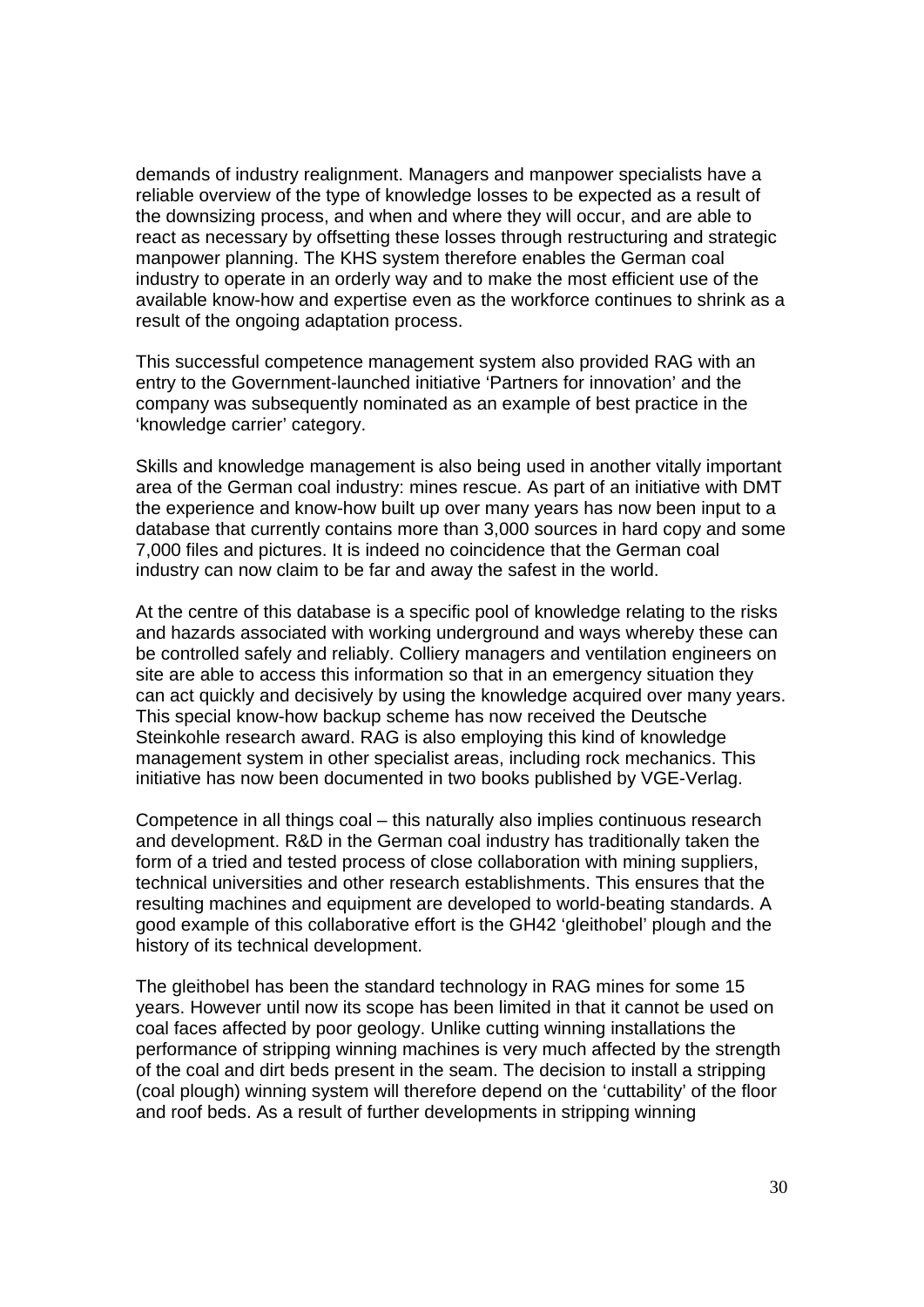technology, combined with improved drives, advancing systems and controls, sensor devices, mechanical components and haulage chains, the coal plough system is now making inroads into geologically challenging seams.

#### **AIMS – successful collaboration with science and research**

The German coal industry is now active in many areas, including involvement in the activities of the Aachen International Mining Symposia (AIMS), which are coordinated by the Institute of Mining Science I of the RWTH Aachen (Rhine Westphalia Technical University of Aachen). In May 2008 AIMS organised the 6<sup>th</sup> International Colloquium 'Rockbolting in the mining industry, injection technology and roadway support systems'.

The chronology of the various colloquia and papers presented between 1987 and 2008 shows how rockbolting has developed to become the primary support system in the German coal industry. Up until the end of the twentieth century there was still much scepticism about the future dominance of this particular roadway support technique. It has always been considered that rockbolting would become less viable as workings moved to deeper levels and as the proportion of worked-out measures increased. More recently, as rockbolting technology developed, it has in fact been shown that it is hard to imagine roadway support systems without rockbolting in combination with steel arch and porch-set systems for roadway support.

Reference has been made to various technical milestones in the development of the roadway support system, which plays such a key role in RAG collieries. Technical advances and refinements of the different support components – yielding arch supports, pack wall backfilling, rockbolts and strata injection – have now been combined to create a state-of-the-art support system for gate roads. There is now no disputing the fact that these combination support systems are suitable for deep workings of 1,000 metres and more. As the geomechanical conditions become increasingly challenging the range of application of the combisupport system has continued to grow. While in 2000 the coverage was 12%, this increased to a level of 57% in 2007 and the trend is still upwards.

The many stages in the successful development of the combination support technique would not have been possible without continuous and innovative engineering involvement in a whole series of research projects, the transfer of these findings into operating practice and the gradual improvement and refinement of the results. RAG's technical strategy for ongoing standardisation, combined with the high support requirements for gate roads, then created the environment in which the combination support method could be defined as the standard system for future development drivages.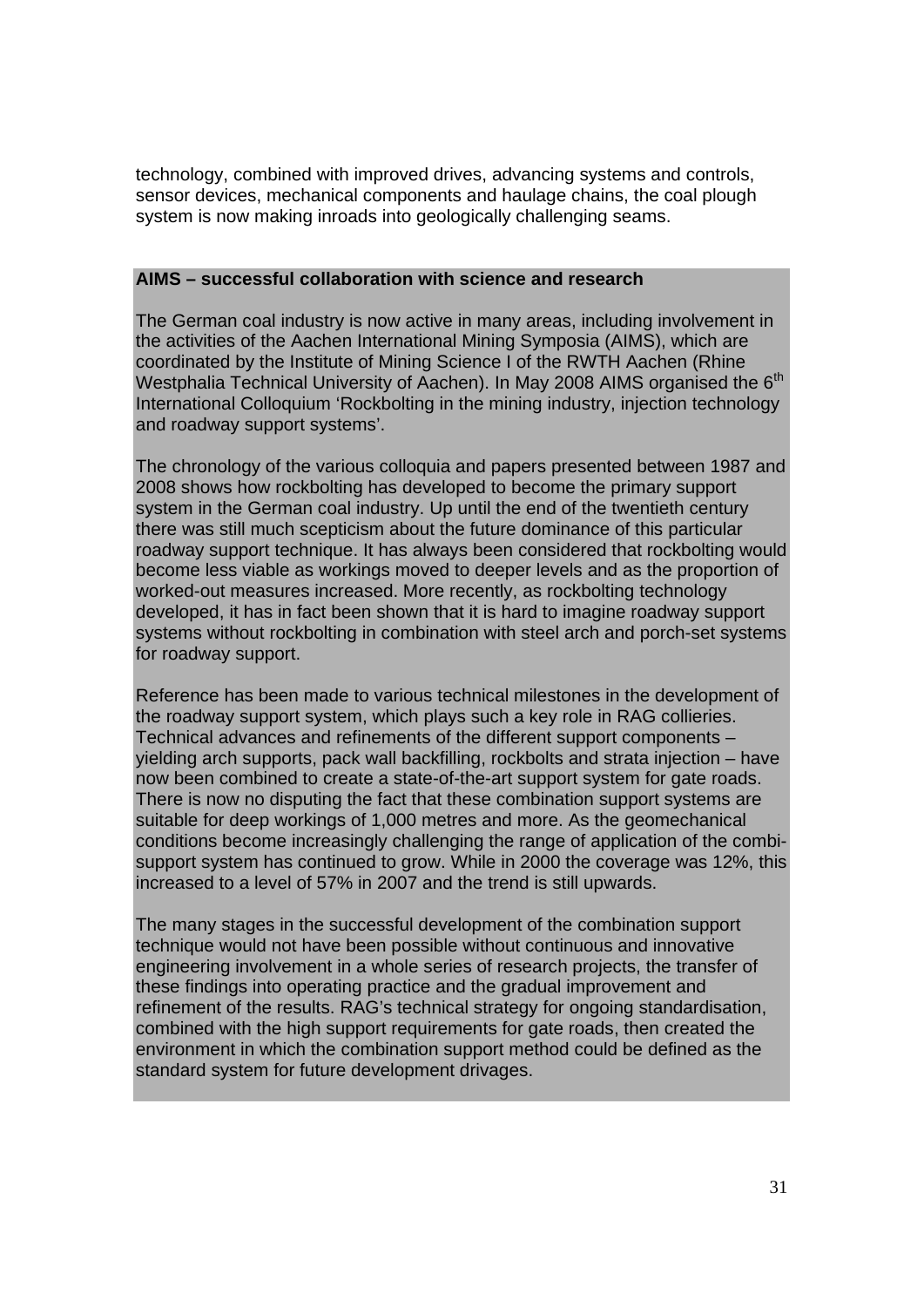The latest development for roadway support systems, namely a polymer-based sprayable lagging material, is currently the focus of a research project. This product is designed to be spray applied to the roadhead area in parallel with the cutting operation and actually allows the 'one-step' rockbolts to be installed as it sets. The face can therefore be secured without any of the heading team having to enter the roadhead zone.

This new spray-on lagging therefore constitutes another tool with which the roadheading operation can be mechanised and part automated in conjunction with the support setting work.

The introduction of the GH 42 plough has improved winning performance by more than 100%. One of the results of the R&D work was an increase in the speed-controlled drive output, which was confirmed during initial prototype trials below ground. This system makes for a smoother start-up, which helps prolong the life of the plough chain. This R&D project has enabled the engineering team to standardise the design of the improved plough installation to give a much better operating performance under difficult conditions and with much less wear and tear on the components – or to put it succinctly 'competence in all things coal'. RAG currently has eight of the new-generation ploughs in operation and further installations are on order.

#### **The new GH 42 coal plough**

The GH 42 gleithobel (plough with 42-mm chain) is a new, high-performance winning machine that has been developed for hard coal conditions. It features a special steering and guidance system that enables it to glide through the coal. The plough body and chain operate with a face-side guidance device and a special jib steering arrangement allows the plough to dive or climb as it moves along the face – and as a result the machine always stays 'in the zone'.

The first underground trials with the GH 42 prototype were conducted four years ago in seam H at Prosper-Haniel colliery in Bottrop where the face geology was extremely challenging. The development team was able to acquire a great deal of experience and information that was to help develop the installation further. The new plough technology more than lived up to expectations and over a combined trial period of ten months the prototype GH 42 was able to deliver 6,100 tonnes of coal a day – a total of some 1.1 million tonnes.

Working in another seam the new plough subsequently produced peak outputs of 10,322 tonnes saleable a day at a daily rate of advance of 10.5 metres and an area increment of face advance of 12.46 m² a minute. This installation is still in operation and has to date produced about five million tonnes of run-of-mine product. The wear resistant design has meant that the new machine has already been transferred directly to several new faces without the need for lengthy and expensive interim maintenance.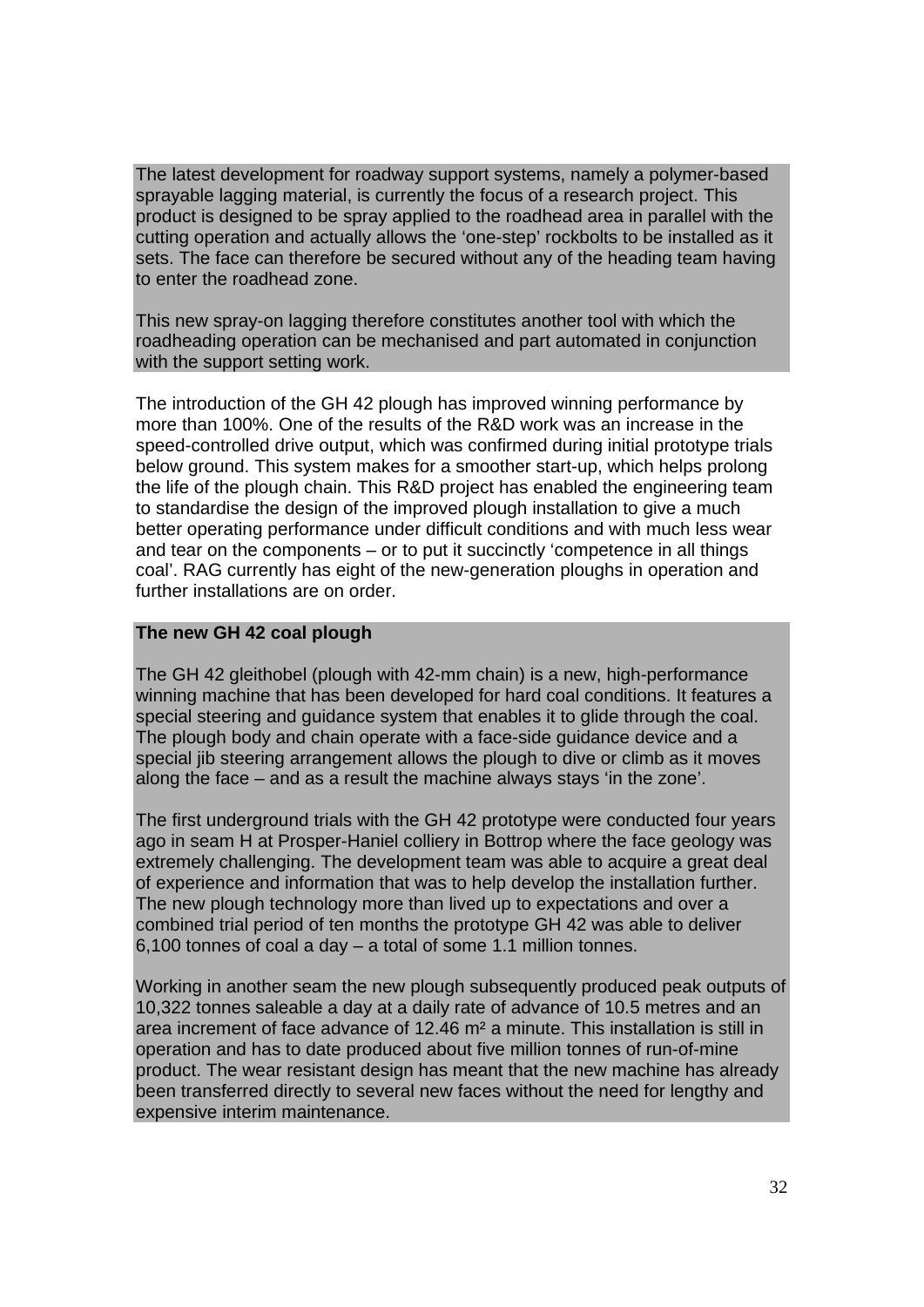Competence in all things coal – this also includes the close collaboration and ongoing cooperation with scientific and research establishments referred to above. 'Mining is not a one-man operation' – and the same goes for competence in all things coal. The latter is in fact the complex result of deploying the entire workforce and exploiting their respective skills. This involves everyone working closely together – from the mineworker at the face to the university professor – and the incentive to continue to develop and improve every aspect of the industry's operations. This is the only way in which the German mining industry will be able to keep pole position: 'competence in all things coal – made in Germany'.

2007 was an incredibly successful year for German mining equipment manufacturers and the results for the first six months of 2008 have also been satisfactory. According to the Mining Machinery Association, which is affiliated to the German Engineering Federation (VDMA), the raw-materials boom and the development of national economies, especially in China, Russia and India, have resulted in full order books at the German mining equipment suppliers.

In 2007 the Association's 120 or so companies, with a combined workforce of about 16,500, achieved a turnover of almost € 3.5 billion. Output in fact almost doubled from € 1.78 billion in 2002 to € 3.41 billion in 2007. During this period the export share of the business rose from 70 to 86%. The sector's most important marketing areas are the US, Russia and China. German mining equipment manufacturers supply a wide range of products – from machines for extracting coal, industrial minerals and ore to product preparation and processing equipment. While previous years have seen a massive jump in new orders and business turnover this sector expects that 2008 will provide some breathing space before things take off again in 2009.

The great strength of Germany's mining technology companies lies in their flexibility and capacity for innovation. German suppliers have used the latest frequency converter technology on pumps and winning machines, for example, to move ahead of the competition. With operating requirements and geological conditions changing all the time this modification has made the equipment in question more flexible and at the same time has greatly improved its performance. The real strong point of the 'Made in Germany' label is the creativity and flexibility of German suppliers and their capacity to adjust to and anticipate the changing demands of customers. With German collieries and their tough working conditions serving as a reference basis this brand has now developed into an internationally competitive and strong-selling industry. Moreover, the firms involved are constantly extending their client base. In sub-Saharan Africa (the Congo, Namibia, Zambia), in Yakutia in the far east of the Russian Federation and Mongolia too we are currently witnessing the development of major mining industries that are being equipped with the latest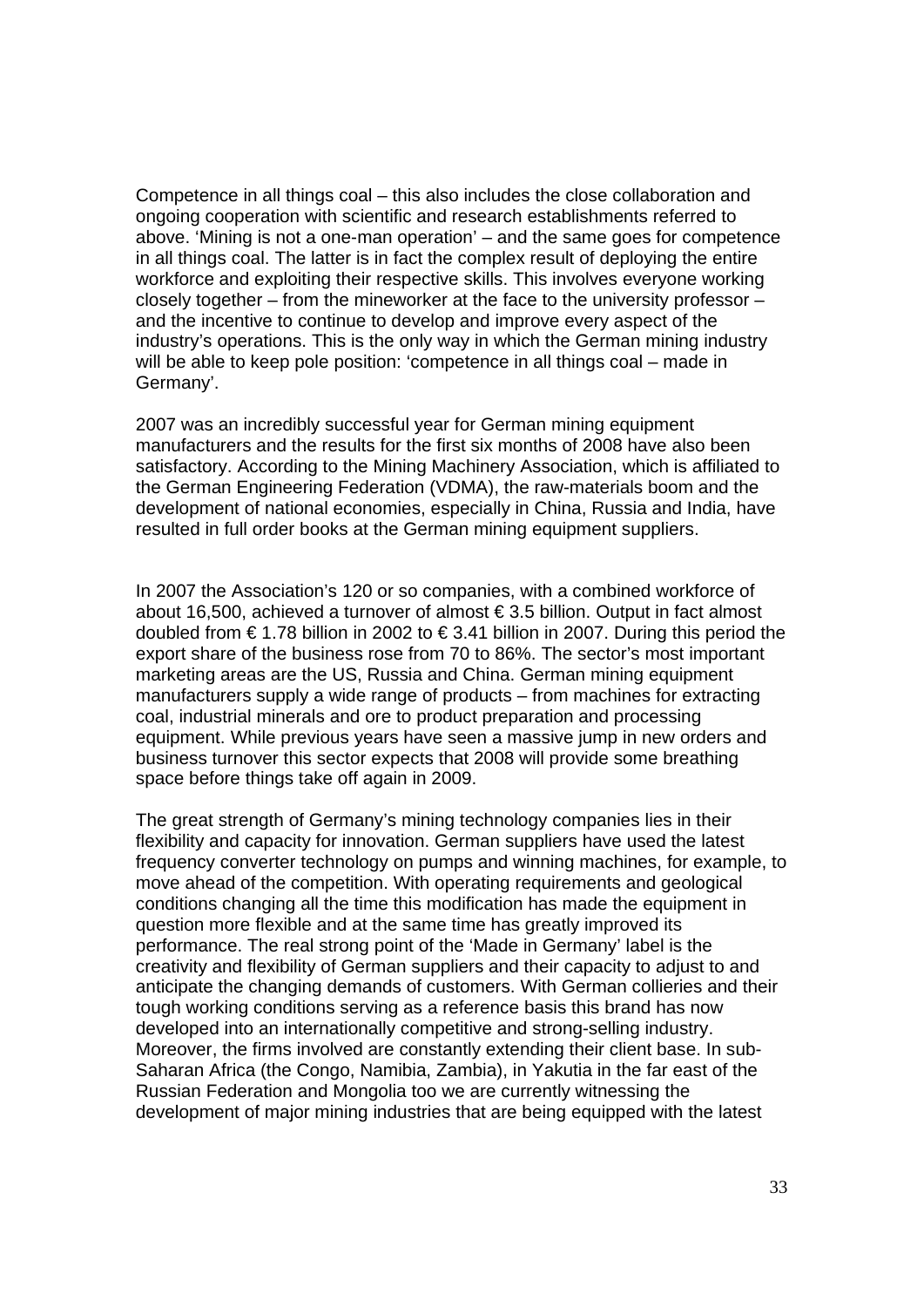technology. At the same time countries like China – for years a reliable purchaser of German mining equipment - are now beginning to supply products of their own and so are starting to compete with German mining machinery manufacturers. It is therefore vital for this sector of German industry to stay ahead of the field in its technology and expertise and to extend this lead as and when possible. In this respect research and development – supported by close collaboration between scientific establishments, the coal industry and the mining equipment providers – is just as important as technology transfer and knowledge management.

#### The German coal market

In 2007 coal consumption in Germany increased to just short of 68 million tce (tonnes of coal equivalent), which was 1.3% up on the 2006 figure. With a 14% share of the primary energy market coal therefore continues to be the thirdlargest contributor to national energy generation, after oil (34%) and gas (22%), but ahead of lignite (12%), nuclear power (11%) and all renewables combined (7%).

Coal consumption in 2008 is expected to be slightly down on the previous year. Coal's principal markets continue to be the electricity generators (2007: 72%) and the steelmaking sector (26%), which buys in coke for its smelting plant. In the generation market at least the demand for coal is expected to remain stable in the short term because of its improved price competitiveness – especially when compared with gas. The requirements of the steel industry are more susceptible to major economic trends, though demand from this sector has been fairly stable in recent years. The remaining disposals (2%) are destined mainly for the heat market where anthracite coals – which in previous years have only been sold in relatively low quantities – are now increasingly in demand (2007: 14% up on 2006). This can be attributed to their higher calorific value and to the fact that anthracite is now more cost effective than oil and gas, which have recently become much more expensive. Coal could well be playing a much larger role in the German heat sector in the years ahead. Indigenous anthracite is now able to hold its own in this market segment without the need for subsidies.

Against this, however, the future of coal-based fuel production in Germany remains uncertain. One potential starting point is coal hydrogenation, a technology that once was highly developed in Germany and which has now spawned a number of significant projects in other countries, including China and the US. Coal hydrogenation, as an alternative to mineral oil, is now being increasingly discussed because of the high prices and uncertainties affecting the oil sector. However no concrete plans exist for such an operation to be set up in Germany and therefore no coal has yet been used for this purpose. Moreover there are considerable environmental reservations about such a project as the coal hydrogenation process emits more  $CO<sub>2</sub>$  than burning oil. Of course both the direct and the indirect coal liquefaction process can be linked to a  $CO<sub>2</sub>$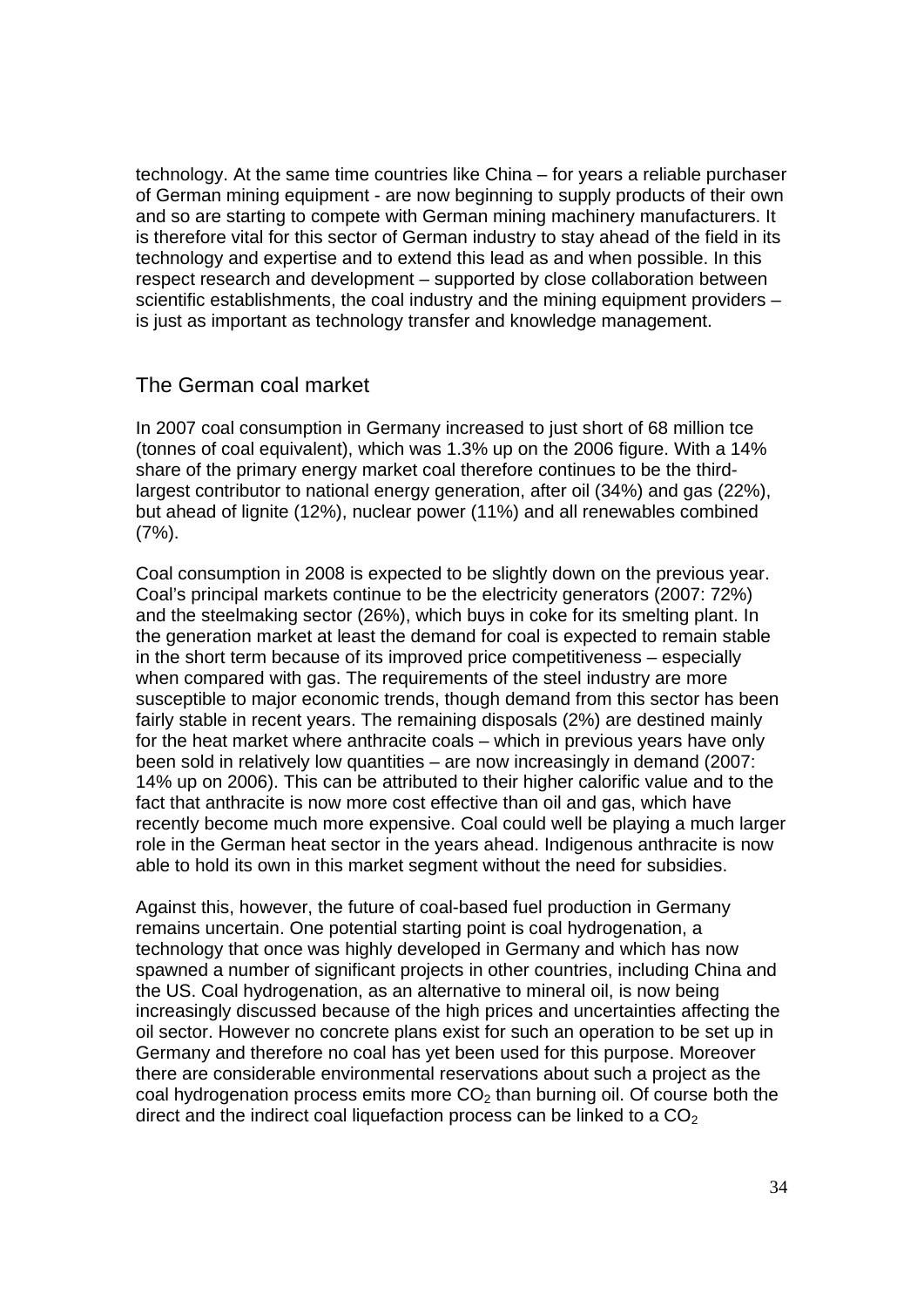separation system, but without an adequate political framework and without support there is little or no chance of investment in CTL (coal to liquids). Sales of German coal to the liquefaction market therefore remain a pipedream for the moment, though international developments and incentives, along with reflections on a national strategy for raw materials, could put a different complexion on such a project.

The decline in the domestic mining industry has meant that imported fuel has dominated the German coal market for several years. In 2007 some 67% of domestic requirements were met by imports, while in the coking coal and coke markets the share of imports has practically reached 80%.

In spite of the ongoing process of restructuring and contraction domestic coal production actually increased slightly in 2007 to a figure of 22 million tce – not least because of the improvement in the average output per man-shift. However this is an exception when seen in the long term and is unlikely to be repeated. In 2008 annual production is to be cut by around a quarter to a figure of about 17 million tce as a result of scheduled capacity adjustments and the unexpected losses in production from the Saar coalfield. Output will also be reduced according to plan in the years thereafter.

Nevertheless, in 2007 indigenous coal still made a significant contribution of 33% to the domestic coal market. Further restructuring is likely to reduce this share to between 15 and 20% by the year 2012. However, deliveries to German coal-fired power stations in 2007 were still holding up and represented 39% of the fuel supplied to this sector.

In 2007 coal accounted for 16% of domestic primary energy production, thus surpassing indigenous gas (13%) and easily eclipsing wind power (4%), hydroelectric power (2%) and solar energy (< 1%). The public perception of the situation is often confused. While the current role played by indigenous coal – and especially its contribution towards energy production and consumption in Germany – is frequently undervalued, the actual input from renewable energy sources is overrated. Another common misconception is the amount of subsidy that would be required if more indigenous coal were to be replaced by renewables. In kilowatt-hour terms the average payment for the feed-in of electricity from renewable sources, as based on the Renewable Energy Sources Act (EEG), is just under 11 cents. According to scientific calculations undertaken by the Aachen University of Applied Sciences in 2007 electricity from renewables benefits from a subsidy of at least 7 ct/kWh. This is 2.8 times the calculated amount of subsidy per kWh paid for electricity generated using German coal. It is likely that this gap will have widened further in 2008.

When it comes to Germany's indigenous energy reserves coal remains by far and away the largest domestic resource. It is even more abundantly available than lignite, even though the question of the extent to which indigenous coal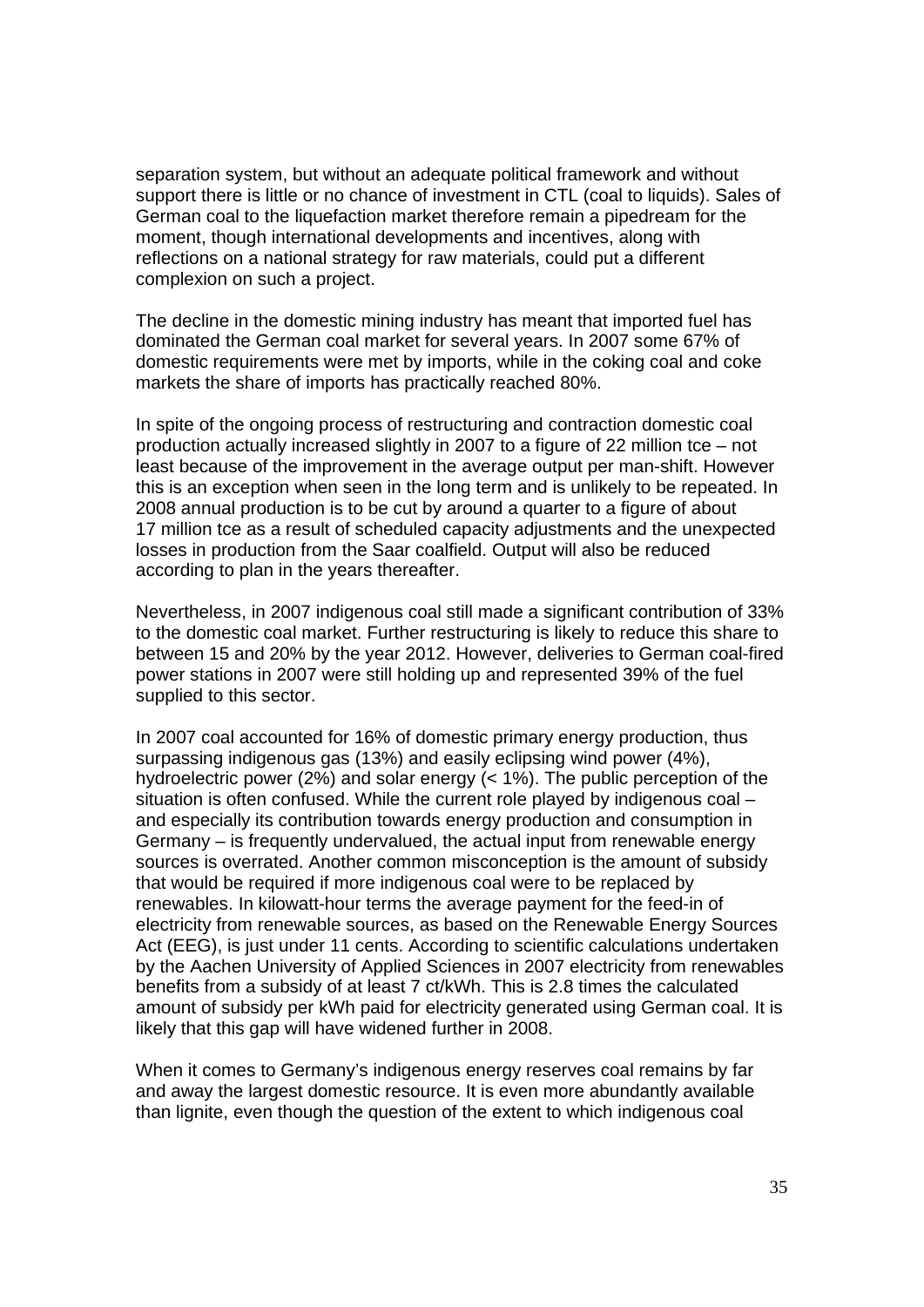deposits can be considered as economically recoverable 'reserves' depends very much on the Government's financial framework and will fluctuate according to production costs and world market prices. Irrespective of economic recoverability, however, there are still huge, technically recoverable geological deposits of coal – amounting to more than 20 billion tce – beneath the soil of Germany. These will continue to be available as long as there is an active coal industry with the know-how needed to extract the nation's coal deposits.

The new framework conditions and changed market circumstances have seen Germany's coal imports rise to a figure of some 50 million tce in 2007, a new record high. Most of this fuel arrives via inland waterway and rail routes from other European countries and only about 30% of the total is imported directly by sea-going vessels. With the exception of Poland the main supplier countries are not EU member states and most of the imported coal now comes from Russia and from overseas.

As imports reached record levels the prices being paid for imported coal have now also gone through the roof. While the world market price for steam coal increased only slightly in 2007 (the yearly average cross-border price in Germany rose from 62 to 68  $\in$ /tce) there has since then been a veritable explosion to match that of international oil and gas prices. One record high followed another, although there has been some easing of prices in the interim. The cross-border price for steam coal is expected to reach an annual average of some 110 €/tce in 2008. In mid-July 2008, however, imports to northwest Europe had to be bought on the spot market at a time when prices had temporarily peaked at well above 200 \$/t. This corresponded to an import price of up to 160  $\in$ /tce. According to press reports the new year-contract prices agreed in mid-2008 for high quality coking coal, especially that sourced from Australia, have increased threefold in relation to the previous period. As far as imported coke is concerned, where China is now setting the pace on the world market, 2008 has again seen prices going into an upward spiral. By the summer of 2008 price levels in this market were more than twice that of the previous year.

Such increases in world-market and import prices have also enabled indigenous coal and other home-produced natural resources to edge closer to the breakeven point in competitive terms in a way that has not existed for years. German coking coal is also part of this picture and there have now been calls from political circles for a resumption of the planning and approval process for the Donar mining scheme, which had been put on a temporary hold. The Donar project involves the construction of a new, subsidy-free colliery to extract coking coal from an undeveloped area of deposits close to the town of Hamm, where reserves have been estimated at some 100 million tonnes of high quality fuel.

All this has given fresh impetus to the debate on the future of the domestic coal industry. Just six months after the entry into force of the Coal Industry Financing Act the media, including the television programme *ARD-Morgenmagazin,* held a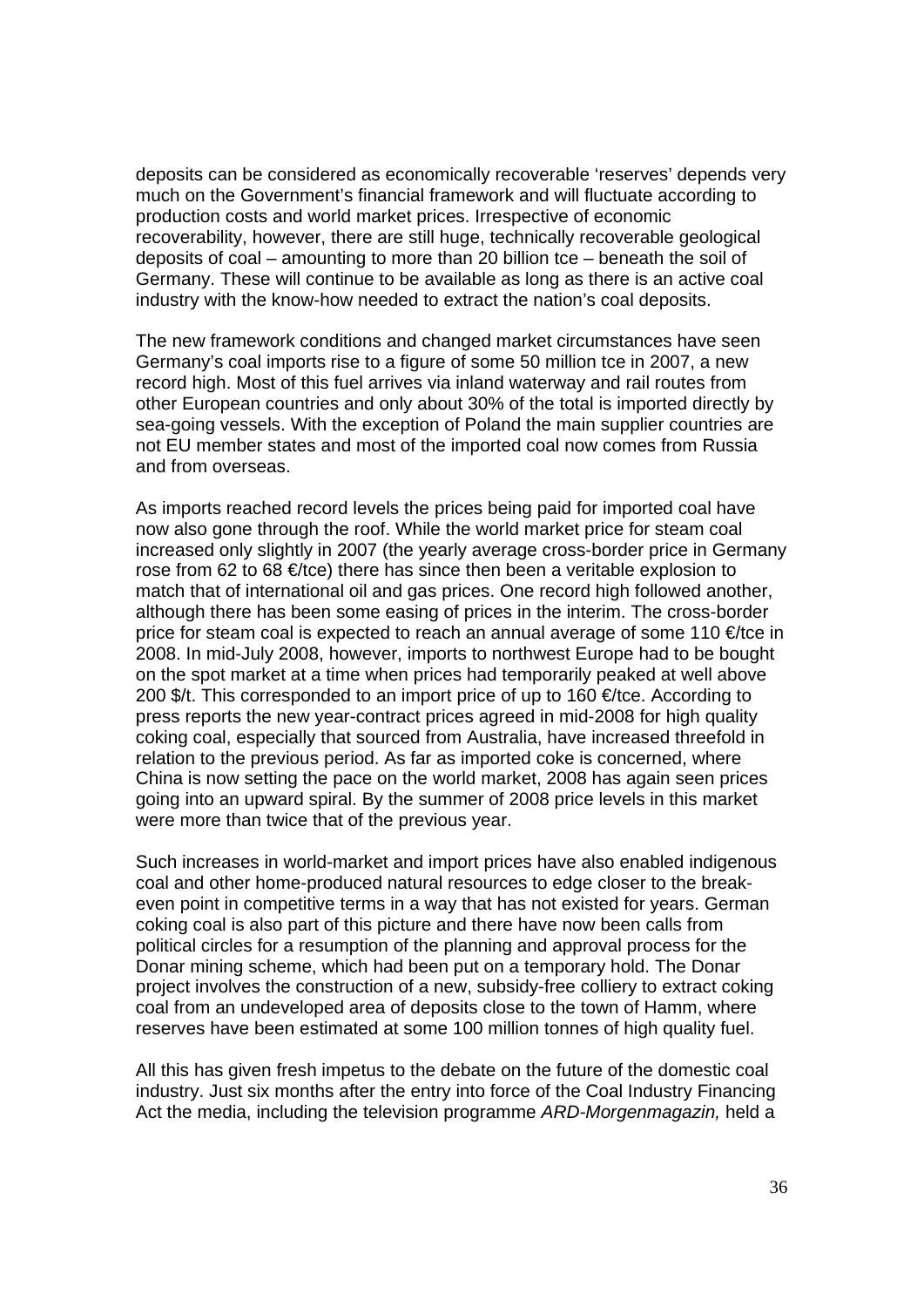debate on the future of the mining industry with the theme 'Opting out of the optout'. In March 2008 a representative poll carried out by Forsa found that when faced with the statement 'Germany should continue to mine coal in the future' a clear majority of 55% of respondents answered 'yes' (in NRW the figure was 63%), with only 31% against (27% in NRW). As similar surveys also found in previous years a broad majority of the population is opposed to the policy of closing down the coal industry and completely abandoning the nation's natural resources.

Of course these are merely snapshots of public opinion. The Government is still set on its 2012 review of the decision to cease coal production and will wait until then to assess developments as they affect the word market and the energy situation. For the coal industry the political decisions have therefore been taken and will not be challenged.

#### Import reliance poses a threat to supplies

In addition to the risks posed by rising prices there is also an increasing threat to security of supply in the form of a growing – and possibly total – reliance on imported fuel. Germany is admittedly still in a fairly comfortable position as far as coal availability is concerned. This is certainly true when compared with the supply situation for oil and gas, where the level of vulnerability to energy crises is now much higher then ever. By resorting to a mix of lignite, indigenous coal and fuel imports from various supplier countries any threats to supply can be effectively limited and price risks can be controlled. While the introduction of new and more-efficient coal fired power stations will also make coal utilisation a cleaner and more environmentally friendly process, growing environmental restrictions and the proposed phasing out of the domestic mining industry are now threatening to reduce the core production base even further. This is clearly having a negative impact on security of energy supplies, a fact also borne out by the Essen-based Rhine Westphalia Economic Research Institution (RWI), which was commissioned by the Federal Finance Ministry in 2007 and 2008 to carry out an empirical analysis of 'Security of energy supply in Germany' (see *Zeitschrift für Energiewirtschaft* 2/2007, pp. 117 et seq. and *Energiewirtschaftliche Tagesfragen* no. 4/2008, issue 54, pp. 8-14). The RWI does not at present foresee any absolute shortage of energy supplies in terms of an inadequate physical availability of global energy resources and raw materials. However, import-dependent consumer countries like Germany live under the constant threat of relative shortages caused by supply bottlenecks and the unreliability of the vendors. In order to quantify the supply risks as they exist in this sector the RWI has examined how Germany's energy imports are concentrated according to the different supplier countries (using the Herfindahl index). It then went on to assess the risk factor as based on the Hermes classification, which is the German Government's official system for rating the political and economic stability of its trading partners.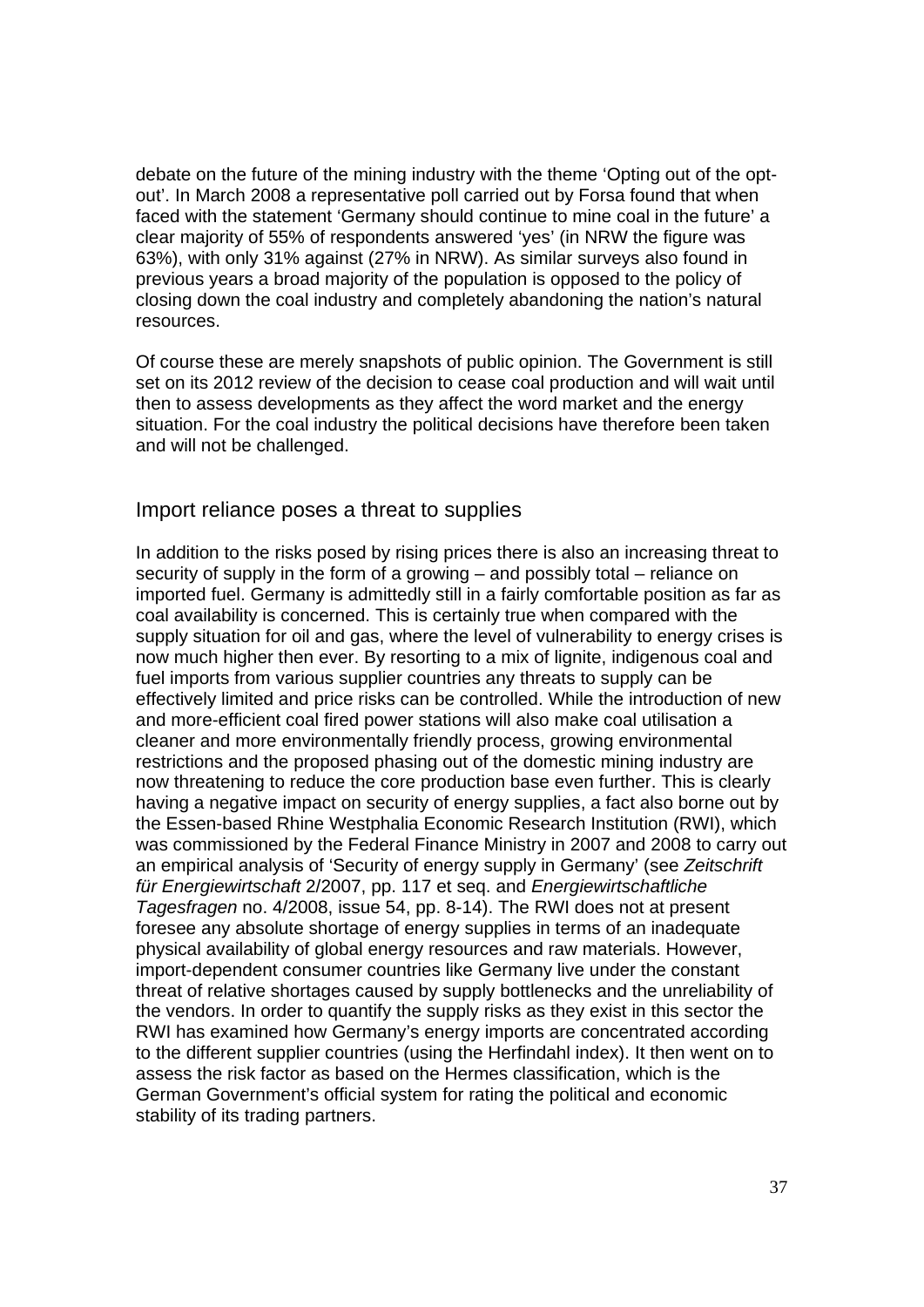The study found that the risk to oil and gas supplies in Germany has risen considerably since the oil price crisis – with a major factor being the massive growth in imports of oil and gas from Russia – '*whereas the supply risk for coal has only increased slightly'.* The reason for the relatively positive findings as far as coal is concerned lies in the large and '*still significant contribution'* being made by reliably available indigenous coal, even though it has not been competitive without subsidies. As the RWI figures clearly prove, the downsizing of the domestic coal industry and the relentless growth in imports is also increasing the perceived supply risk in this sector too. However, with indigenous coal still having a share of the fuel market – albeit this is declining – and with the diversification of imports, the situation as it affects the coal market is still well below the risk threshold that applies to oil and gas. Of course this could well change in the future and for the long term.

In another study on the same theme ('Measuring energy security: a conceptual note') dated July 2008 the RWI draws attention to the fact that in the coming decades the threat to Germany's energy supply security will grow considerably as a result of the proposed shutdown of the nuclear energy (around 2022) and domestic coal (2018) industries. This is threatening to be an even bigger problem that that facing the US and the planned extension of renewable energy capacity will not be able to close the gap. However, the RWI has not specifically calculated the extent to which security of supply would be affected if Germany were to shut down its mining industry and become completely reliant on imports, including coal. The RWI study is a retrospective assessment, not a forecast. A status quo prediction based on the RWI quantification method shows that the risk to coal supplies will increase significantly in the event of a further reduction in the market share of reliable German-mined coal. This applies especially to steam coal, where the risk factor would then be on a level with that of gas. While there is admittedly less of a national risk to coking coal imports, two thirds of the world market supply of coking coal now comes from just one source – Australia. This constitutes in statistical terms a 'cluster risk', in other words the concentration of much of the total risk on a single risk bearer, a category that is currently the subject of intense debate in the world of banking and finance. The astonishing price surges in the coking coal market as a result of weather-related production stoppages in Australia in early 2008 have shown exactly where such a situation can lead.

The RWI study also established that global coal reserves are even more concentrated that those of oil and gas. Nearly three quarters of the world's reserves are located in the four main coal producing countries (US, China, India and Russia), a fact that could well give the political risk a very special dimension in the long term. As far as Germany is concerned the increased threat to coal supplies as quantified by RWI '*can to a large degree be attributed to imports from Russia'*. As well as being a major provider of oil and gas Russia has now also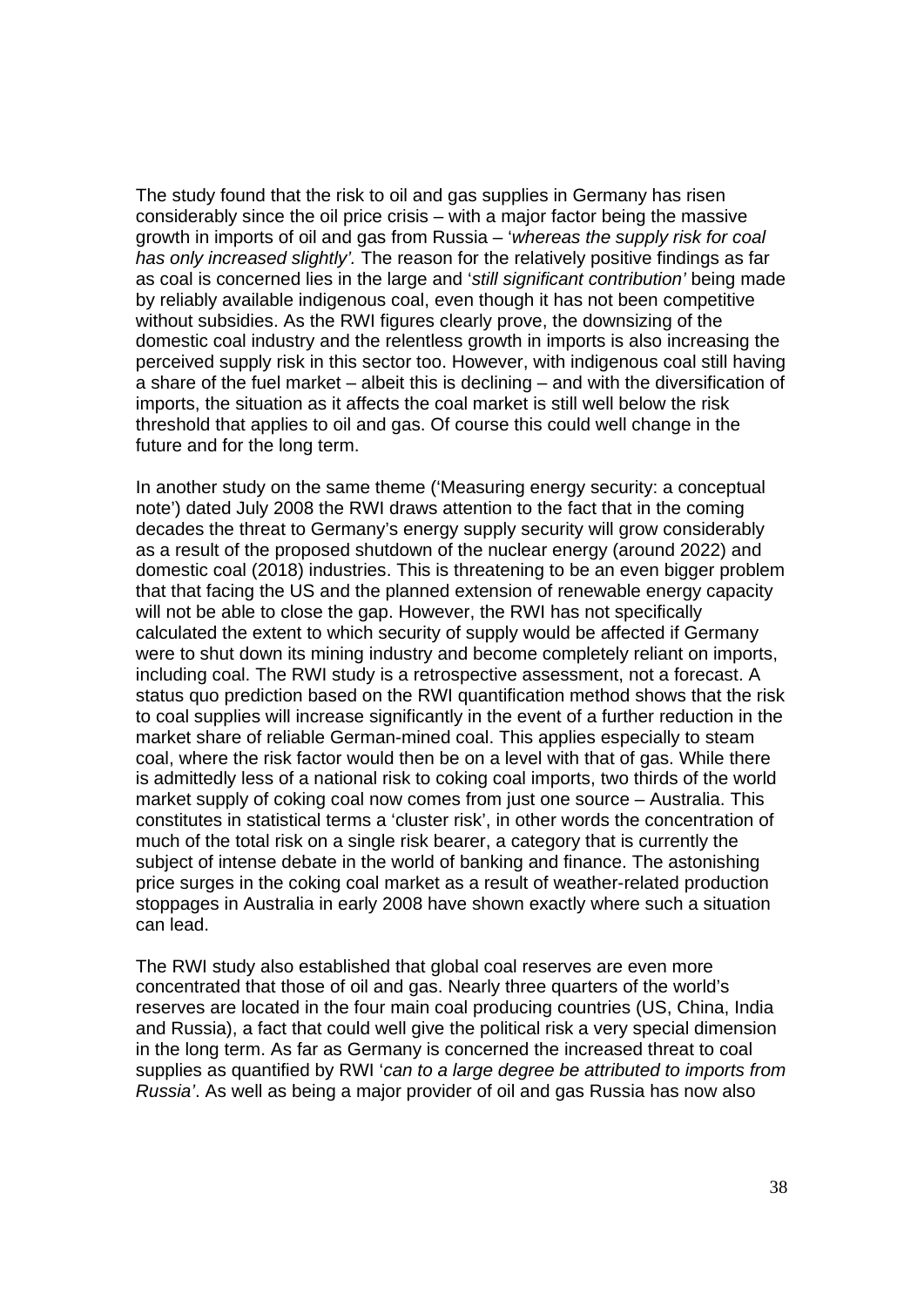become one of Germany's most important suppliers of coal. The public debate on future coal supplies has so far failed to appreciate this fact.

However, the problem of an increased national risk to coal supplies – as our reliance on imports continues to grow – is by no means restricted to deliveries from Russia. 'World Mining Data', as published in 2008 by the Austrian Ministry for Economics and Labour, contains for example a classification of the political stability – as rated up to the year 2006 – of the countries that produce the world's raw materials, including energy resources. This also includes those that supply the world market with steam coal and coking coal. The classification of a country's political stability is based on the 'worldwide governance indicators' drawn up by the World Bank. According to this grading system the political stability of nearly 64% coking-coal producing countries and some 71% of steamcoal producers is rated as 'critical' (and in some cases 'extremely critical'). Between 2002 and the end of the assessment period the proportion of countries rated as 'critical' has in fact increased considerably. It is hardly surprising that a growing reliance on imported coal will increase the national threat to security of supply.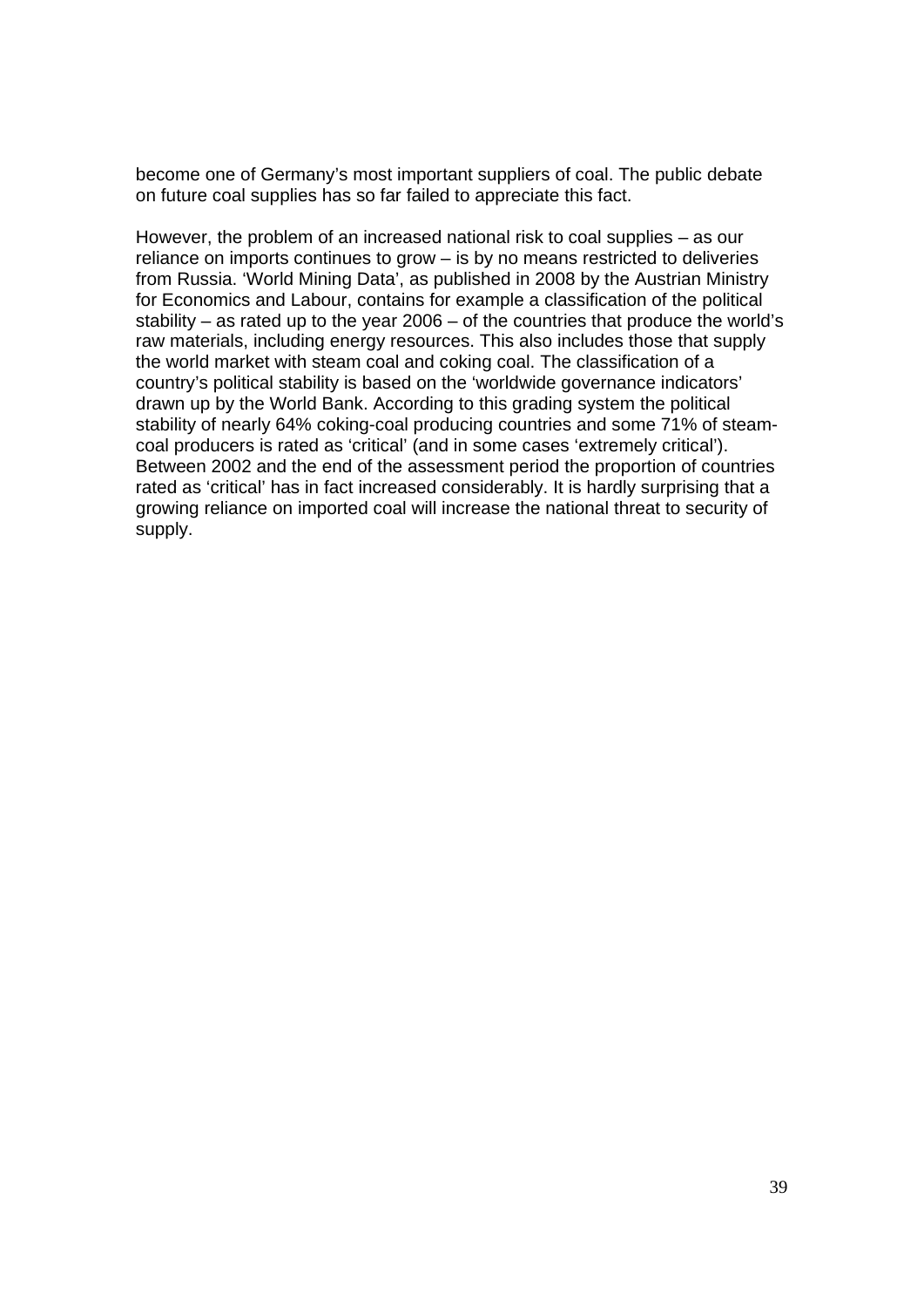#### Climate and energy

## New developments in international climate policy

In 2007 and 2008, as in previous years, climate policy dominated the energy and climate debate at both national and international level. On the international stage the decisions taken at the G8 Summit held in Heiligendamm in June 2007 helped pave the way for the Bali Climate Change Conference of December that year. It was agreed in Bali that a follow-up agreement for the 1997 Kyoto Protocol would be negotiated by the time of the  $15<sup>th</sup>$  conference of Signatory States to be held in Copenhagen in December 2009. The current provisions of the Kyoto Agreement are due to expire at the end of 2012. The EU in particular considers that the provisions of the Kyoto Agreement for the post-2012 period should be fundamentally toughened up. It is now generally being discussed that the industrialised countries should be required to cut emission levels by 50 to 80% by the year 2050, as measured against the reference year 1990. At the Bali conference, surprisingly, even large emergent nations like China and India expressed a willingness to introduce emission reduction and limitation measures, though these were not elaborated on further. Given the huge growth in emissions from these two nations it is particularly important that China and India be included in the Kyoto follow-up agreement. In 2007 China in fact took over from the US as the world's largest emitter of  $CO<sub>2</sub>$  and emission levels from that source are now growing at the rate of about 10% a year. The Western industrialised countries (United States/North America and the European Union), along with Japan, have recorded little or no change in emission levels since 2000 in spite of the significant industrial growth that has taken place in these regions. There has in recent years evidently been a marked decoupling between economic growth and  $CO<sub>2</sub>$  emissions.

The G8 Summit held in the Japanese city of Toyako in July 2008 again underlined that the Western industrialised nations were at one in achieving significant cuts in  $CO<sub>2</sub>$  emissions in the long term. The objective is a 50% reduction by 2050. This target will also be the blueprint for the next round of negotiations at the conference of Signatory States, which is to be held in Poznan (Poland) in December.

## Debate on the European Commission 'Green Package'

In January 2008 the European Commission presented the details of its climate policy plans of January 2007, this taking the form of a complex legislative package – the so-called 'Green Package' – which was endorsed and enlarged upon by the European Council in March 2007. This Green Package should help shape EU climate policy until 2020 and also map out the emission reduction targets that the Commission considers necessary for the period to 2050. The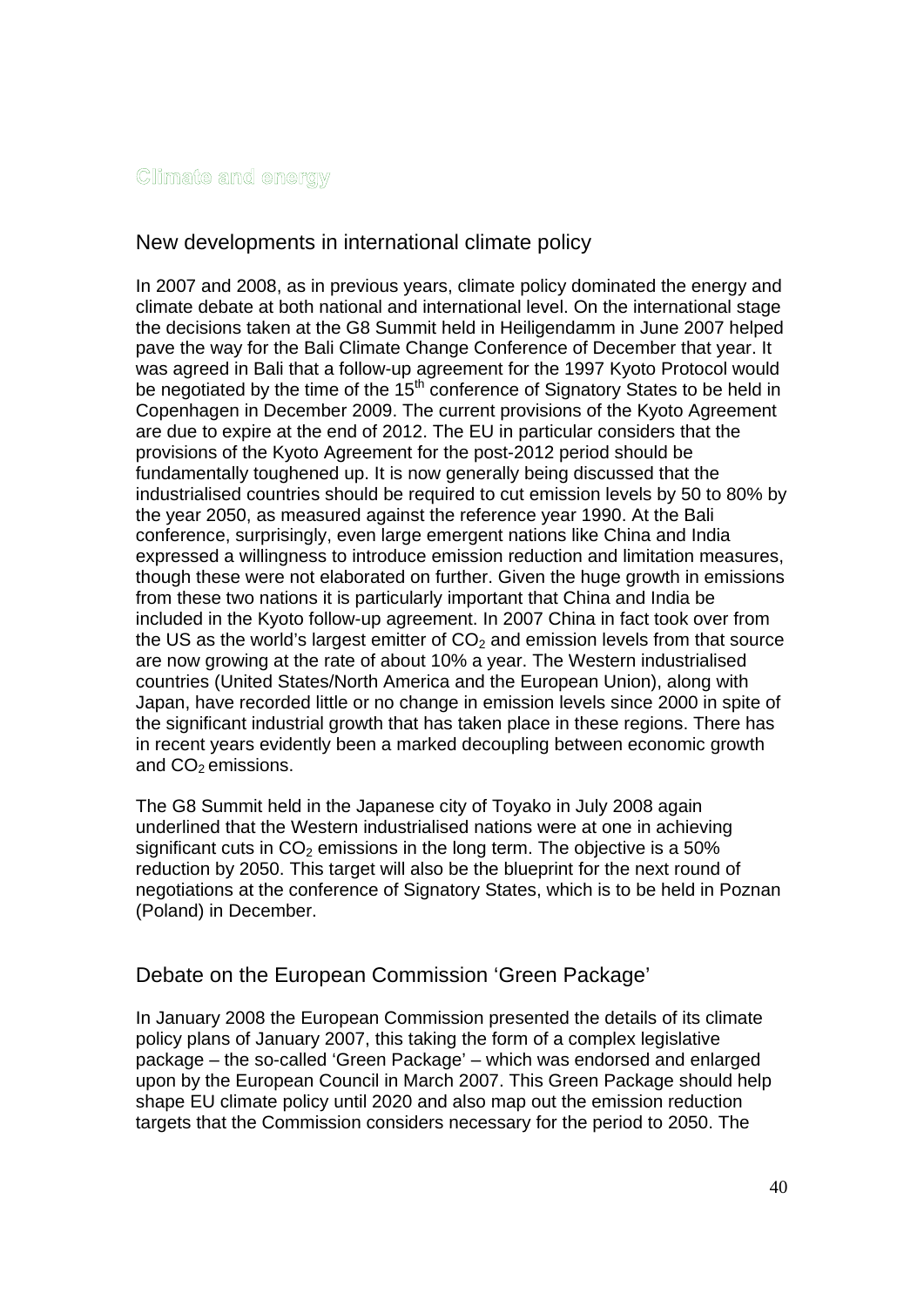Package will cover almost every sector of the economy and society that emits CO<sub>2</sub> and other greenhouse gases, and as such will have a massive impact on the prospects for the European coal industry.

The Green Package is built around the further development of the European Emissions Trading System (EU-ETS) for the period after 2012. The Commission has now laid down extremely demanding emissions-trading targets for 2013 to 2020, according to which  $CO<sub>2</sub>$  emissions in the EU are to be reduced by 21% between 2005 and 2020 within the EU-ETS zone. After 2013 emission permits are no longer to be allocated to the energy utility companies free of charge but will be 100% auctioned. The auctionable allocation will then be reduced by a certain percentage each year in order to achieve the required reduction quota by 2020. A wave of cost increases can therefore be expected to hit the power generation sector and this is likely to force electricity customers, and especially industrial consumers, to make some painful adjustments. The emission permits for the manufacturing sector, which in total make up a smaller proportion than those assigned to the power generators, are initially to be allocated free of charge after 2013. They will then be progressively auctioned until full auctioning is achieved in 2020. However the Commission wants to assess which of the branches of industry concerned are competing on the international stage and could therefore be put at a considerable competitive disadvantage by the compulsory auctioning process – a situation that could threaten their economic existence. Such businesses could then be excluded from the compulsory auctioning system. Air travel is also to be included in the EU-ETS from 2011. In some European countries, including Germany, moves are now being made to keep industry out of the full auctioning process.

Acting through the BDI, as well as by individual representation, German industrial operators have been openly critical of the Commission's proposals for an EU emissions trading directive. As well as denouncing the fact that the emissions trading sector is being overburdened compared with other areas of business where the potential for reducing emissions has still not been used to the full, and raising other points such as the limitations imposed on using JI (Joint Implementation) and CDM (Clean Development Mechanisms) emission credits, this criticism has mainly been directed at the full auctioning system that is to be introduced in 2013. An expert report commissioned by the Association of the Industrial Power Industry (VIK) has calculated that German consumers in all areas will have to pay an extra  $\epsilon$  122.4 billion between 2013 and 2020 as industry passes on the cost increases. Only € 10 billion of this will in fact be recoupment costs for industry and the power generators. The remaining € 112.4 billion constitutes the cost of the auction itself. These proceeds would then go to the national budget and would be mainly be used for fiscal purposes, for the intended emission reduction objectives could in fact be achieved at a lower cost. The VIK for its part wants to propose a fuel-specific benchmark system that makes the need to purchase emission permits dependent on the deviation from a technical reference mark. The quantity of emission permits that would have to be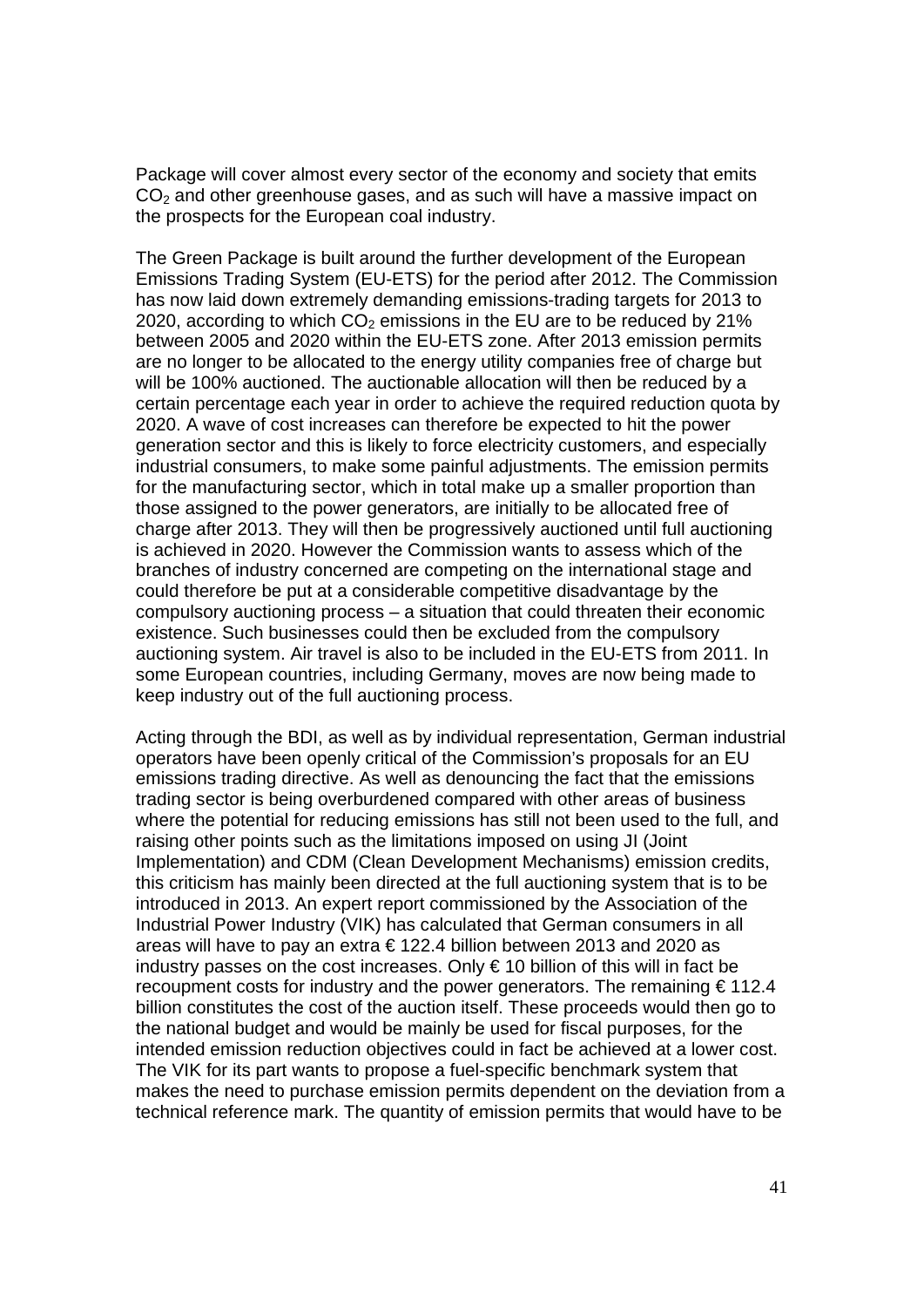purchased – and hence the cost burden – would be significantly reduced as total emissions continue to be further restricted. Power stations that achieve their benchmark would not have to purchase any additional emission permits and investment in new power plant would not be additionally compromised in an environment where normal competitive risks continue to apply. The additional costs of € 2.4 billion that are really essential from an ecological viewpoint would then contrast with the  $\epsilon$  112.4 billion in incremental charges resulting from the full auctioning process, in other words almost fifty times as much for the same environmental effect. As the number of emission permits is defined and limited by way of the savings target, or 'cap', the environmental objectives of the EU-ETS could essentially be achieved even without full auctioning. This is not the most effective way for a national economy to attain its emission reduction targets. During the autumn of 2008 this issue was the subject of intensive negotiations at European level. For each EU member state the Commission has set minimum reduction targets for 2020 that apply to those parts of the national economy not included in the emissions trading scheme. Under these provisions Germany is required to reduce its  $CO<sub>2</sub>$  emissions by 14% from the 2005 levels (the so-called 'effort sharing' commitment).

The Commission has also put forward a proposal for a directive laying down the legislative framework for  $CO<sub>2</sub>$  storage. Other directives are also being drawn up that will extend renewables' contribution to total primary energy input to 20% by 2020. This whole complex legislative programme is currently the subject of a fairly contentious debate in the European Council and Parliament and it can be assumed that modifications will be made in a number of individual areas. Various member states and the European Parliament itself seem to be sending out signals that in some points at least they wish to make some clear changes to this package. The Commission is keen to see this entire body of legislation adopted by Parliament by mid-2009 at the latest. This will coincide with the end of the current term of office of both the Commission and the European Parliament and consequently efforts are now being made to conclude this whole dossier by that date.

## CCS – a future option caught between policy issues and R&D

Primary energy demand is growing worldwide and in the long term this inevitably means an increase in the consumption of the fossil fuels – oil, gas and coal. One possible way in which the climate can be protected is to use large-scale  $CO<sub>2</sub>$ separation when burning fossil fuels under power station conditions, followed by safe transport and storage in geological formations. This whole process is known in its abbreviated form as CCS (Carbon Capture and Storage). Current proposals for introducing CCS technology tend to be associated with coal because of the relatively high specific  $CO<sub>2</sub>$  content of this fuel.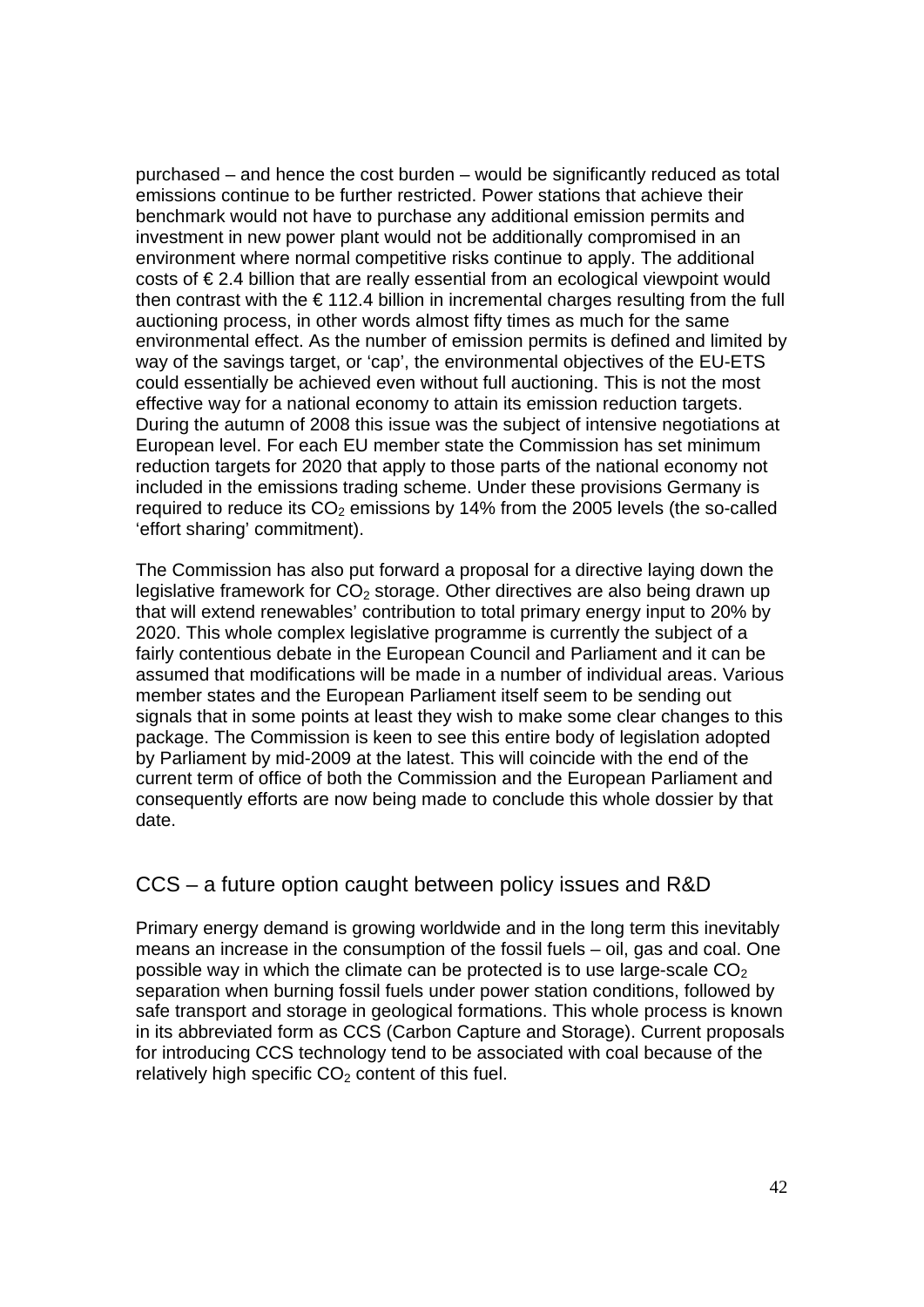There are basically three different processes for separating  $CO<sub>2</sub>$  from the power generation process: treating the fuel before combustion (the pre-combustion process), treating the waste gases after combustion (the post-combustion process) or burning the coal in an oxygen atmosphere by using an air separation plant (the oxyfuel process). All three processes still need a lot of development work and any large-scale commercial application will depend on the experience acquired from pilot projects. The first installation of this type – at Schwarze Pumpe – has recently been put into operation. The energy used for the  $CO<sub>2</sub>$ separation process results in an 8 to 15% loss in operating efficiency. In the case of a modern combined-cycle power station operating at about 45% efficiency this would therefore reduce the total efficiency rate to somewhere between 37 and 30%. The quantity of fuel required to produce the same amount of electricity would therefore have to be increased by 22 to 50%. Climate protection and resource conservation are therefore clearly in contradiction when it comes to efficiency losses in respect of fuel input. The various research projects currently under way to reduce energy consumption during  $CO<sub>2</sub>$  separation are therefore of critical importance.

The creation of an extensive transport infrastructure between the power station and the storage site is a key element in the CCS technology chain. Given the large quantities of gas to be transported the only effective solution here would be to use pipelines and possibly tanker vessels. An environmental impact assessment will have to be carried out on pipeline systems in order to examine the process of transporting  $CO<sub>2</sub>$  destined for geological storage.

While practical success has already been achieved with the storage system there is still a need for further research into the geological storage of  $CO<sub>2</sub>$ . Such an operation will require fairly dense geological formations so that the  $CO<sub>2</sub>$  can be kept permanently separated from the outside atmosphere. The pressure and temperature conditions that prevail below 800 to 1,000 metres can be classified as being safe for gas storage purposes. Depleted oil and gas deposits and even abandoned coal workings can potentially provide storage capacity. As is known,  $CO<sub>2</sub>$  is already used to improve oil production rates by way of  $CO<sub>2</sub>$  enhanced oil recovery. However, as Europe's on-shore oil deposits are relatively small – and this applies especially to Germany – these formations could not be considered for  $CO<sub>2</sub>$  storage. There are currently no projects anywhere in the world that use  $CO<sub>2</sub>$  enhanced gas recovery. However, there is a  $CO<sub>2</sub>$  enhanced coal-bed methane recovery process that injects  $CO<sub>2</sub>$  into the coal seam to recover gas (methane) from production boreholes. Here the  $CO<sub>2</sub>$  is absorbed by the coal surfaces in the newly exposed pore space. European coal seams are located at greater depth and tend to be thinner than in other countries. They therefore present less favourable conditions for  $CO<sub>2</sub>$  storage than those in the US, for example. The German Government has ruled out ocean storage of  $CO<sub>2</sub>$  on ecological grounds.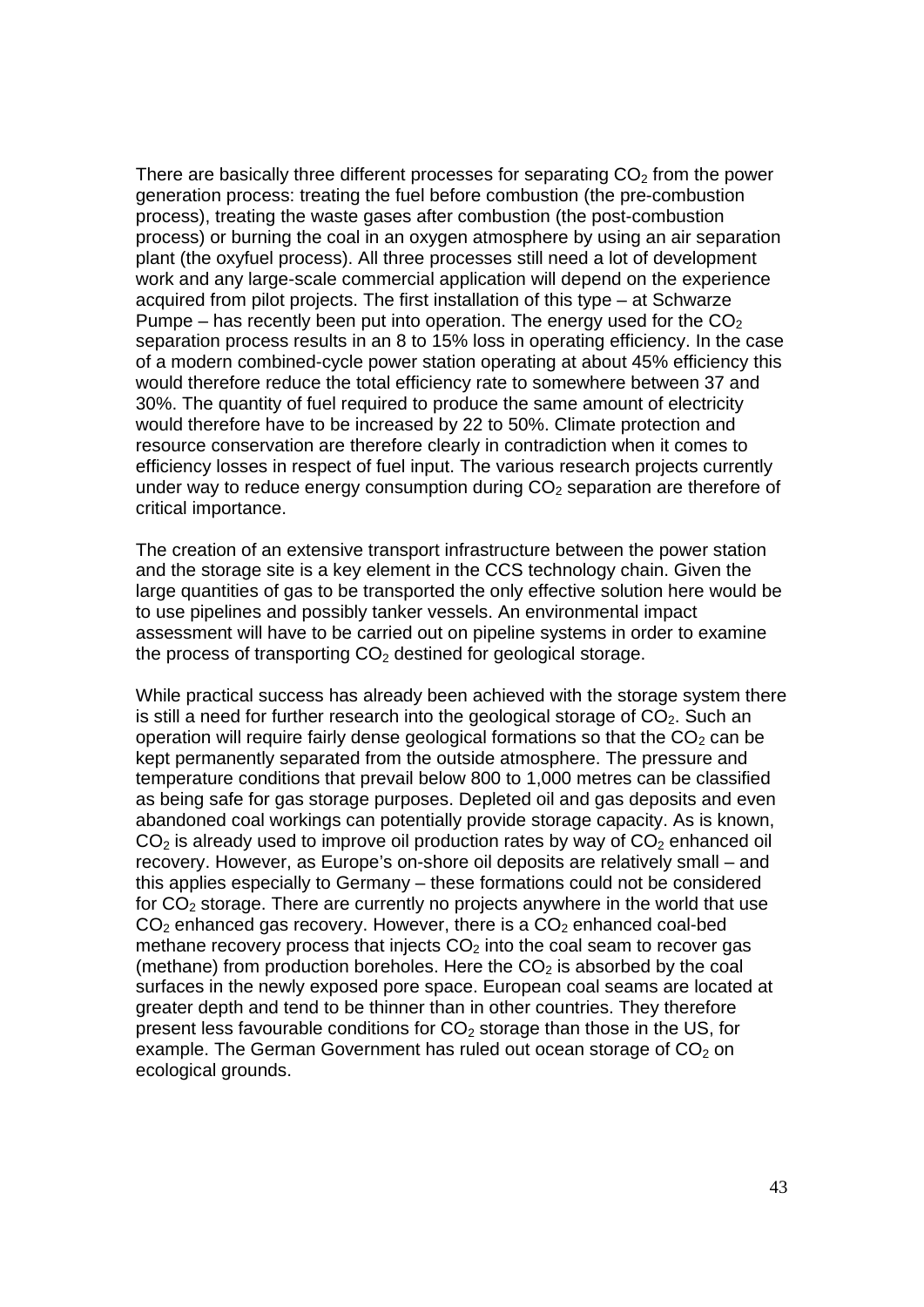The most promising storage option appears to be to use deep saline aquifers. These are water-bearing formations with good porosity and permeability characteristics for the transport and storage of liquids and gases. As the deeplying aquifers have never been of any economic significance there is little or no reliable geological information available on them. The EU-funded  $CO<sub>2</sub>$ SINK project, which is headed by the Geo Research Centre Potsdam based in the Brandenburg town of Ketzin, is now attempting to store  $CO<sub>2</sub>$  in an on-shore saline aquifer – the first time this has ever been tried in Europe. The first injection of gas took place in June 2008. This test facility will also be studying and monitoring the behaviour of the  $CO<sub>2</sub>$  and the operators are hoping to inject a total of 60,000 tonnes of gas into the porous sandstone beds by 2009. The findings from this trial will provide some of the first answers to the question of how  $CO<sub>2</sub>$ behaves when stored in an underground aquifer. A total of 18 institutions and nine European countries are participating in the  $CO<sub>2</sub>$ SINK project.

It is still too early to give a definitive statement on the feasibility of  $CO<sub>2</sub>$  storage on a large scale. This applies both to the assessment of the storage capacity as well to the controllability of the safety issues. The Federal Institute for Geosciences and Natural Resources (BGR) estimates that Germany has a total  $CO<sub>2</sub>$  storage capacity of between 24 and 33 Gt of  $CO<sub>2</sub>$ , with the greatest potential being located in the saline aquifers. The technical and economic potential of the process can however only be assessed when sufficient information has been collected on parameters such as storage capacity, the identification of welldefined, enclosed deposits and long-term behaviour. The storage volume actually available will also be restricted by economic and legal factors and so will in fact be much less than the BGR's figure.

CCS appears to be developing a momentum of its own in political circles. In March 2007, for example, the European Council announced that it supported the building of twelve CCS demonstration facilities as the next step towards the introduction of this technology. On 7 and 8 June 2008 the G8 Energy Ministers meeting in Japan voiced their intention to build twenty CCS commercial-scale demonstration plants by 2010. In 2007 the European Commission expressed the view that by 2020 all new coal fired power stations should be fitted with CCS technology during their construction. In the meantime it will probably forego the need for regulations on the mandatory introduction of CCS technology.

The Commission directive on CCS is designed to ensure that  $CO<sub>2</sub>$  is effectively retained in such a way that any negative impact on the environment, and the threat this would pose for human health, is prevented or reduced as far as possible. The directive includes, for example, regulations governing the selection of the storage site, exploration and storage permits, reservoir monitoring and closure, and post-closure obligations. Potential users will also be required to provide open access to the  $CO<sub>2</sub>$  transport network and to the reservoir itself. While there are still some detail improvements to be made, this directive can be seen as an adequate and reasonable document. The critical factor will be the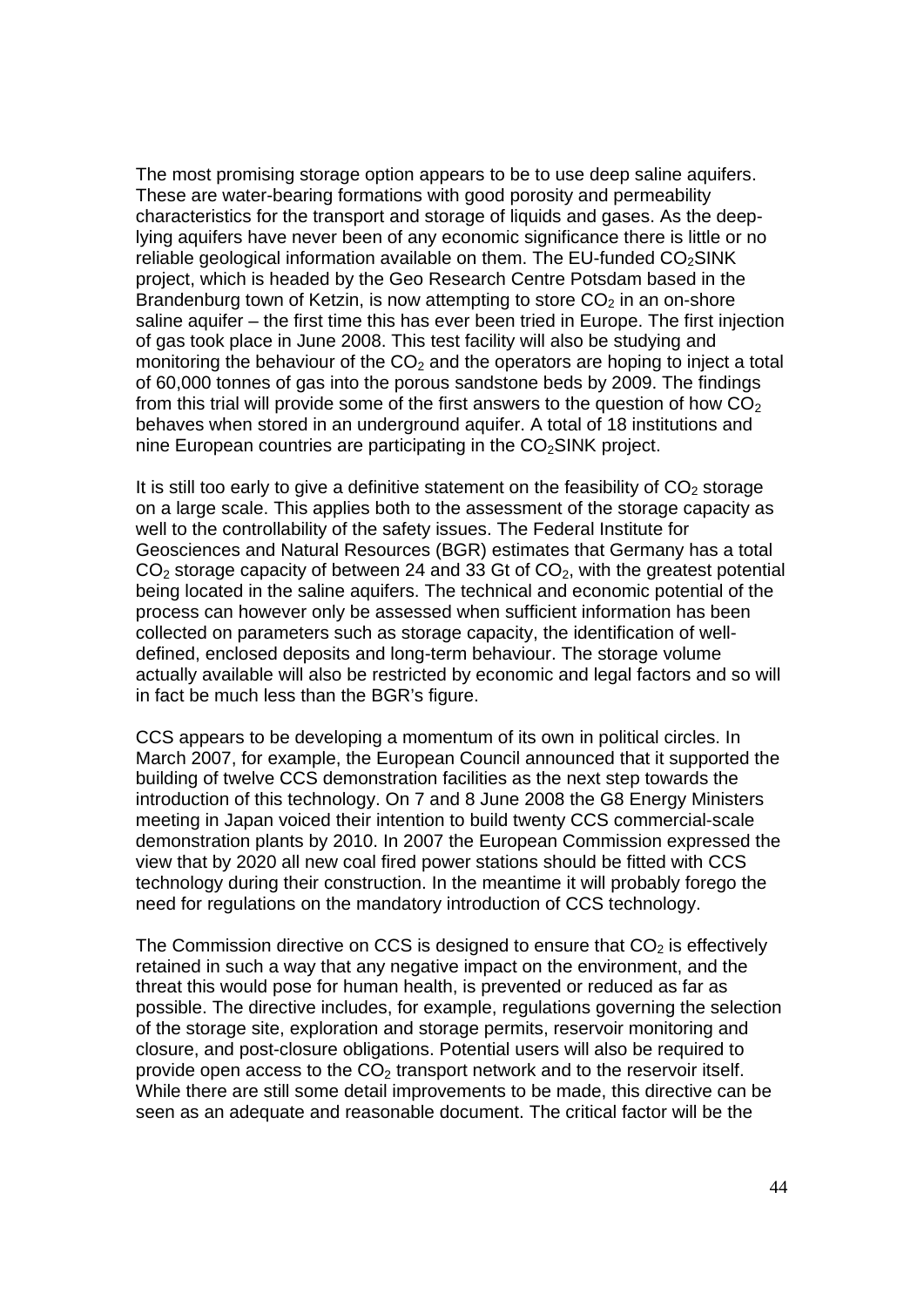level of public acceptance of the whole  $CO<sub>2</sub>$  transport and storage process. This is the only way in which CCS will be implemented on a sustainable basis, if need be with the demonstration of the commercial, large-scale feasibility of  $CO<sub>2</sub>$ separation and storage. Industry and Government are now therefore developing a publicity campaign targeted at this specific area.

The current proposal for a directive contains requirements for retrofitting existing power stations with  $CO<sub>2</sub>$  separation technology. However, if the emissions trading system is to be the mechanism for achieving the  $CO<sub>2</sub>$  reduction targets then a mandatory ruling on  $CO<sub>2</sub>$  separation would constitute a double regulation. The introduction of mandatory provisions for tomorrow should be avoided at all costs. The commercial feasibility of the process has still not even been demonstrated and it is not possible to assess the prospects of success and the time that will be needed to produce the evidence required.

The German Government views the new CCS technologies as a future option. Its objective is to create a suitable framework for the development and testing of the CCS process so that this technology can be market-ready by 2020. The Government has made it clear that it will give serious consideration to the Commission's proposal for the mandatory EU-wide introduction of CCS at all new power stations from 2020. However it has also pointed out that CCS can only be introduced as a mandatory requirement when the technical, economic and environmental feasibility of the entire CCS technology package has been proven by way of demonstration power stations and projects aimed at the long-term safe storage of  $CO<sub>2</sub>$  below ground.

What is more, CCS cannot be the coal industry's only environmental strategy.  $CO<sub>2</sub>$  reduction can also be successfully achieved more quickly and at a calculable level of investment by improving efficiency levels at conventional coal fired installations (CCT). The 2007 McKinsey study on cutting greenhouse-gas emissions has even identified negative  $CO<sub>2</sub>$  avoidance costs/cost savings of 50  $\epsilon$ t of CO<sub>2</sub> for an efficiency increase of 38 to 43%. Moreover, the cost of future power generation with CCS will be much higher than that of a state-of-the-art CCT power station. Germany's newest coal fired power stations operate at efficiency levels of 45% and are among the cleanest and most efficient in the world. If the average efficiency of the world's power stations (currently 30%) could also be improved to this level of 45% it would eliminate 30% of the global  $CO<sub>2</sub>$  emissions from coal fired plant. Industry experts believe that futuregeneration coal fired power stations will achieve efficiency rates of over 50%.

Implementing the Meseberg decisions: Germany leading the way in climate protection

The Federal Government is keen to maintain its leading role in the area of climate protection and the Meseberg Integrated Energy and Climate Programme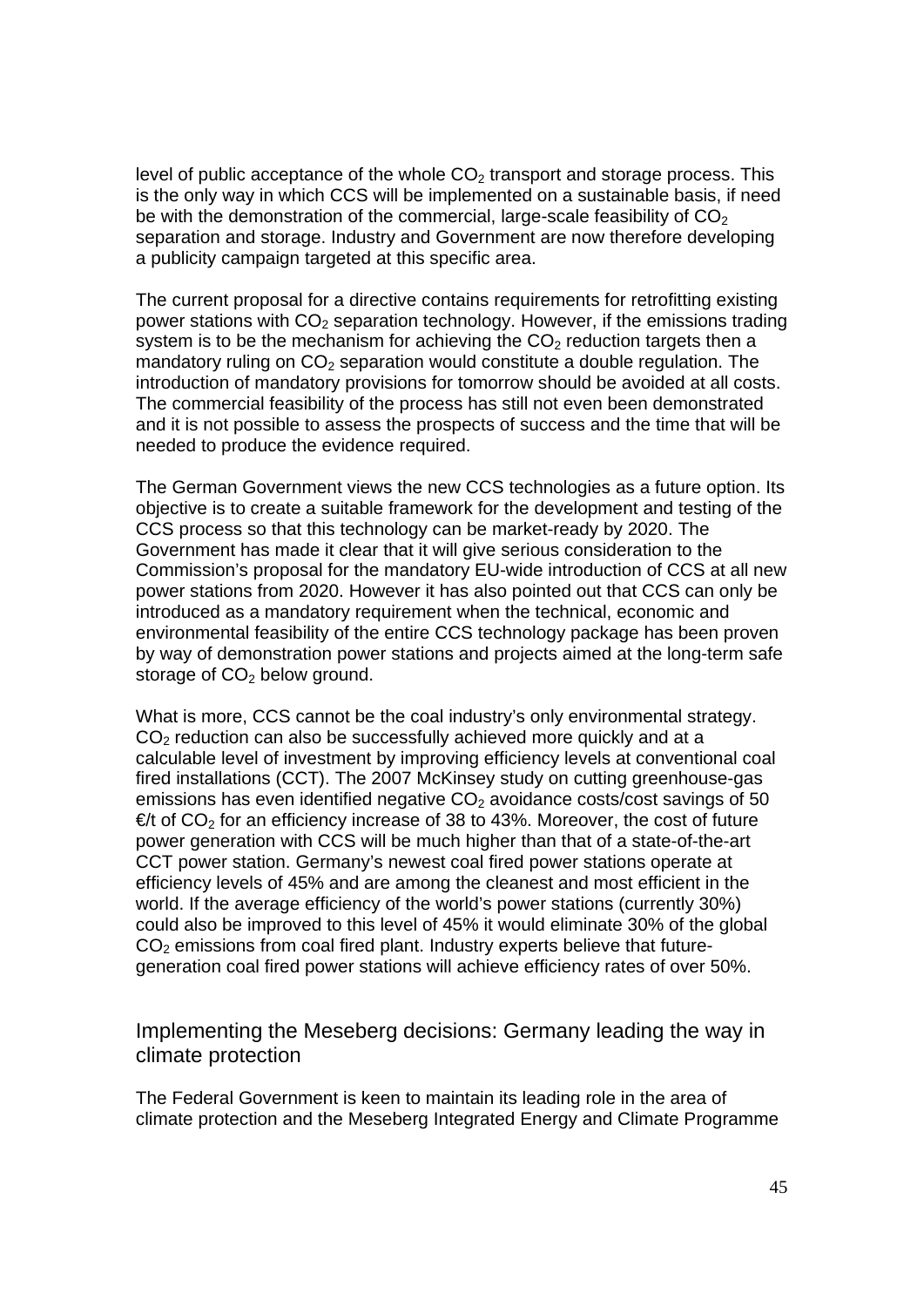(IKEP), which was agreed in August 2007, comprises an extensive and farreaching package of measures that is aimed at limiting the direct and indirect use of fossil fuels, including coal. The first part of the package was submitted as draft legislation by a Cabinet decision of 5 December 2007 and was subsequently adopted by the Bundestag on 6 June 2008. This bill is essentially a modified version of the Renewable Energy Sources Act (EEG) and the Renewable Energies Heat Act (EEWärmeG) and in fact is only to apply to new buildings – and not, as originally intended, to older properties. On 18 June 2008 the Cabinet agreed on the second phase of the Meseberg package and a decision on the third and final part of the programme is expected in the autumn of the same year. The parliamentary stage of the legislative process for both the second and the third part of the IKEP is to be completed by late 2008/early 2009. This means that the actual legislation could enter into force sometime between early and mid-2009.

The German Government estimates that by 2020 the Meseberg Energy and Climate Package will have reduced national  $CO<sub>2</sub>$  emissions by 33 to 35% from their 1990 levels, which is somewhat less than the 40% originally proposed. Furthermore, it has had to cut back on the ambitious targets set for the renovation of the residential building stock, while the very demanding proposals for extending biofuel usage in the transport sector have also proved to be unrealisable. The contribution made by biofuels in this area is therefore to be increased to between 12 and 15%, as opposed to the 17 to 20% initially proposed.

By early 2008 the Government was coming under increasing criticism. For one thing it appeared that the existing vehicle fleet was not capable of running on fuel containing more than 5% of biofuels. For another, turning over increased areas of agricultural land to biofuel production was disrupting the growing of foodstuffs. In recent months this has clearly contributed to the marked rise in food prices both nationally and internationally (the 'fill the tank or the plate' dilemma).

#### Renewable energies – climate protection versus economics

In 2007 renewable energies accounted for 14.1% of Germany's electricity production and 6.6% of primary energy consumption. This is clearly a modest input as far as meeting the nation's primary energy needs is concerned. And yet the development effort that has been directed at renewables has been substantial to say the least. Since the introduction of the Electricity Feed-in Act in 1991 the extended use of renewables for power generation has been promoted by way of the commitment to produce electricity from renewable sources (water, wind, solar, gas from landfill sites and purification plant, and biomass) and the feed-in compensation scheme. Wind power in particular experienced an early boom due to the fact that it was producing electricity at almost break-even cost. The introduction of the EEG in the year 2000, with amended versions of the Act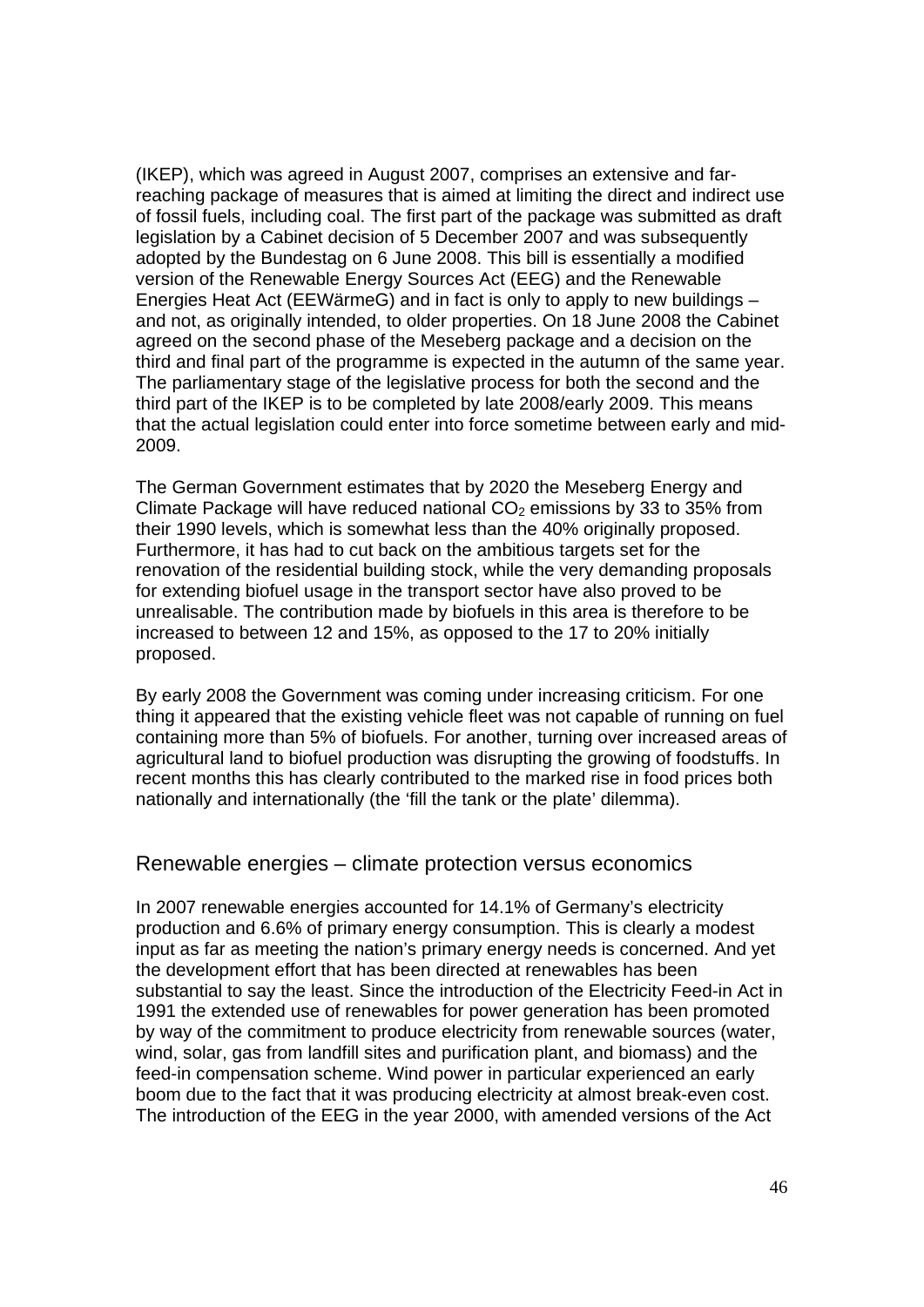following in 2004 and 2008, has given an added impetus to the renewables sector.

The application of renewables is not limited to electricity generation. They also have a presence in the heat market (e.g. solarthermics, geothermics and wood pellets) and in the transport sector (e.g. biofuel admixtures). However, the ongoing development of renewable energies will have the greatest impact on coal and its largest commercial market – the power generators.

The aim of the EEG as it is at the moment is to increase renewables' share of the power generation market to 12.5% by 2010. This is then to be raised further to at least 20% by the year 2020. Germany has already achieved its target for 2010. The European Council decision of early 2007 wants to see renewables' share of total energy consumption Europe-wide increased to 20% by 2020. In Germany the Meseberg Package is aimed at giving renewables a 25 to 30% share of the electricity generation market by 2020 and this is to be increased further by 2030. The revised EEG, which comes into force in 2009, even specifies this target corridor by setting a minimum objective of 30% for 2020. The development goals for renewable energy sources are therefore becoming increasingly demanding. However, a lot of ambition and a great deal of additional expenditure will be needed if this increased input from renewable sources is to compensate for the phasing-out of nuclear power for electricity generation in Germany (in 2007 this accounted for about 24% of the market), which according to the Atomic Energy Act is to be completed by 2022. The compensation balance that has been calculated for the input quotas is fairly unspecific about the relevant load periods – nuclear power operates in base load while renewables generally do not – and about the displacement effect all this will have on the load structure of the electricity generation system.

The main aims of the EEG are to achieve sustainable development of energy supplies in a manner that benefits the climate and the environment, to reduce the financial impact on the economy by taking externalities into account, to conserve natural resources and to promote new technologies.

In the views of the Government however, as revealed by a question raised in the Bundestag on 23 July 2008, current knowledge of some of the basic methodical points still does not provide sufficient understanding of how to undertake a macro-economic calculation of external costs. The Government has therefore backed away from carrying out a quantification of its own. Indeed such a calculation is likely to be extremely complex. As well as the cost of the electricity generation process itself any assessment has to take account of additional factors such as the impact on employment and the opportunity costs of other  $CO<sub>2</sub>$  avoidance strategies. From an environmental point of view too, as far as external costs are concerned, the extended use of renewables across the board will certainly not be without its problems, particularly as this frequently involves much greater land use than is required for 'conventional' energy recovery. This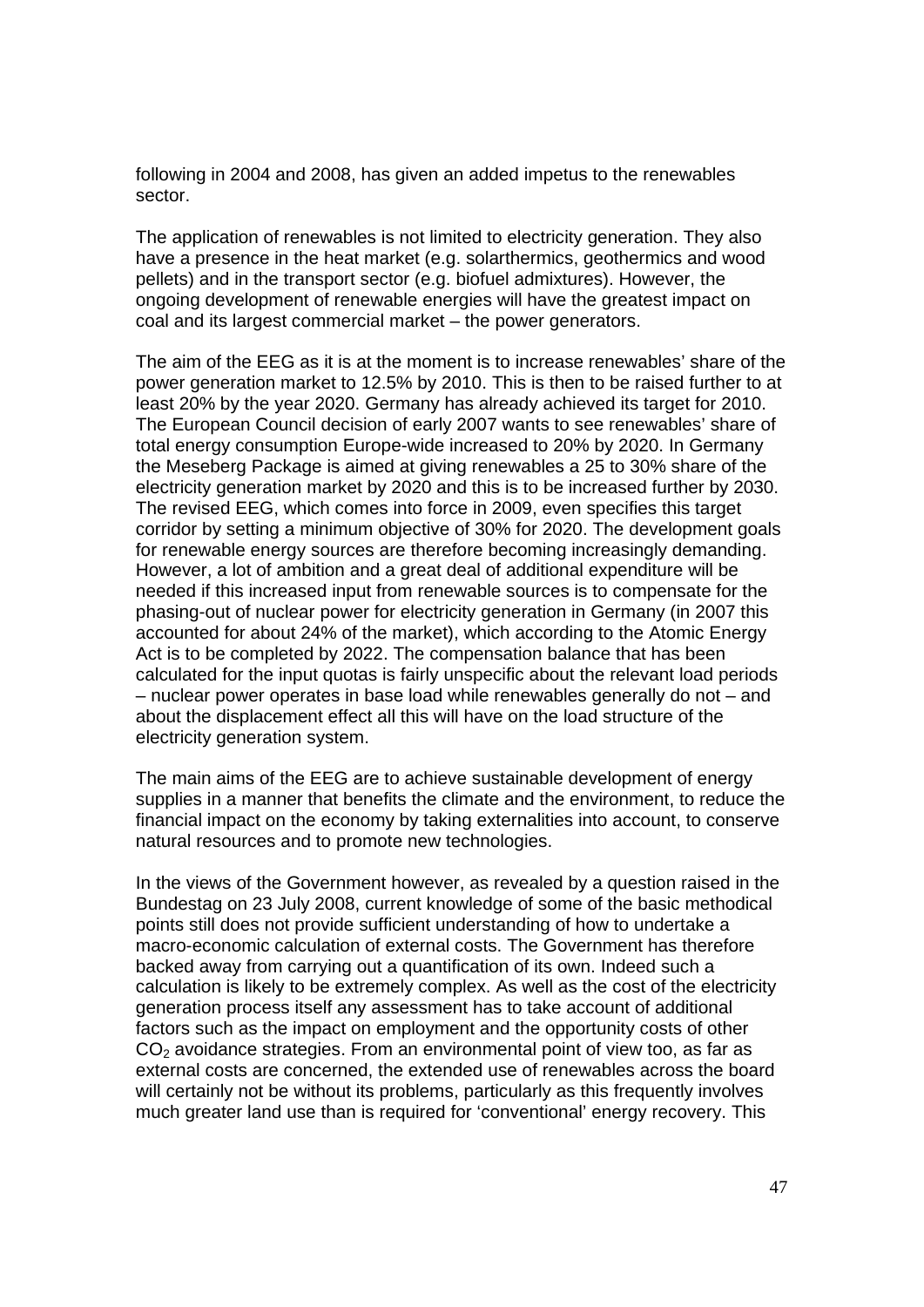can lead to serious clashes with landscape protection and nature preservation groups, as already witnessed in a number of wind-power and hydro-electric projects. What is more, generating fuel from biomass, biogas or biodiesel cannot by any stretch of the imagination be described as a  $CO<sub>2</sub>$ -neutral process.

From a  $CO<sub>2</sub>$  point of view there are also further factors to be considered: because of the upper limits for  $CO<sub>2</sub>$  emissions from the sectors that come under the emissions trading scheme (which includes the entire electricity generating industry) no specific development targets are in fact required as far as renewable energy sources are concerned. The quota of emission permits available to the electricity sector has been fixed by the climate policy makers and cannot in sum be exceeded, irrespective of whether – and to what extent – renewables are used for power generation or not.

It is beyond dispute that the rate of remuneration paid for electricity produced from renewable sources is significantly higher than the cost of conventional power generation. These differential costs, which amounted to some € 900 million in 2000, have increased continuously and by 2007 totalled some  $\epsilon$ 4.3 billion. They are set to grow further in the years ahead as more electricity is produced under the provisions of the EEG and the Federal Environment Ministry (BMU) expects them to be in the region of  $\epsilon$  5 billion by 2008. These differential costs will then slowly decline at some point in the future as the degressive rates of remuneration begin to take effect. The subsidy-like contributions that electricity consumers have to make for renewable energies therefore amount to much more than the  $\epsilon$  2.6 billion paid to the coal industry in 2007 – aid that has been progressively reduced for many years and is set to decline further.

In economic terms there are distinct differences between the various forms of renewable energy. The funding of photovoltaic installations, which currently receive compensation payments of nearly 47 cents/kWh (for new plant of up to 30 kW), is for example considered by the RWI to be a technological misjudgement, while following the compromise arrangement for solar-energy payments that was adopted by the Bundestag as part of the 2008 EEG amendment the total cost of using renewable energies – according to the RWI – is expected to grow to  $\epsilon$  100 billion and more by 2015.

However the prospects for wind generated power, which currently receives less than 9 cents/kWh, appear to be more favourable. Moreover, as suitable on-shore sites become used up the development of offshore wind farms can provide a real alternative for taking this technology further. The EEG progress report published by the BMU in 2007 estimates that during the first 12 years of operation offshore wind generators with a rated capacity of 3 to 5 MW and installed in water 20 to 30 metres in depth will produce electricity at between 12.67 and 14.09 cents/kWh. By way of comparison the prime cost of conventional electricity in 2008, according to BMU figures published the same year, is put at about 5.5 cents/kWh. It still remains to be seen whether the cost estimates for offshore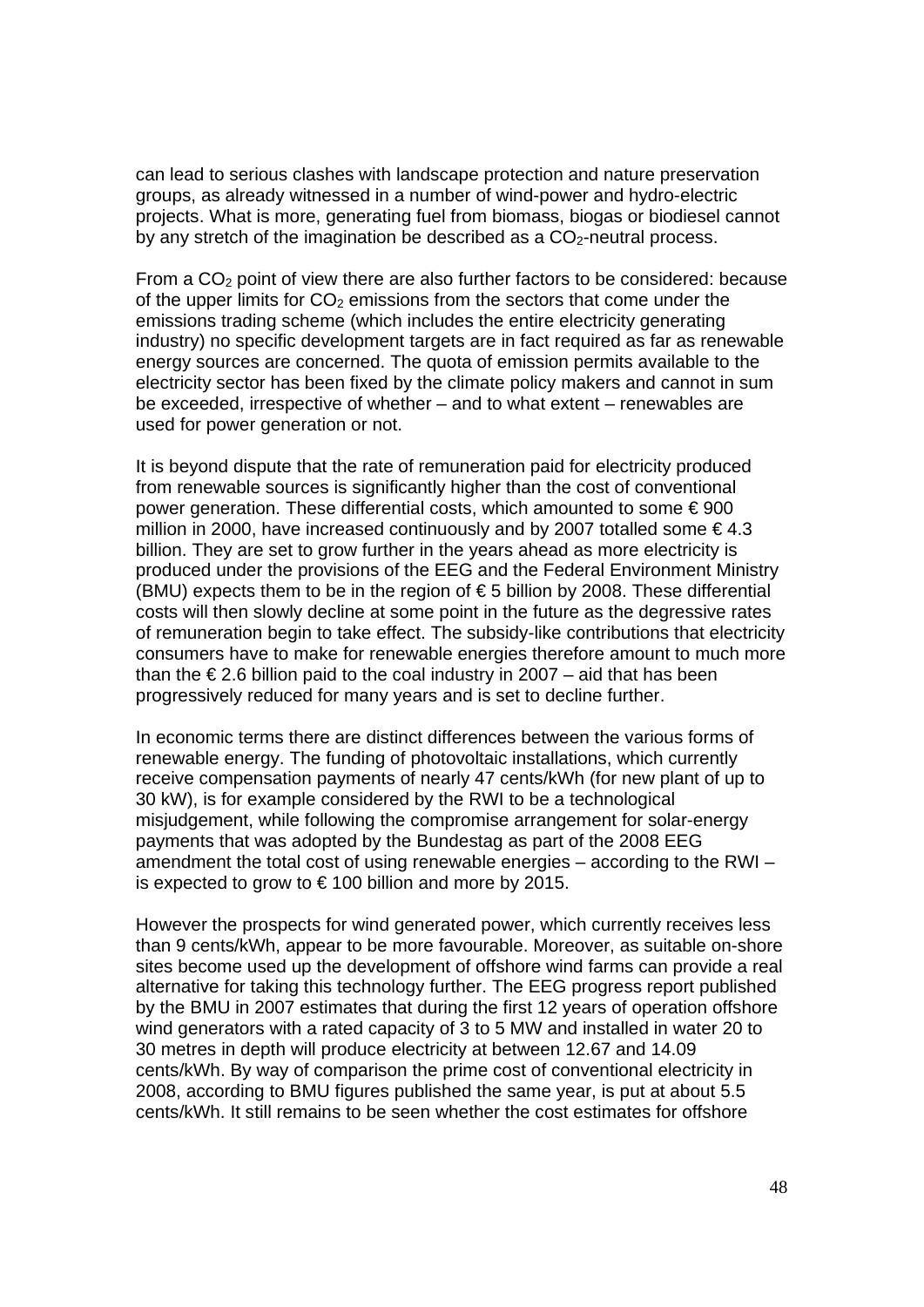wind power, a technology that has so far only partly been tested on a commercial scale, will stand up to the reality test and how the expansion of fluctuation-prone wind generated electricity can be made compatible with network availability and network stability.

Add to this the fact that the EEG costs for renewables do not include the additional expenditure on conventional balancing power and reserve power. Wind energy and solar power are subject to widely fluctuating availability both during the course of the day and as a function of weather conditions. The feed-in process for renewables means that conventional coal and gas fired power stations sometimes have to increase their plant utilisation rate or hook up to the grid in order to compensate for load deficits from renewable sources. According to the BMU this operation alone costs an extra € 300 to 600 million a year.

It is debatable whether by promoting renewable energies for environmental reasons – and this means reducing  $CO<sub>2</sub>$  emissions – we are really heading in the best direction from a cost point of view. The 2007 McKinsey study, which was commissioned by BDI, looked at the cost and potential of avoiding greenhousegas emissions in Germany up to the year 2020 in terms of using renewables for electricity generation and calculated that the average  $CO<sub>2</sub>$  avoidance costs would be 32  $\infty$  CO<sub>2</sub>. This analysis, from the perspective of the private decision-maker, already includes the EEG support factor. Without EEG funding the avoidance costs would be close to 80  $\epsilon/t$  CO<sub>2</sub>. On-shore wind power, when seen from the decision-makers viewpoint, would for example cost  $34 \in \mathcal{C}$  with EEG support and 55  $\epsilon$ t CO<sub>2</sub> without. By way of comparison the McKinsey Study estimates for example that the CO<sub>2</sub> avoidance costs for lignite-CCS would be 30  $\epsilon/t$  CO<sub>2</sub> or more, while for coal-CCS the figure would be 50  $\epsilon$  t CO<sub>2</sub>. By using power station technology of the future, which will be superior to that available today, McKinsey reckons that coal will cost less than 50  $\epsilon$ t CO<sub>2</sub> and coal-based combined heat and power (CHP) less than 20  $\in \mathcal{C}$  CO<sub>2</sub>. The modernisation/retrofitting of older lignite and coal fired power stations then even becomes economically viable and can produce cost savings, in other words negative avoidance costs – which in economic terms makes it a much more favourable option from a climate protection viewpoint, a fact often overlooked in the public debate.

## Life after the 2007 IPCC Report: the work of the climate scientist goes on

After the publication of the fourth Interim Report of the International Panel on Climate Change (IPCC) in February 2007 some calm was restored to the scientific debate on global warming in 2008. This return to tranquillity has been due in part to the fact that there has been no further increase in global mean temperatures over the last ten years. In mid-2008, as a reaction to natural parameter fluctuations in the world's climate system, temperature levels actually cooled down by about 0.5 degrees from the figure measured in early 2007. It is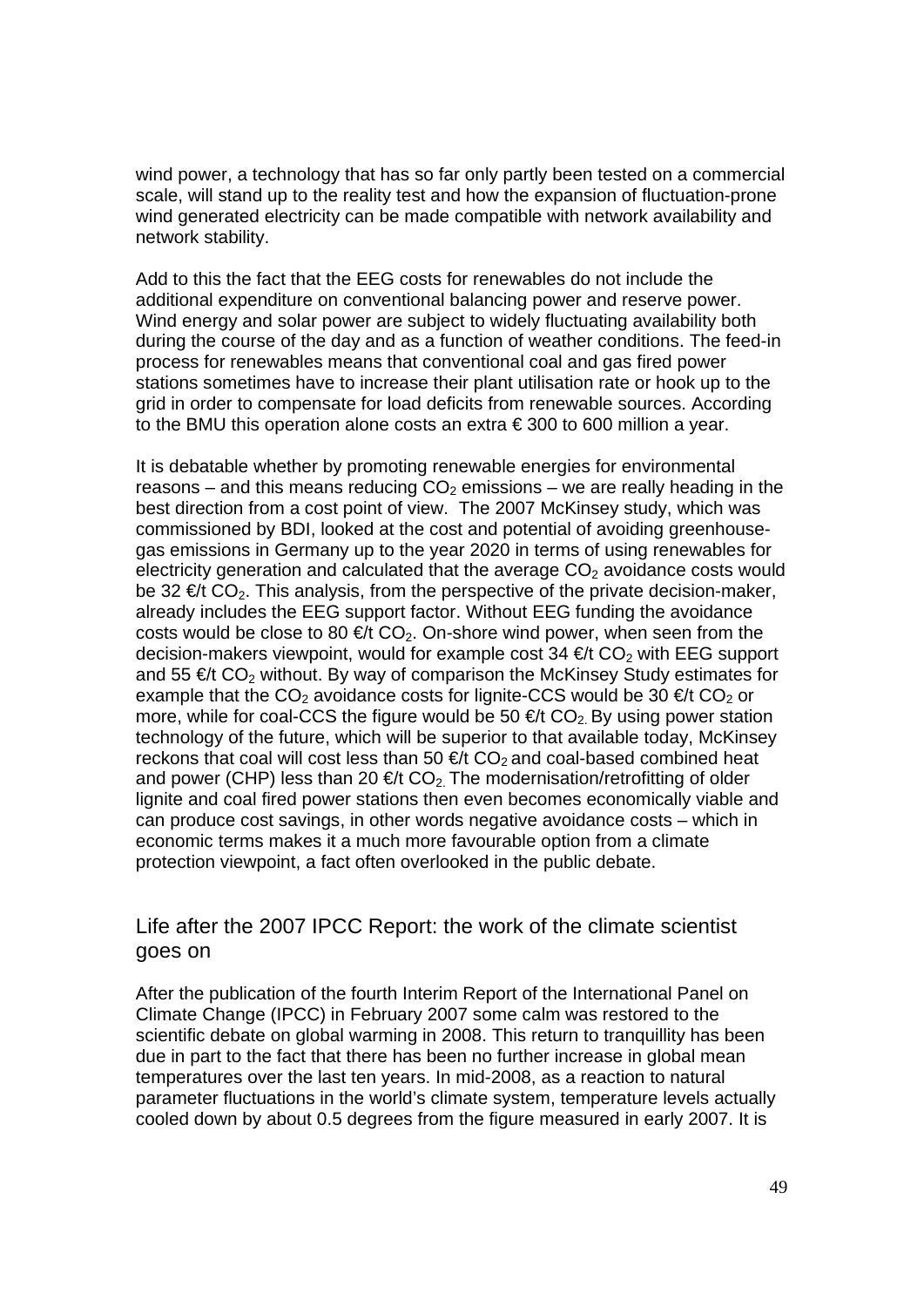becoming increasingly obvious that the extreme scenarios painted by the IPCC are quite implausible. Any climate changes triggered by the greenhouse effect tend to have taken place, or will take place, at the lower end of the IPCC range.

Coal fired power stations are portrayed in the media as having a detrimental impact on the world's climate, but the criticism goes further than this in that they are also charged with emitting traditional air pollutants such as  $SO<sub>2</sub>$ , NO<sub>x</sub> and particulates. A series of legislative measures introduced since the 1980s has imposed strict emission controls not only on existing coal fired plant in Germany but on new installations too. As a result emissions have been reduced by more than 90% compared with previous levels. The German Government has reacted to publically expressed fears by introducing new legislation (Federal Immission Control Act No. 37) that imposes even tougher limits on emissions from coal fired power stations.

The European Commission too is anxious to reduce the environmental impact of industrial installations by introducing increasingly stringent air quality standards. To this effect it is planning to toughen-up the provisions of the various air quality directives, including those of the National Emission Ceilings Directive (NECD).

The success of this clean air policy has been reflected in a continuous improvement in air quality in recent years. The air in the Ruhr of today is in fact of better quality than it was in the central uplands of Germany 25 years ago, an area that at that time was classified as a 'clean air zone'.

The environmental debate as a factor in investment decisions – the fear of an energy gap

The state-run German Energy Agency (dena) has carried out an investigation into how the German electricity market will develop to 2020, with projections for the period to 2030, in terms of power-station and network planning. This has concluded that even by 2012 current power station capacity may no longer be sufficient to meet Germany's annual peak load requirements. By applying the findings of the German Government's Energy Study as presented at the 2007 energy summit, which point to a decline in electricity consumption, the difference between annual peak load and secure power plant output would amount to about 11,700 MW by 2020. If electricity demand remains unchanged this difference will increase to as much as 15,800 MW. Depending on the scenario, extending the lifetime of the nuclear power stations by 20 years would delay this widening gap by between 10 and 15 years. There are therefore calls for existing power plant (and not just the nuclear installations) to be retained beyond their scheduled runtime. This may well be the only way to guarantee security of supply, even in the knowledge that the extended use of today's inefficient plant will continue to mean high  $CO<sub>2</sub>$  emission levels.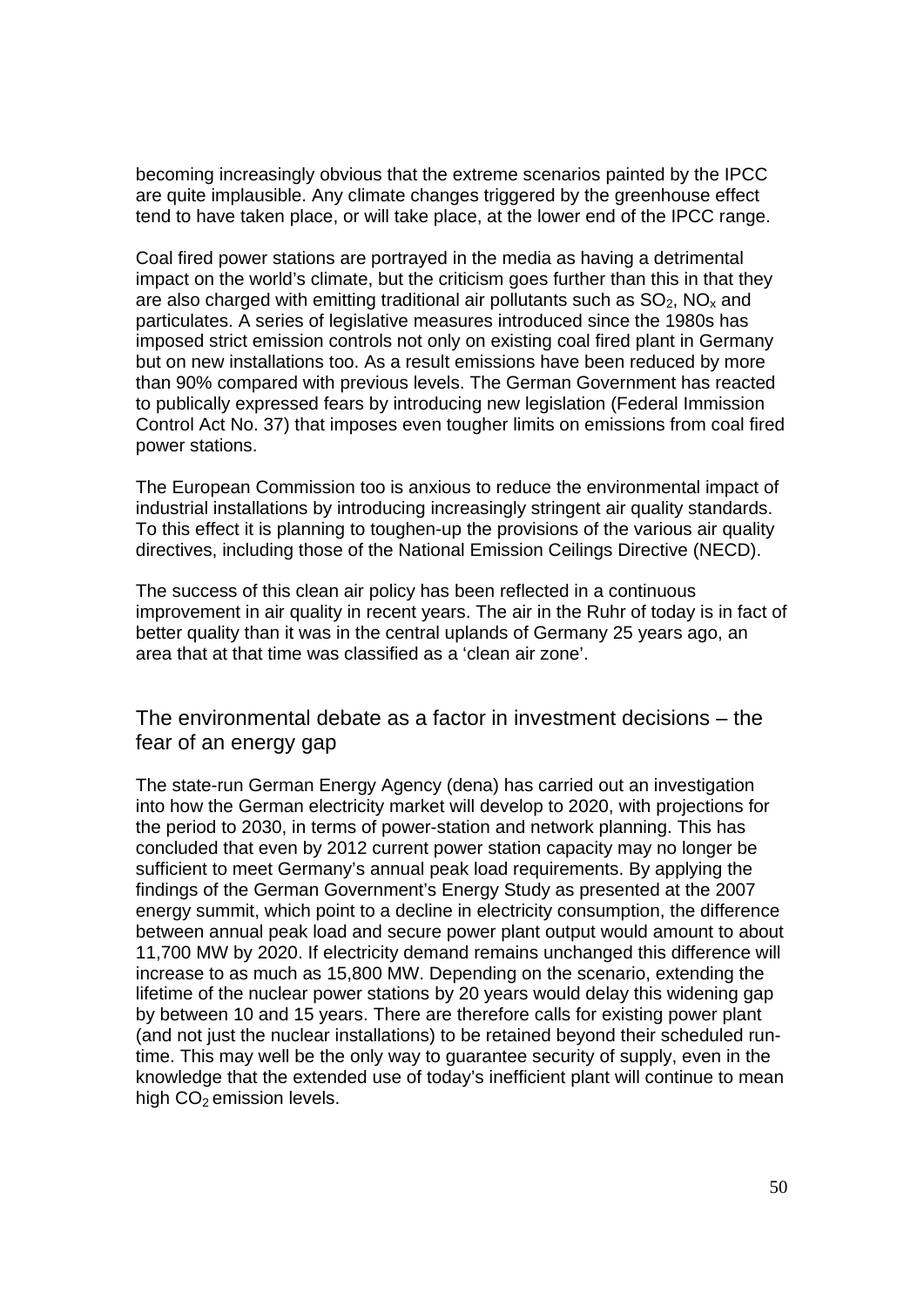The Study is based on 15 power stations that are currently under construction and on six planned projects that have a good chance of getting off the ground. It also looks at another 60 power plant projects whose future is very uncertain. The Hamburg-Moorburg power station, for example, is included in the survey as one of the 15 'definites' now under construction. The Study lists the following reasons for the large amount of uncertainty surrounding projects of this kind:

- lack of public acceptance, particularly in the vicinity of the proposed plant
- the high cost of power station technology and plant components
- uncertainty over the future cost of  $CO<sub>2</sub>$  allowances under the emissionstrading framework that will apply after 2013, and in connection with the unpredictable nature of global energy prices (coal and gas).

The Study calls on politicians and energy suppliers to act together quickly in order to create suitable conditions for building the new fossil fuel-based power generation capacity that is so urgently needed. If energy supplies are to be made secure, risk-free and sustainable then society has to come to a broad agreement on the need for renewing the nation's power generating installations and extending Germany's power supply network.

## The NRW energy and climate programme: climate protection hand in hand with coal

North Rhine-Westphalia is one area that has recognised the specific challenge posed by the need for greater climate protection and May 2008 saw the publication of the NRW energy and climate protection strategy 'Facing the future with energy – climate protection as an opportunity'. As the industrial heartland of Europe NRW produces 30% of Germany's total electricity requirements and consumes 40% of all the power supplied to industry. However as it is located relatively far from the coast North Rhine-Westphalia is not a particularly good site for wind parks and is therefore something of an underachiever when it comes to the ambitious expansion targets that have been set for renewable energies, especially wind power. NRW is finding it difficult to achieve the local target of 36% laid down by the Meseberg Package for  $CO<sub>2</sub>$  reductions nationwide. The NRW strategy is currently focussed on a 33% reduction target for 2020, which means cutting  $CO<sub>2</sub>$  output by some 98 million tonnes from the 1990 level. About 17 million tonnes of this reduction have already been realised. In fact only 36 million tonnes of the remaining savings of 81 million tonnes of  $CO<sub>2</sub>$  are attributable to the Meseberg programme – a further saving of 45 million tonnes will have to be made by NRW's own efforts.

Inevitably, the most important aspect of the package as far as achieving the climate targets is concerned is the rapid renewal of the existing stock of conventional power stations by a process of replacing older installations with new plant of similar output. Of the anticipated annual savings of 30 million tonnes of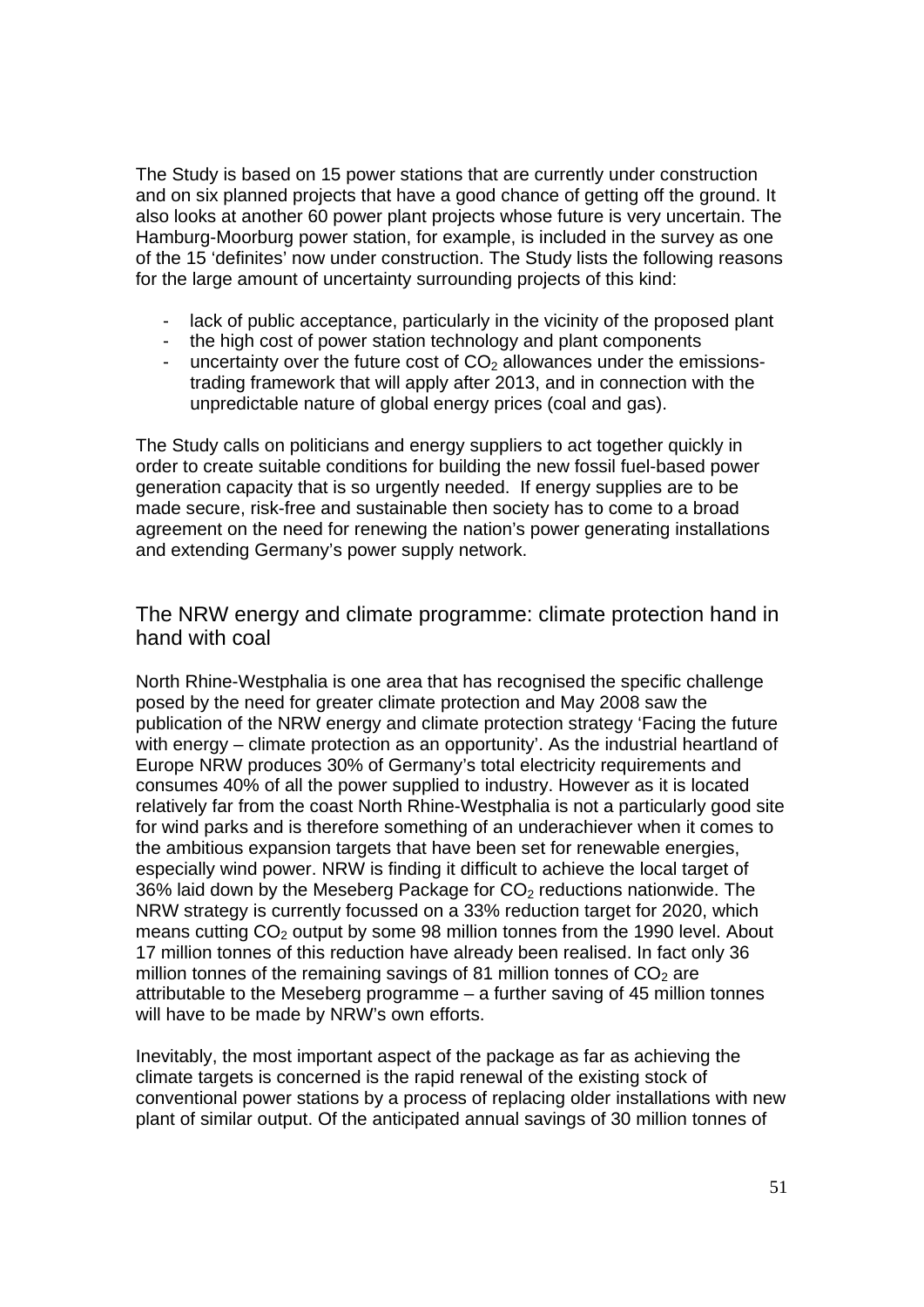CO2 some 18 million tonnes will be due to plant renewal measures up to 2012 and a further 12 million tonnes to actions taken during the period thereafter. Replacing the nine coal fired power stations in NRW that have been identified in the programme will deliver 50% of the  $CO<sub>2</sub>$  reductions to be achieved by 2012. NRW is now showing by example how climate protection can be made to work *with* coal rather than against it.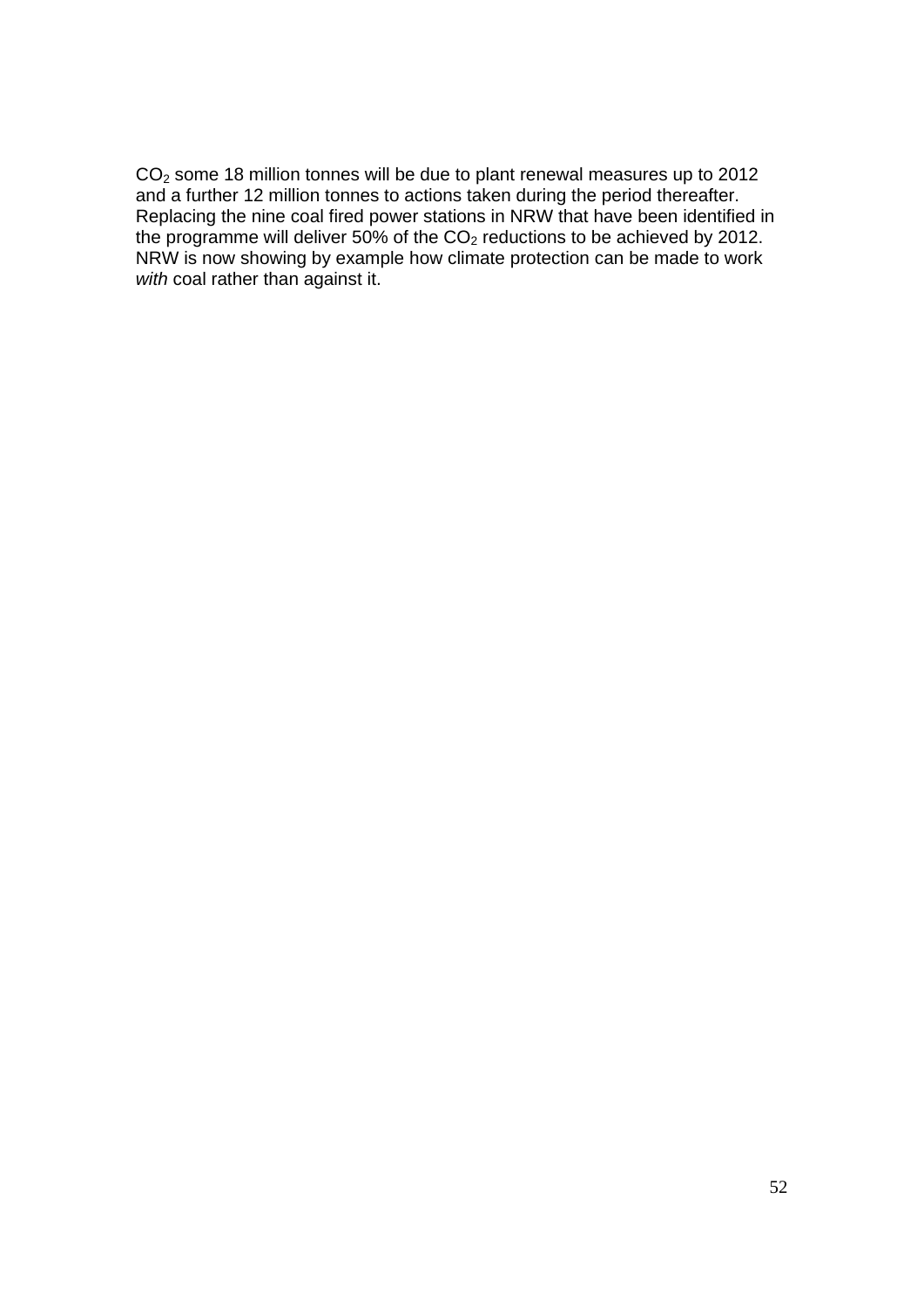International market developments in energy and raw materials

## International energy prices in 2008 – setting all-time records

The price of energy resources has risen dramatically and 2008 broke all previous records. In July 2008 the monthly average prices quoted for oil, gas and coal were the highest ever. Brent crude for example reached more than 133 USD a barrel (1 barrel = 159 litres), steam coal f.o.b. northwest European ports was more than 210 USD a tonne and Chinese coke f.o.b. China was costing up to 760 USD a tonne. As the Paris-based International Energy Agency (IEA) put it: '*the alarm bells are ringing'.* In the media the talk is all about the global battle to secure increasingly scarce energy resources and industrial raw materials. The global catch-up process and the spectacular economic growth under way in a number of 'newly emergent nations' have created a boom-time for the world's commodities markets and brought international mining companies record profits. Admittedly there has been some relaxation on the energy resource markets during the last third of 2008 as a result of a slowdown in the global economy and hence a lower rate of growth in demand. In September 2008 the UK price of Brent crude fell below the 100 USD a barrel mark. Nevertheless, 2008 will go down as a year of historic significance for the world's energy industry.

Prices are expected to continue to spiral upwards in the medium and long term. The Royal Institute of Foreign Affairs, based at Chatham House in the UK, has for example stated that the crisis in the price of oil and energy resources – which in mid-2008 showed some signs of easing – is but a foretaste of the impending high price levels that will be with us in a few years time, especially when it comes the benchmark energy currency that is oil. In its recent study 'The coming oil supply crunch', which was published in August 2008, the Royal Institute believes that oil prices quoted for UK Brent could well rise above 200 USD a barrel for a certain period around 2013 and attributes this primarily to the lack of investment in developing production and processing capacity. A similar pattern can be seen emerging in the other fossil-fuel markets too.

## The causes of the energy price explosion

There are many reasons for the rising prices being quoted for energy resources and many other mineral products. Countless expert reports, studies and press publications have blamed this on the huge upsurge in demand from the newly industrialising countries, which seems to have taken the producers completely by surprise. Mining countries and mining companies alike appear to have been caught out by this development. They had not made sufficient provision for production and transport capacity and had failed to make the necessary investment. The markets were therefore hit by a massive surplus demand. Yet the BRIC countries (the term 'BRIC' was coined by the US investment bank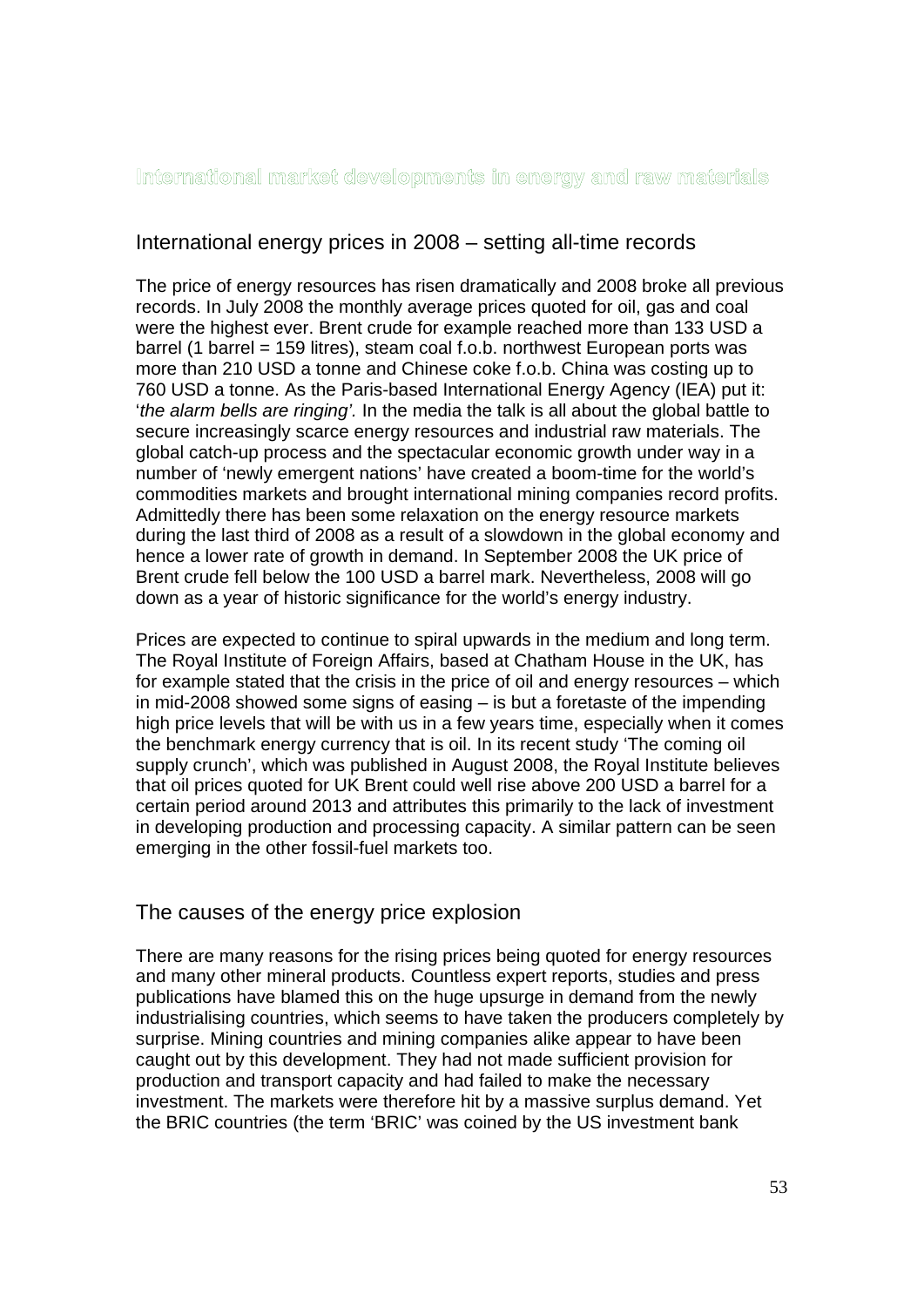Goldman-Sachs in 2003 to denote Brazil, Russia, India and China), which have been labelled '*raw-material guzzlers*'*,* were already buying up minerals and other resources long before the commodities crisis. They acquired mines and mining licences, took out shares in mining companies, formed joint ventures and signed bilateral agreements with a number of resource-rich but financially poor countries, especially in Africa. In some cases – coal being one – China changed from being a net exporter of raw materials to being a net importer. These former developing nations now have huge financial muscle and their enormous and as yet not fully developed purchasing potential makes them the markets of the future. Moreover they still offer relatively attractive conditions for setting up new production facilities. China especially has in many ways already taken over from the traditional industrialised nations as a major industrial base. The economic centres of power are therefore shifting.

Add to this the fact that the international financial crisis first impacted on the price of raw-materials derivatives – which are financial operations derived from raw materials both with and without physical performance – and subsequently on the physical undertakings themselves. The main effect of this increased speculative influence was to raise price volatility and this in turn tended to drive the price dynamics on a sporadic basis.

#### Energy price surges hit the German economy

The German economy did not escape the impact of this dynamic upward trend in international energy prices. In June and July 2008 the inflation rate in Germany was running at 3.3%, the highest since December 1993. According to calculations produced by the Federal Statistical Office this was mainly attributable to the increase in the price of energy and foodstuffs, which together were held responsible for two thirds of the rise in costs. If the increased energy prices are completely left out of the equation Germany's inflation rate in July 2008 would have been a mere 1.9%. In the run-up to July 2008 the world market prices for many energy resources were setting new record highs month on month. When compared against the previous July figures, for example, the indexlinked import prices, free German border, were about 76% up for coal, 61% up for oil and nearly 53% up for gas.

In 2007 the energy import bill, which totalled some  $\epsilon$ 80 billion, was down on the previous year's figure. There are now plenty of indications that energy imports in 2008 will surpass the record level of €91 billion set in 2006. By the end of the first six months of 2008 expenditure on energy imports had already totalled  $\epsilon$  49 billion.

Higher energy prices are also placing a huge burden on German industry and companies whose energy bill represents a major component of the operating costs are now facing financial difficulty.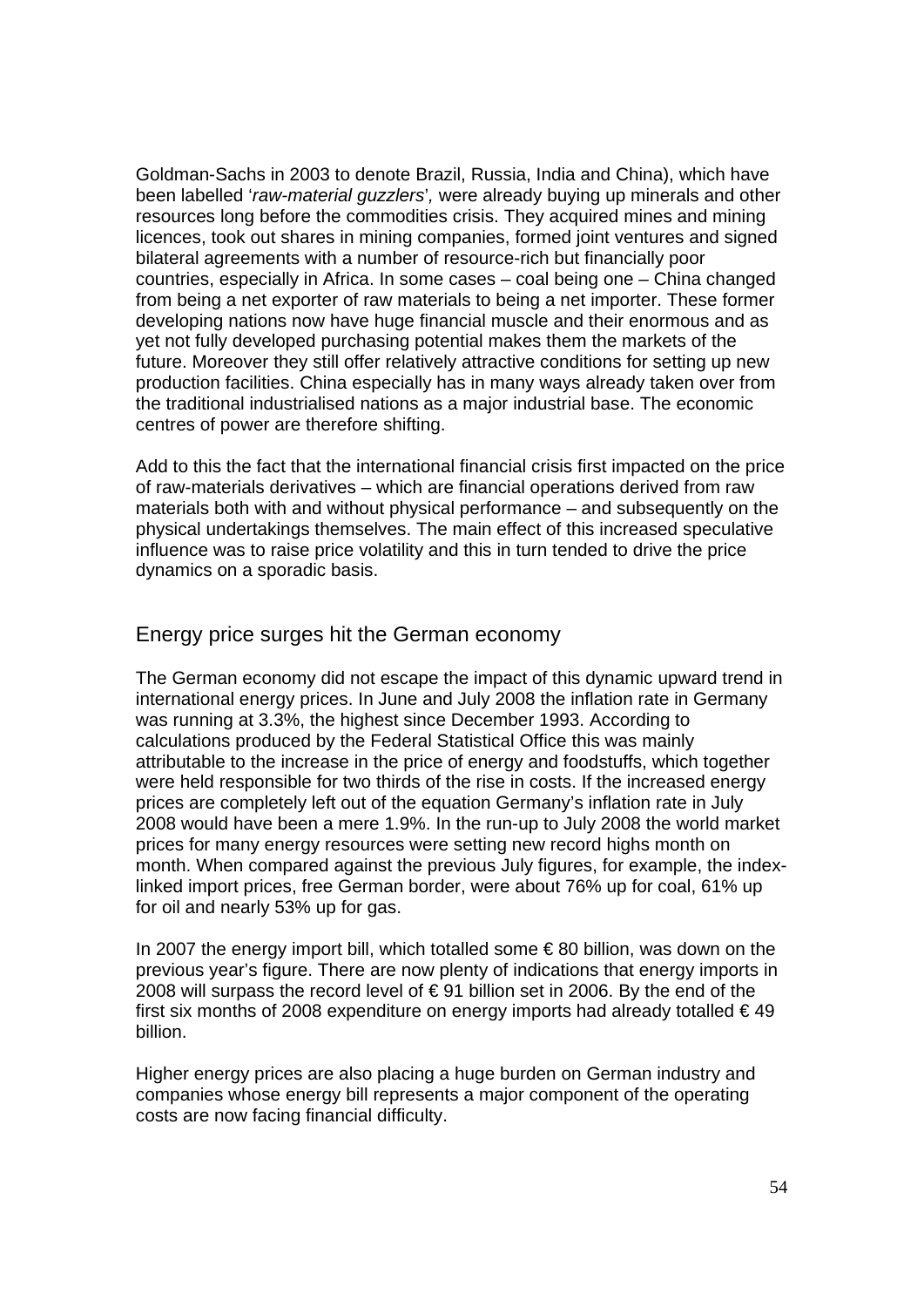Private consumers too have felt the direct impact of rising energy prices in a number of ways, especially when paying heating and electricity bills and filling up the car, and the debate about the commuting allowance and about subsidised gas and electricity rates for low-income households has now gained momentum as a result of this sudden movement in prices.

There is also uncertainty surrounding future economic developments. In their autumn prognoses both the Kiel-based Institute for World Economics and the RWI in Essen have indicated that the global economy is showing real signs of a marked slowdown both this year and in 2009 – this situation being aggravated by the growing property and financial crisis that originated in the US and by the high rise in energy prices. After showing 6% growth in 2007 world trade is expected to increase by less than 4% in 2008 because of the slowdown in the global economy and the expectations for 2009 are even gloomier. The German economy will not escape the impact of these developments and the Institute is now predicting almost zero growth for Germany in 2009.

Security of supply and competitiveness have become indispensable

Germany is largely dependent on supplies of reliable and affordable energy and industrial raw materials for ensuring sustainable economic growth in the years ahead. Even now the country is 97% reliant on imported oil, 84% reliant on imported gas and 68% dependent on imported coal. These figures are set to increase further as national production is scaled back. In the case of oil and gas this will be due to the depletion of indigenous resources, while coal's decline has been the result of political decision-making.

We are made painfully aware of these relationships not only during energy-price crises but also at times of international conflict. The West's reaction to the Caucasus conflict in 2008 was also affected by concerns about security of energy supplies from Russia and the Caspian region, while EU plans to impose sanctions on Russia were also rejected partly because of Europe's reliance on Russian energy. In Germany these critical developments even forced the Federal Economics Minister, Michael Glos, to consider setting up a national gas reserve to match the country's strategic oil reserve. In spite of the findings presented in this Report there still appears to be much less concern in this respect when it comes to coal.

Germany and indeed the rest of Europe too is now increasingly coming to realise that there is an urgent need for a balanced energy policy in which the objective of a reliable and affordable energy supply is ranked alongside that of preserving and protecting the environment. The risk that insufficient supplies of raw materials can pose for Germany as a manufacturing base has been ignored for too long. On closer inspection many of the instruments, when seen both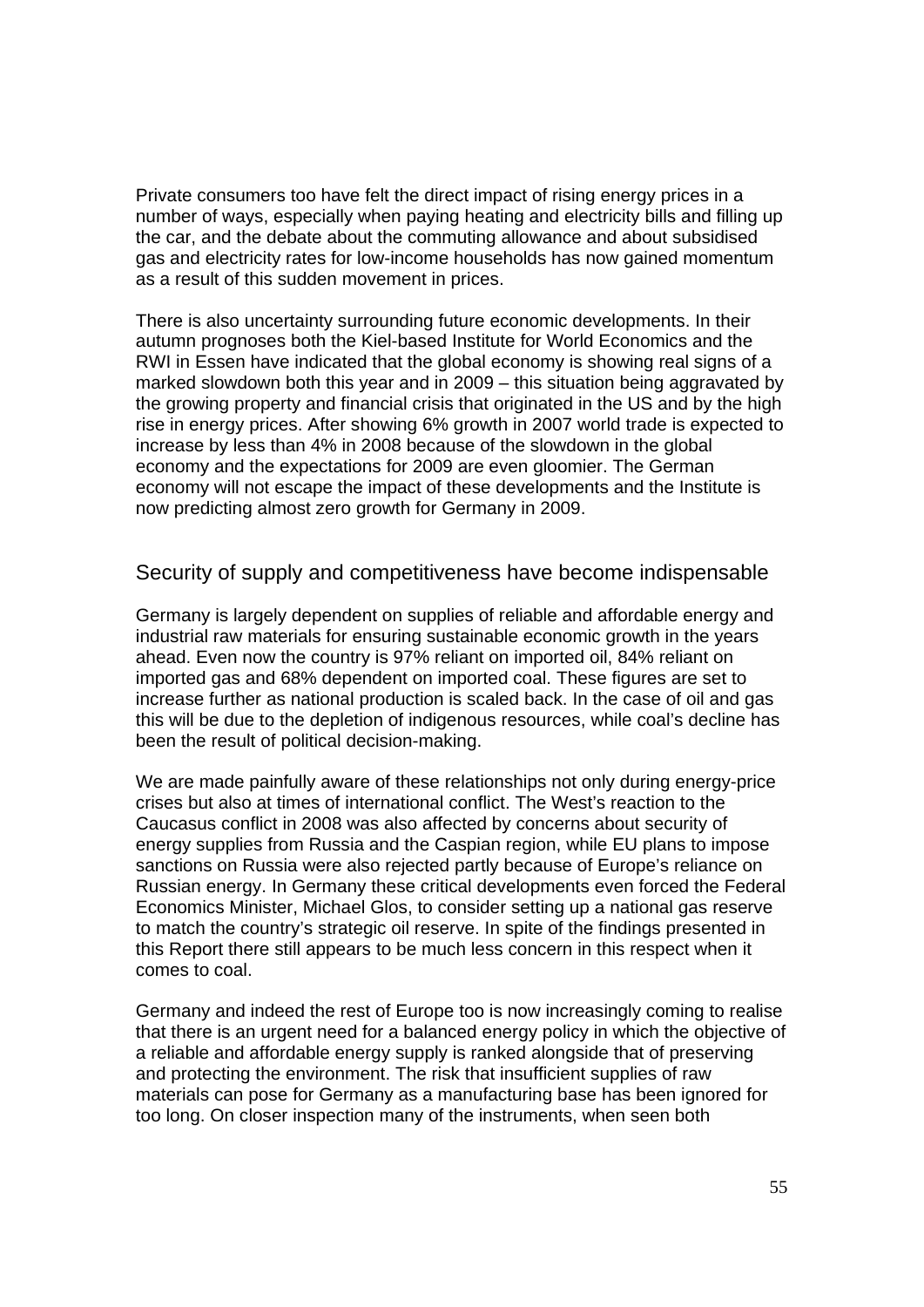individually and in combination, have failed to deliver. For example the promotion and expansion or renewable energy sources were supposed to contribute in equal measure to the twin objectives of environmental protection and security of supply. Renewables can at best make a partial contribution to meeting our rawmaterials needs. However they are not one-hundred percent reliable when it comes to security of supply, they are not completely without ecological issues of their own and they come for the time being with costs attached. This example shows that the policy objective of security of energy supply is still being overshadowed by environmental targets. Competitiveness is therefore getting a raw deal, even though according to the much vaunted triangle of energy policy objectives – which is recognised by the Government – equal weight should be attached to all three aims.

Security of energy and raw-materials supplies is certainly one area that has been unduly neglected for too long. This key issue is now being given much more attention by the German Government and in particular by the Federal Ministry of Economics (BMWi). The first phase of this energy action involved the publication by Federal Economics Minister Michael Glos of the findings of the 'Project Group Energy Policy Programme' (PEPP) on 3 September 2008. This extremely welcome and, with its political declarations, long overdue PEPP initiative calls for a reliable and affordable energy supply along with increased competitiveness in the electricity and gas markets and in addition advocates combining responsibility for energy and raw-materials policy under the Ministry of Economics. There have also been proposals for convening a 'Scientific advisory panel for energy and raw-materials security' and appointing a 'Government Commissioner for energy and raw-materials security' in order to strengthen Germany's energy policy. The Government will also be making an annual statement, accompanied by a report from the BMWi, on the state of energy and raw-materials supply in Germany. The BMWi report 'Energy in Germany', which was published in May 2008, is to serve as a basis for these actions.

#### Fossil fuel resources, reserves and availability

The fears and concerns for the world's capacity to meet its energy needs are obviously still contingent on the industrialised countries' huge appetite for energy, and that of course also applies to the emerging nations – especially in Asia. Yet political instability in the source countries is also posing a threat to supplies. Add to this the fact that most fuels are now increasingly affected by bottlenecks in the transport and delivery infrastructure, while oligopolistic situations are also developing in many of the world's energy-resource markets.

According to the IEA 'World Energy Outlook 2007' global energy demand will be 55% higher in 2030 than it was in 2005. This projection means that 82% of the world's energy needs of some 25.3 billion tce, in other words nearly 21 billion tce,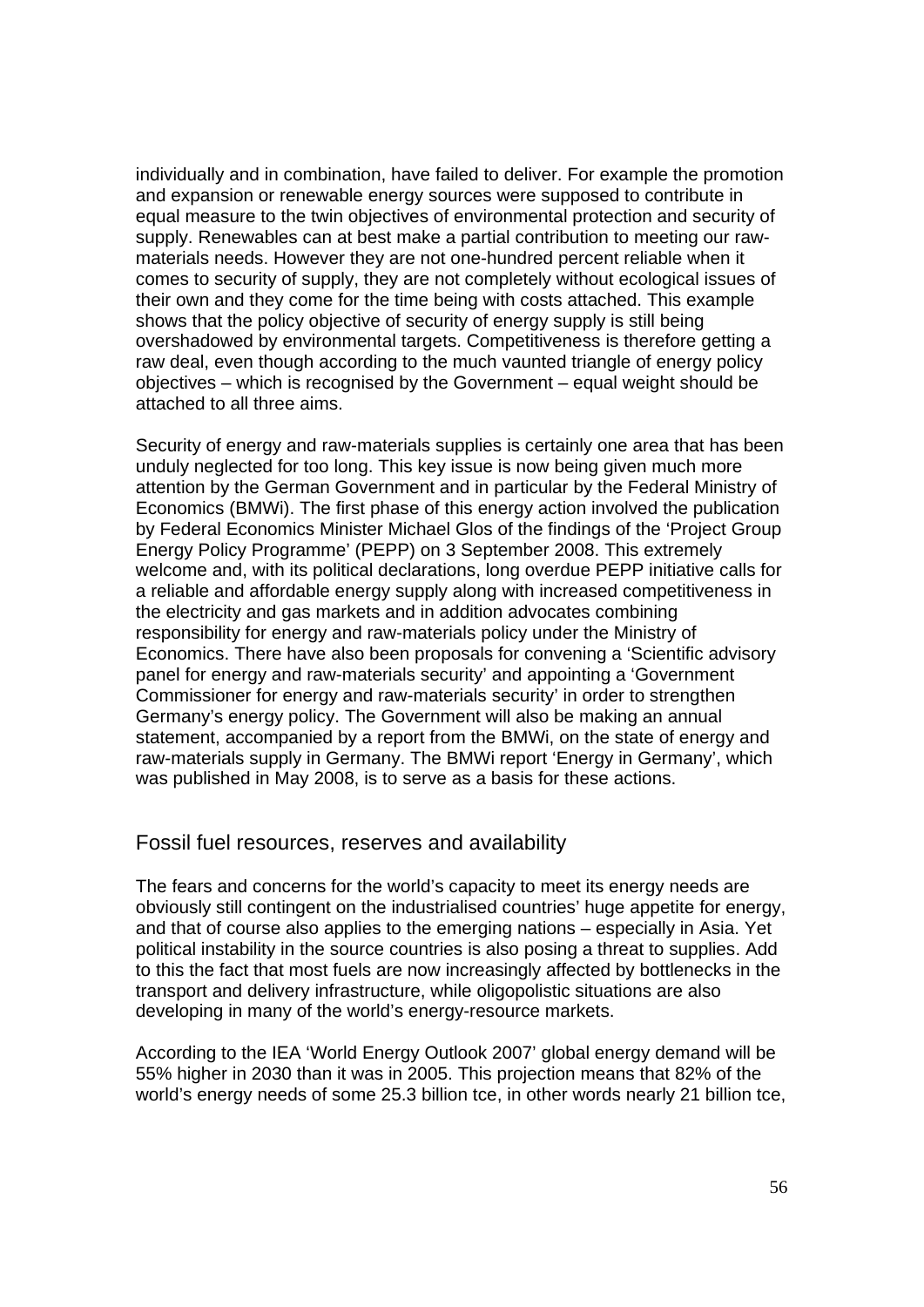will have to be met by fossil energy sources – and nearly 30% of this will be supplied by coal.

An examination of the global situation as it affects energy reserves and resources highlights the serious problems that are developing, especially when it comes to meeting our long-term oil and gas needs. For a number of years now the physical conditions as they exist on the resources side, with repeated reports of oil and gas supplies about to 'peak' or even already having done so, have been seen as increasingly critical.

According to rough estimates based on international data the static life-span of the three main fossil energy resources is put at 50 years for oil, 60 years for gas and 160 years for coal – measured against the rate of consumption in 2007. In addition to the physical risks, which while fairly low in the short and medium term still cannot be neglected when viewed from a longer perspective, there are also political and economic factors to be taken into consideration. What is essentially needed is an overall plan.

The figures put forward by the Federal Institute for Geosciences and Natural Resources (BGR) in their recent study of conventional hydrocarbons and coal present the following situation as at year's end 2006: oil production based on conventional mineral oil should, in geological terms, 'peak' sometime around 2020 given a moderate increase in consumption. OPEC's share of world oil production is likely to continue to grow since new oil finds in non-OPEC countries will alone not be able to meet the growth in demand. The concentration of oil reserves (and gas too) in the 'strategic ellipse' that stretches from the Middle East through the Caspian Sea to Russia conceals a high risk potential due to the political instability present in many of the regions concerned. A unilateral reliance on supplies can also seriously disrupt the entire economy by exerting pressure to enforce certain political interests. This applies particularly to EU gas supplies.

The debate about security of gas supplies has highlighted the important role that liquid gas (LNG) can play in helping to diversify sources of supply and prevent a situation of over-reliance. However Germany in particular does not have the infrastructure required for an LNG industry. The options for diversification remain limited and new risks are now emerging in terms of the physical reliability of supplies and the threat posed by terror attacks. Yet the main impact of all this will be a definite upward price tendency.

According to the European Commission's latest estimates, gas consumption in the EU 27 will reach 583 billion  $m<sup>3</sup>$  by 2030, which is 16% higher than the 2005 figure. With the Community's own gas output expected to drop to about 96 billion m<sup>3</sup> by that time the EU's import requirement will therefore increase to 84%. There therefore appears to be relatively little scope for reducing the gas supply risk by increasing deliveries of LNG.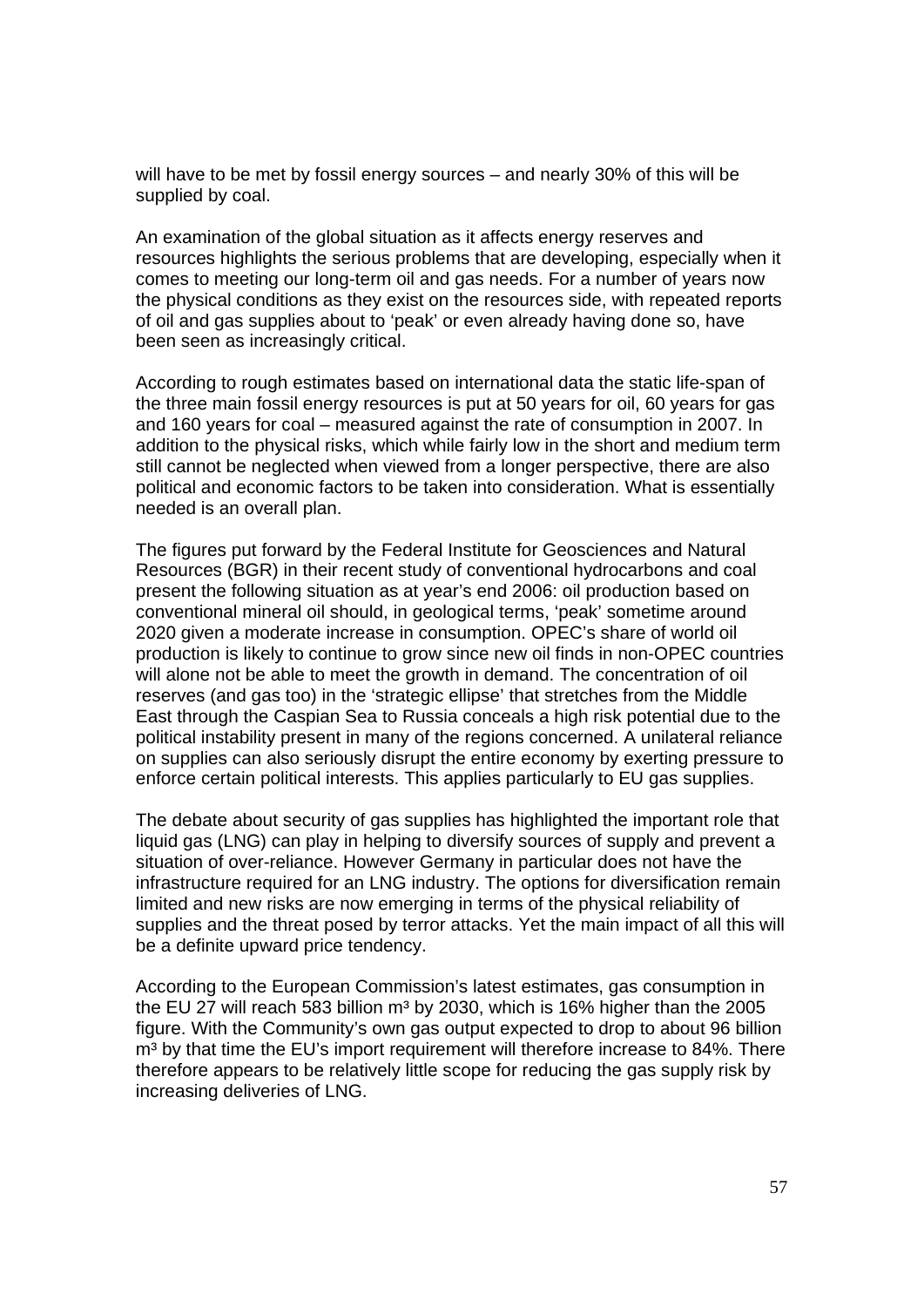## The world market for coal

In 2007 only 15% of the five billion tonnes of coal produced worldwide was traded on the international market – and the proportion of solid fuel coming on to the market will tend to decline between now and 2030. This means that the trading intensity for coal is much lower than for oil and gas.

The main price indices for both the Atlantic and the Pacific coal markets have been steadily increasing since 2003 and in fact rose steeply in 2007. Shielded by the strong euro and weak dollar the European price in 2007 was only 23% up on the previous year. When calculated in dollars, however, the price rise was 43%.

Industry watchers clearly see the upward movement of prices on the world coal market as being partly driven by the additional demand from the newly industrialising countries, yet they still fail to recognise in this the direct impact of production bottlenecks. But shortages have happened all the same. Prices were also pushed up by the increases in sea-freight charges that over the past 12 months have more than doubled, and in fact since mid-2008 have risen more than threefold.

#### **Coal prices**

Coal is used in the power generation and steel making industries as well as in the heat sector. It is therefore traded on separate markets and classified differently according to its place of production, consumer region and quality (e.g. calorific value, degree of hardness, water content and ash content). This means that there is essentially no world market price for coal as such – just as in the oil market with its various quotations for Brent, WTI and Arabian Light. Internationally traded coal prices, according to which German coal also has to be sold to its home customers (as based on the BAFA price – see below), essentially mean the current market prices. These are established by the current or anticipated supply and demand situation and are therefore not cost prices that can be determined by official pricing schedules or that reflect actual production costs.

As is the case in other markets coal prices can differ enormously from coal production costs. Only in a buyer's market situation, where there is intense competition on the supply side, do prices tend to follow the (average) production costs. In a seller's market on the other hand, in other words when supplies are tight or when demand is approaching the suppliers' full capacity, prices can be several times higher than the production costs. This has long been the case in the oil market and in other commodity sectors too, and the international coal markets have also witnessed a similar phenomenon – especially in 2007 and 2008. Production costs, which in the case of the coal industry can differ widely because of geological factors and on account of the national framework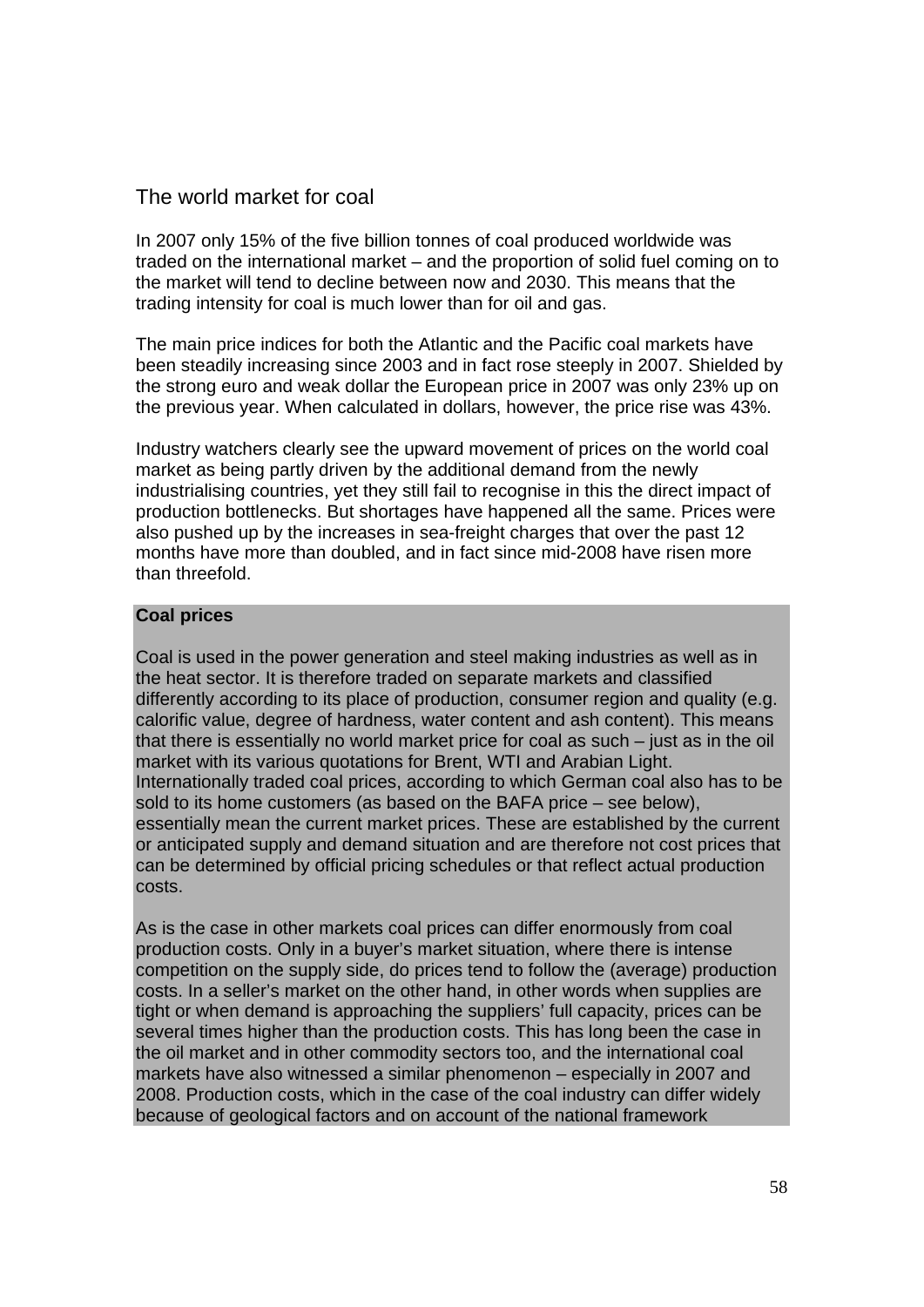conditions prevailing at the mining site, will at all events define the long-term lowest price limit below which no buyer's offer is viable. The political and legal terms of reference under which the German coal industry operates additionally mean that production costs, which are subsidised in order to make up for the BAFA price gap, also include the future cost of closing down collieries and inherited liabilities from mining operations that ceased years before. In principle the coal market distinguishes between longer-term contractual prices, spot-price quotes that are updated on a daily or weekly basis and a combination of the two.

The Federal Office of Economics and Export Control (BAFA) imposes a weighted cross-border price for steam coal, the so-called 'BAFA price', which is levied free German border on all coal imports from third countries. This applies to both contractual and spot deliveries from non-EU countries only, which means that it no longer covers supplies from Poland and the Czech Republic, countries that joined the European Community on 1 May 2004. The BAFA price is determined on a monthly basis and is published quarterly with a time lag of about two months. It is primarily used for setting a parameter for subsidising German coal intended for power generation purposes. Similar rules apply to subsidised coking coal. Disposals of coal to the heat market, where fuel oil and gas prices set the benchmark, are not subsidised. As it is based on longer-term contract prices the BAFA price tends to differ by varying degrees from the short-term spot prices.

The spot markets for coal have several price quotations in circulation and these are calculated on different price bases. For example the 'McCloskey International Steam Coal Marker Price (MCIS)' and the 'Average Price Index 2 (API 2)', which are the steam-coal price references relevant for the northwest European market, already include transport within the producer country and all insurance, shipping and freight charges (= cif, cost, insurance and freight) to the destination ports of Antwerp, Rotterdam or Amsterdam (ARA). Additional allowance therefore has to be made for sea freightage that is governed by other market rules. Prices quoted as 'f.o.b.' (free on board) only cover the cost of transporting the product to the port of loading, as in the case of the 'Average Price Index 4 (API 4)', which includes the cost f.o.b. Richards Bay (South Africa).

Over the past year the global coal market has also been seriously disrupted by extreme weather conditions – as experienced for example in Australia and Indonesia – as well as by transport problems in Russia. This resulted in delays and bottlenecks that affected production and shipping operations. At the same time there has clearly been an increase in 'resource nationalism' and in early 2008, for example, China was temporarily compelled by the severe winter to suspend its shipments of coal and coke, commodities that even in normal times are subject to export quotas. This was the only way to safeguard supplies to the home market. This decision had a huge impact on prices, particularly as China – the world's largest coke exporting nation – had been supplying nearly 50% of the market. While special circumstances such as these do not occur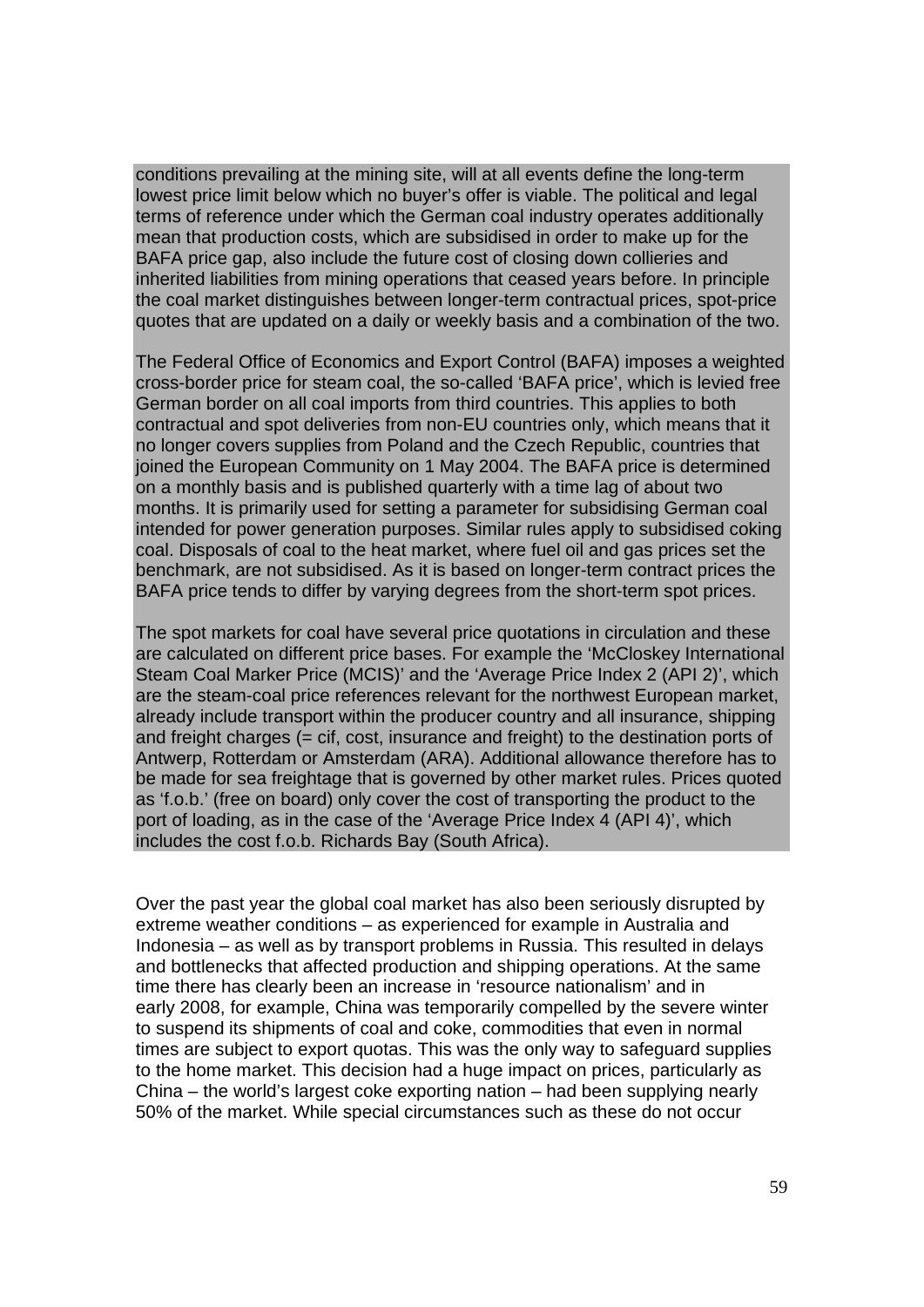every year and recessionary global trends can temporarily exert pressure on prices from time to time there is still every likelihood of a huge strain on the world coal market in the medium term. The massive upsurge in demand from the newly industrialising nations will have a much more lasting impact. This development has put the coal market under real pressure and resulted in a distributional shift from the Atlantic to the Pacific market. This meant that Indian purchasers were increasingly buying up steam coal from South Africa and generating large fluctuations in the f.o.b. prices. The general problem of massive underinvestment will also have a long-term impact. This will sooner or later result in bottlenecks throughout the entire coal supply chain – from production and preparation through inland transport and transloading to seaborne shipping and landing. It is expected that by about 2012 there will be a global supply shortage of steam coal on the world market. This projection comes from the energy company E.ON and is based on a fundamental analysis of developments in investment, capacity, production and demand on the world coal market. Such a situation of undersupply is again likely to result in dramatic price increases.

Add to this the fact that sources of supply still tend to be very much concentrated on just a few countries. In 2007 the tonnages available for export by sea were considerably up on the previous year. About 60% of the seaborne steam-coal market, which in 2007 amounted to an estimated 618 million tonnes, was that year covered by the three largest supplier countries, namely Indonesia (28%), Australia (19%) and Russia (12%), while in the case of seaborne coking coal – where some 200 million tonnes were traded internationally in 2007 – about 93% of the market was supplied by the three most important source countries Australia (68%), USA (13%) and Canada (12%).

At company level the 2007 market was still very much dominated by the four commercial giants BHP Billiton, Rio Tinto, Xstrata-Glencore and Anglo Coal. That year the 'Big Four' supplied about 30% of the global steam coal market and also dominated the international seaborne trade in coking coal by supplying some 47% of the market. The much-debated merger of Rio Tinto and BHP Billiton, which is something that still cannot be completely ruled out, would give the new company control of nearly 40% of Australia's coking-coal export capacity and about 15% of the Australian steam-coal export trade. While this business mainly supplies consumers in Asia such a development would also have ramifications for the Atlantic market.

#### Germany's options

In spite of all the efforts put into saving energy and extending the use of renewables Germany will for the foreseeable future still be reliant on fossil energy sources, and that includes coal. The famous triangle of energy policy objectives calls for a balanced energy mix. As well as diversifying imported energy supplies, a process that is difficult to control, the country also has to